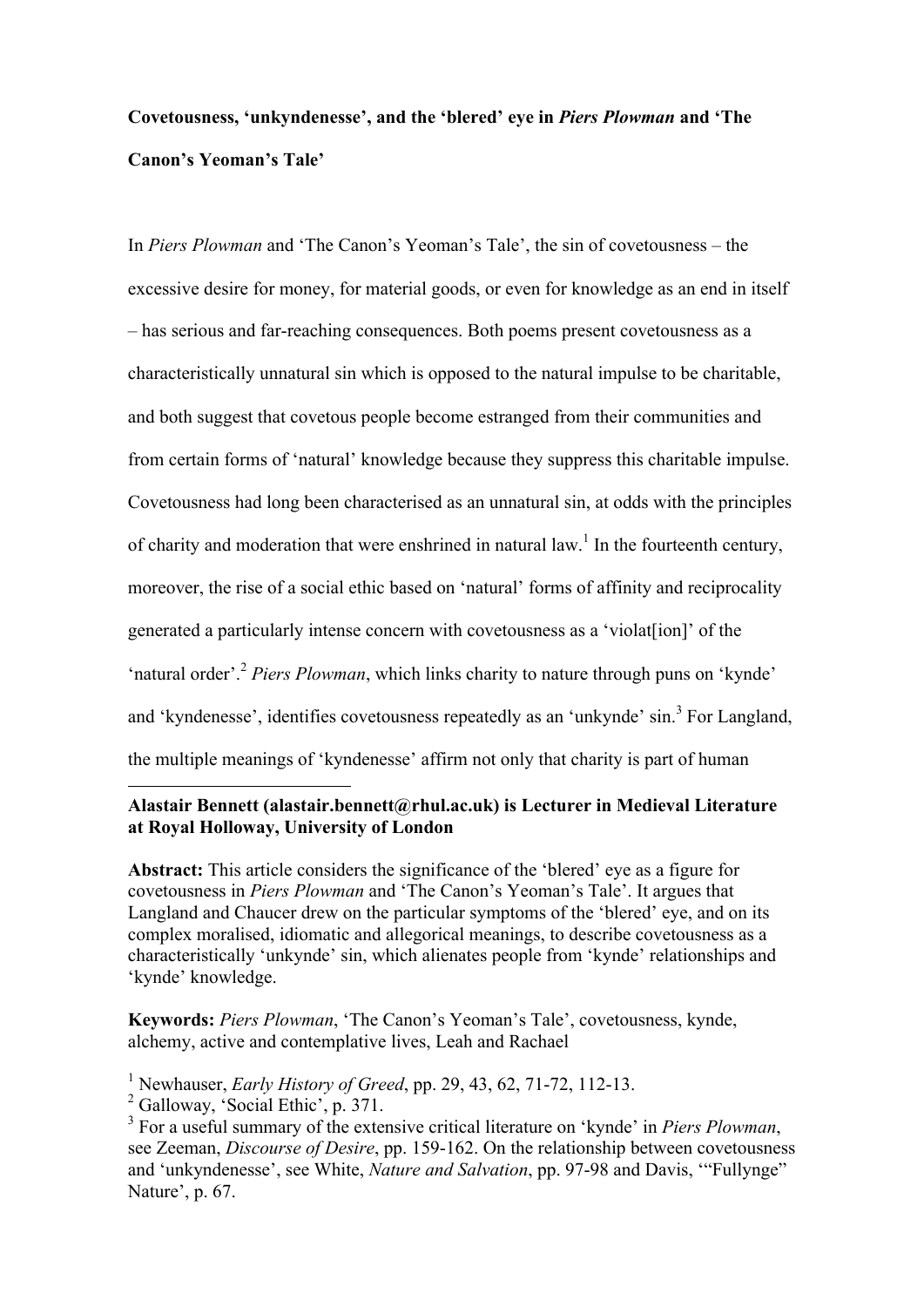nature, but also that it is a precondition for 'kynde' knowledge (knowledge derived from lived experience and the natural world), and the basis for 'kynde' social relationships, where people reciprocate God's love in their 'kyndenesse' towards one another. 'Unkynde' covetousness not only turns people against their best natural instincts in *Piers Plowman*, it also obscures 'kynde' knowledge and frustrates 'kynde' relationships. In 'The Canon's Yeoman's Tale', covetousness has very similar consequences. In this tale, alchemical experimentation is driven by the desire for wealth and knowledge and sustained by trickery and deception, so that covetousness produces forms of behaviour that are fundamentally opposed to charity. Although Chaucer does not use the term, the effects of covetousness in 'The Canon's Yeoman's Tale' are 'unkynde' in Langland's complex sense: as the alchemists suppress their charitable instincts, they become alienated from the wider community and from various forms of 'natural' knowledge.

In this essay, I will argue that Chaucer and Langland figure effects of 'unkynde' covetousness using the imagery of the 'blered' eye. The 'blered' eye appears on three occasions in *Piers Plowman*, in the episode with the pardoner from the prologue, the confession of Covetise in B.5, and the speech of the Samaritan from B.17, and it forms an important part of the Yeoman's self description in 'The Canon's Yeoman's Tale'. In all these contexts, it figures the effects of covetous desire. The sense of sight was closely identified with 'natural' knowledge. Insofar as the natural world (and lived experience in the natural world) revealed things about its creator, this knowledge was figured as available to the senses, and particularly to the eye.<sup>4</sup> Indeed, as Nicolette Zeeman observes, the ability of the eye to apprehend rational structures in creation exemplified the 'kynde' reciprocality on which natural knowledge depended.<sup>5</sup> Imagery of blurred and

 <sup>4</sup> On medieval accounts of sight and knowledge, see Lindberg, *Theories of Vision*, pp. 104-46, Tachau, *Vision and Certitude*, and Akbari, *Seeing Throught the Veil*, esp. pp. 21- 44. 5 Zeeman, *Discourse of Desire*, pp. 167-78.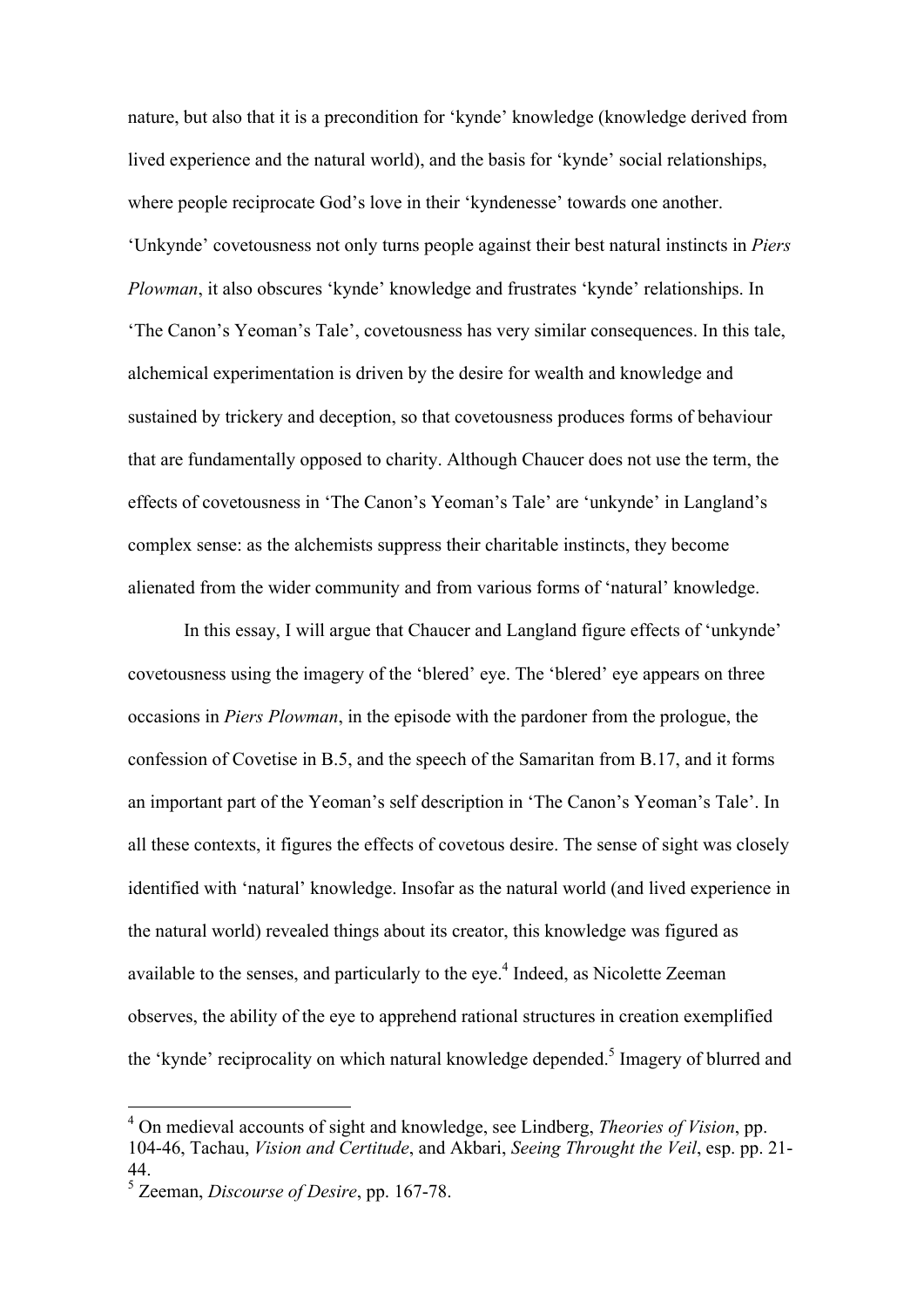distorted vision suggests the way that sin might obscure this knowledge, leaving the sinner unable to 'read the index of God's power and love in creation', as Carolyn Collette writes.<sup>6</sup> Yet, the 'blered' eye also carried further, more specific connotations, which speak to the complex connections these poems imagine between 'unkynde' covetousness, 'kynde' relationships, and 'kynde' knowledge. 'Blereynesse' named a disease where the eye became watery or rheumatic ('lippitudo' or 'lippi oculi' in Latin), which was often moralised as a sign of spiritual confusion. 'Blerynge' a person's eye was also an idiomatic expression for trickery and deception. And the 'blered' eye was also associated with Leah from the book of Genesis ('Lia lippis erat oculis', Genesis 29:17), whose 'blereynesse' was read to figure the situation of the active life as opposed to the contemplative and of the Old Testament as opposed to the New. The complex connotations of the 'blered' eye allow Langland and Chaucer to suggest the consequences of 'unkynde' covetousness for individual sinners and for their communities, and to think about them in relation to practical work and eschatological history. Moreover, as these connotations unfold in *Piers Plowman* and 'The Canon's Yeoman's Tale', they reveal affinities between Chaucer and Langland's conceptions of this sin.

Recent criticism has emphasised the likelihood that Chaucer knew *Piers Plowman*, and has identified Langland's influence in many aspects of Chaucer's work. Frank Grady proposes that *The House of Fame* reveals Chaucer's reassessment of dream vision literature after reading *Piers Plowman*, while D. Vance Smith identifies Chaucer's response to Langland's thought about economics in *The Canterbury Tales*, and Anne Middleton argues that Chaucer's Pardoner constitutes his attempt not only to understand

 <sup>6</sup> Collette, *Species, Phantasms, and Images*, p. 2. On sin and its consequences for natural knowledge see also Davis, '"Save man allone"'.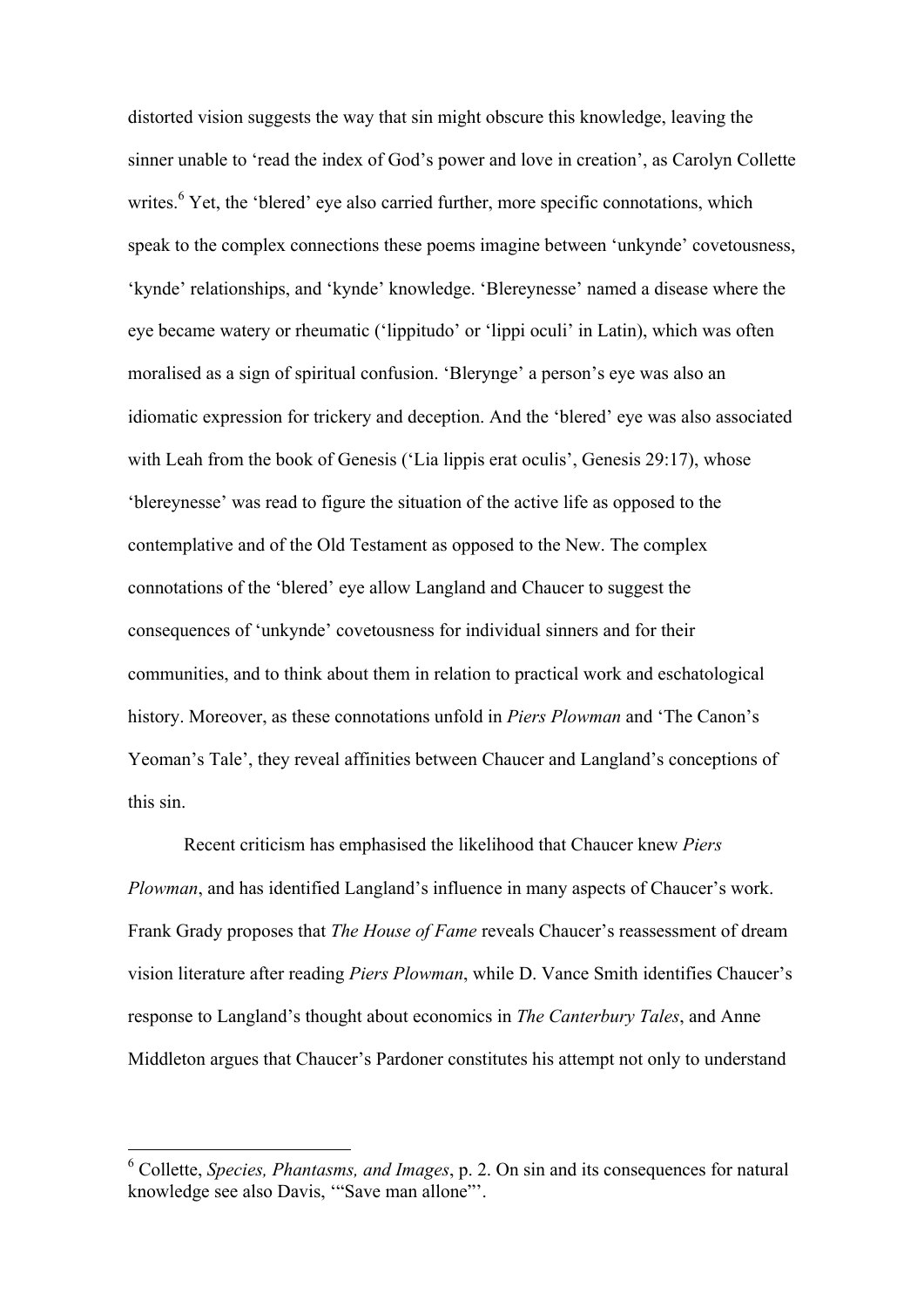but also to 'exorcise' Langland's literary example.<sup>7</sup> For these critics, Chaucer's response to Langland is manifest not only in local allusions but also in the larger structures and concerns of his poetry. My own analysis of *Piers Plowman* and 'The Canon's Yeoman's Tale' suggests not only that Langland and Chaucer drew on the same stock of images and ideas to discuss the effects of covetousness, but also that they developed those ideas in complex and comparable ways. Indeed, it seems to me that the consequences of covetousness in 'The Canon's Yeoman's Tale' become easier to understand when we read them in terms of Langland's account of 'unkyndenesse'. If, as Middleton proposes, 'Chaucer learned late, but deeply, from Langland', then it may be that *Piers Plowman* informed his thought about covetous desire and its larger ramifications.<sup>8</sup>

This article divides into three sections. I begin with an account of the 'blered' eye in its medical, moralised, idiomatic and allegorical contexts, where I suggest that 'blereynesse' points to different forms of spiritual confusion. I then turn to *Piers Plowman* and 'The Canon's Yeoman's Tale', where 'blereynesse' figures the complex ramifications of 'unkyndenesse' for sinners and their communities. Finally, I argue that Chaucer and Langland invoke exegetical accounts of Leah in order to think about the possible remedies for covetousness and 'unkyndenesse', and to ask whether such sins might ultimately be redeemed.

## 1.

In Middle English encyclopedias and medical texts, 'blereynesse' describes a condition where humours flow into the eye, making it difficult for the sufferer to see. Bartholomeus Anglicus' *De Proprietatibus Rerum* (1240), in John Trevisa's translation (1398), defines

<sup>&</sup>lt;sup>7</sup> Grady, 'Chaucer Reading Langland', Smith, 'Chaucer as an English Writer', pp. 91-98, Middleton, 'Unacknowledged Text', quotation at p. 135.

<sup>8</sup> Middleton, 'Unacknowledged Text', p. 114.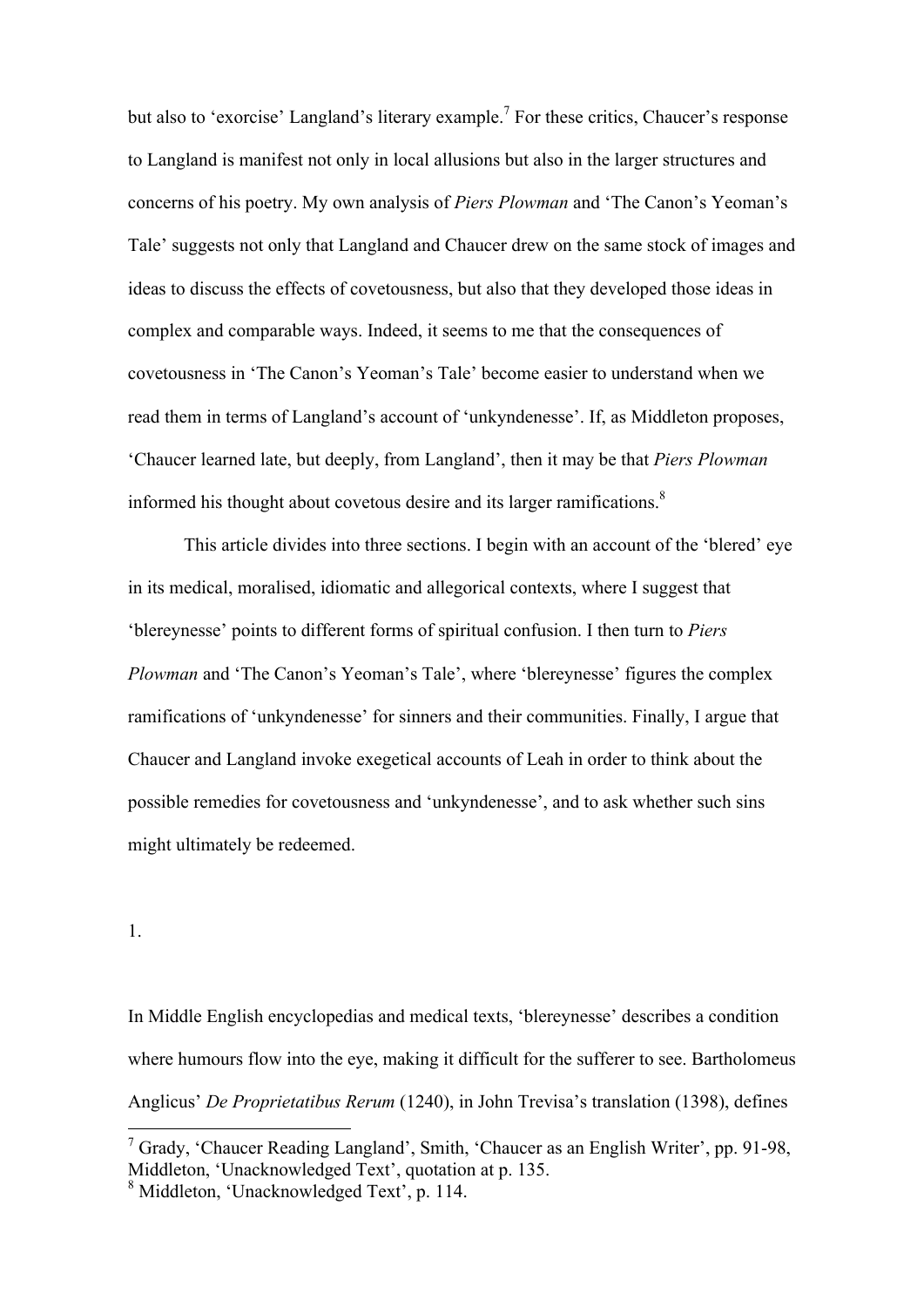'blereynesse of yȝen' as a 'clemy and glewy superfluyte of yȝen clevinge to þe y<sub>3</sub>eliddes', which damages the eye and inflames the eyelids, ultimately wearing them away (VII, 16).<sup>9</sup> 'Blereynesse' could be an early symptom of ophthalmia, a more painful form of swelling and inflammation, and could ultimately develop into albugo, a kind of 'web' across the eye:

Ferst a rewme renneþ to þe yȝen and þerof comeþ an yuel þat hatte *obtalmia*, a schrewed blereynes and ache and a posteme, and if it is euel ikept þerof leueþ a litil mole and infeccioun, and long tyme turneþ and growiþ into a webbe and þicke, and occupieþ more place þan al þe blacke of þe iȝe. This webbe turneþ into clooþ by more þicnes and occupieþ more place, for it ocupieþ al þe blake of þe yȝe, and at þe last it turneþ into þe kynde of a naile of þe honde, and so it is more þicke and hard (VII, 16).

'Blereynesse' was held to be contagious. In his *Inventarium* (1363, translated into Middle English in the fifteenth century), Guy de Chauliac notes that ophthalmia in one eye can produce a sympathetic condition in the other, calling it 'a contagiouse sekenesse' (II, ii, 2), while Lanfrank's *Chirurgia Magna* (1296, trans. *c*.1380) implies that the 'blered' eye is communicable to other people, listing 'obtolmia & blere i3ed' among 'sijknes of þe iȝe ... pat ben seid contagious' (III, iii,  $1$ ).<sup>10</sup> The 'blered' eye could result from environmental factors as well as from an imbalance of the humours. Lanfrank describes a 'li3t' form of ophthalmia that 'mai come of a cause withoutforþ: as of hoot eir or of coold, or of smoke, or of poudre, or of wakinge, or of traueile' (III, iii, 1), while Guy writes that

 <sup>9</sup> Bartholomeus Anglicus, *On the Properties of Things*, ed. by Seymour et al, I, 361. 10 Guy de Chauliac, *The Cyrurgie*, ed. by Ogden, p. 133, Lanfrank, *Science of Cirurgie*, ed. by Von Fleischhacker, p. 241. On the inaccurate definition of ophthalmia in the Middle English translation of Lanfrank, see Von Fleischhacker's note, p. 241.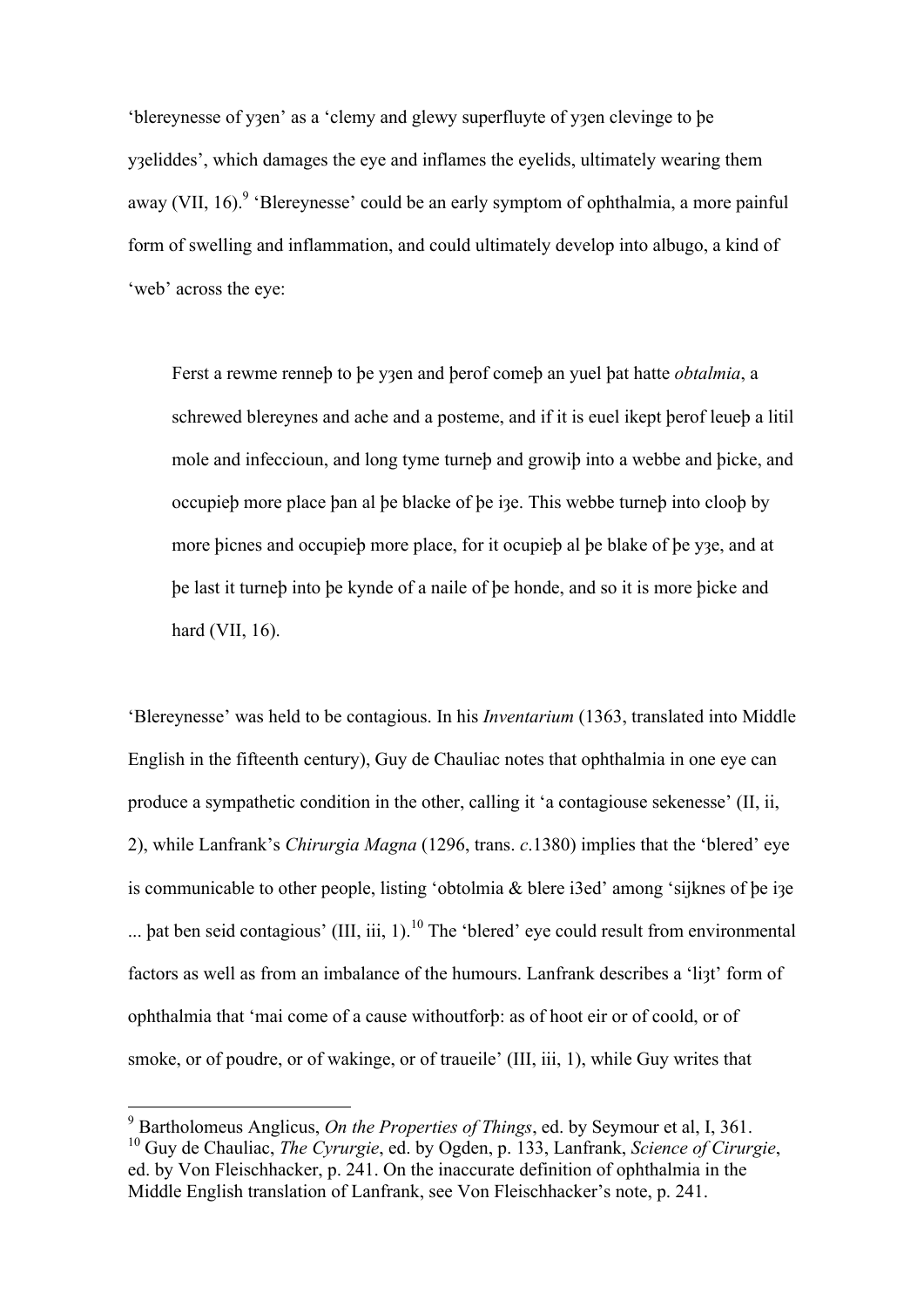'þinges þat fallen in þe eyȝe' can cause ophthalmia, including 'smeke, poudre, wynde and þe sonne' (II, ii, 2), and Bartholomeus, too, says that 'unwilful rennynge of teres fallib in be izen somtyme of outward causes', including 'smytynge' of the eye, hot air, cold air, 'bitinge of smoke', powder, and the smell of onions and garlic  $(VII, 18)$ <sup>11</sup>. There was a close resemblance between 'blereynesse' and weeping. Guy describes the early symptoms of ophthalmia (the symptoms Bartholomeus identifies as 'schrewed blereynes') as 'teres and humoures [that] renne oute boþe at þe nose þirles and at þe eyaen'; he also lists 'blerednesse of be eya liddes and mulitudes of teres' among the 'tokens and domes' of ophthalmia (II, ii, 2). Gilbertus Anglicus in his *Compendium medicinae* (before *c*.1250, trans. fifteenth century) links the matter that forms in the eye during sleep to 'blereynesse': 'And be watir þat flowiþ on nyatis-tyme fro þe ya en is viscouse as bridlym, and makeb hem sumwhat blereyzed' (II, 1).

These symptoms attracted a range of moralised interpretations. One of the most influential appears in the *Pastoral Rule* of Gregory the Great, where Gregory comments on Leviticus 21:20, which prohibits people with 'blered' eyes from making offerings to God. Gregory describes the 'blereighed' man in a state of spiritual confusion and internal conflict, as his natural impulse to know the truth is frustrated by his own sinful habits. This is an account of the way that sin undermines people's best natural impulses, and alienates them from the forms of knowledge they instinctively desire:

Lippus vero est, cujus quidem ingenium ad cognitionem veritatis emicat, sed tamen hoc carnalia opera obscurant. In lippis quippe oculis pupillae sanae sunt, sed humore defluente infirmatae palpebrae grossescunt; quorum, quia infusione crebro atteruntur, etiam acies pupillae vitiatur. Et sunt nonnulli quorum sensum carnalis

 <sup>11</sup> However, Gilbertus Anglicus, *Healing and Society*, ed. by Getz, says that ophthalmia always has internal causes, distinguishing it from irritation caused by 'smoke, duste, ... wynde, and suche oþer þingis' (II, 1, p. 32).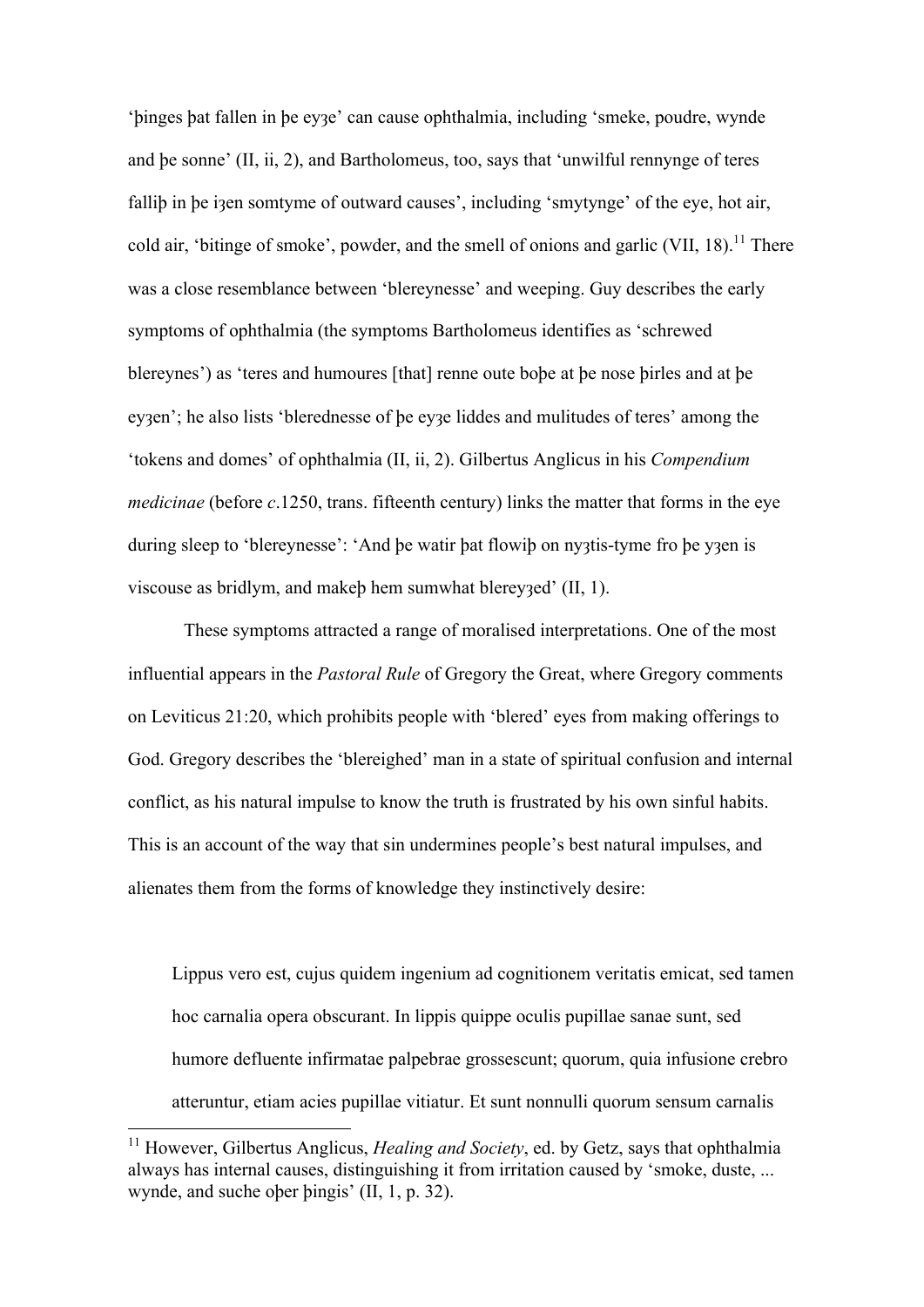vitae operatio sauciat, qui videre recta subtiliter per ingenium poterant, sed usu pravorum actuum caligant. Lippus itaque est, cujus sensum natura exacuit; sed conversationis pravitas confundit. (I, 11)

[The 'bleary-eyed' is he whose native wit flashes out for cognition of the truth, but whose carnal actions obscure it. For in the 'bleary-eyed' the pupils are healthy but the eyelids, weakened by the flow of humours, become gross, so that the pupils lose their sharpness because of the constant irritating influx. And there are some whose senses are wounded by the works of the carnal life, who are naturally able to see well but whose perverse actions cloud their vision. The 'bleary-eyed', then, is one whose sense nature has made keen, but whom a depraved habit of life confuses  $1^{12}$ 

'Blereynesse', in Gregory's account, describes the way that sin undermines people's best natural impulses, and alienates them from knowledge of the truth. Later encyclopedias and medical texts often included Gregory's moralisation in their accounts of 'blereynesse'. The twelfth century Genoese physician Galvano da Levanto, for example, writes that 'blered' eyes are found in people who desire to know the truth, but whose minds are obscured by carnal actions: 'Nam in lippis oculis pupille sane sunt sed humore defluente languente palpebre grosescunt quorum quia infusione crebre conteruntur, acies uitiatur, pupillatio queritur'.<sup>13</sup> Bartholomeus, too, says that 'blereynesse ... tokeneþ hem þat haueþ briȝt wit and konnynge of treuthe; but þe work of fleisschlich lif makeþ hem derke and dymme' (VII, 16). Pierre Bersuire offers a similar reading in his *Reductorium morale* (1325-37)*.* Here, in Joseph Ziegler's summary, 'blered' eyes represent people

 <sup>12</sup> Gregory, *Regulae Pastoralis Liber*, *PL* 77, cols 1-128 (col. 25). Translation adapted from Gregory, 'Pastoral Rule', trans. by Barmby.

<sup>13</sup> Cited in Ziegler, *Medicine and Religion*, p. 88.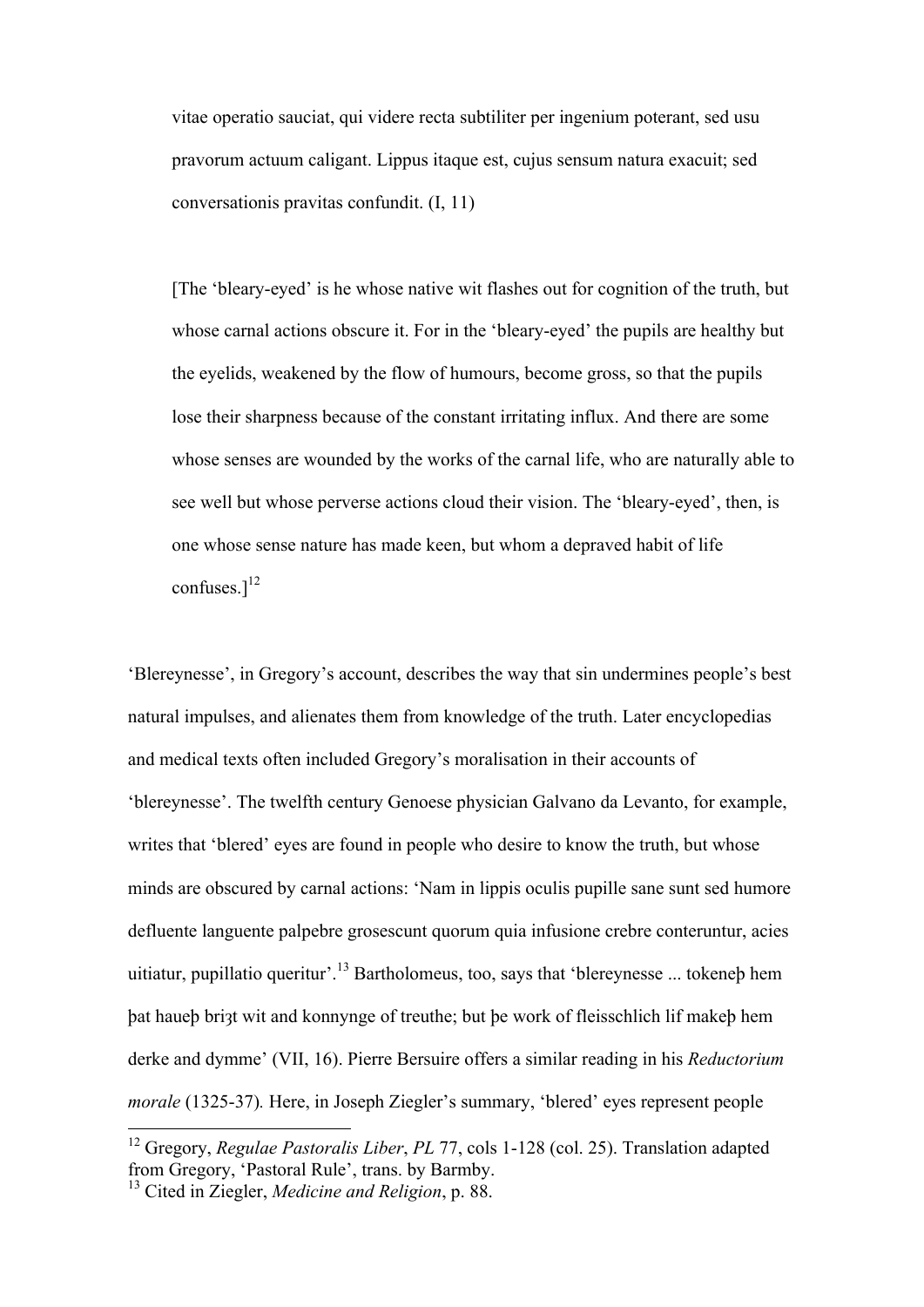'who, even though they have a healthy *pupilla intellectus*, yet suffer from *lippitudo carnalitatis*'.<sup>14</sup>

The 'blered' eye could also be moralised in other ways. In its account of Luke 18.31 where Christ heals a blind beggar, a fifteenth century sermon from the collection in Trinity College, Dublin, MS 241 likens different diseases of the eye to different forms of misdirected desire.<sup>15</sup> People who can open their eyes but cannot see represent those who know the truth but persist willfully in their sin, people who are blind in one eye are distracted by temporal goods, and people who are cross-eyed ('lokyng agogel') divide their attention between Christ and their worldly concerns. 'Blered' eyes, meanwhile, represent lechery:

[S]umme þer ben þat ben bler-yed. Þat maladie corrumptiþ þe eyen of oþer men, þat is it makiþ an oþer mannes ye to watere. Bi suche men ben vnderstonde letcherous men and wymmen þat anoyen oþer bi here lokyng and drawen to hem many oþer to her letcherie and when þei han drawen hem þei envenymen hem wiþ here letcherie. Of hem spekiþ þe Gospel of Mathew, and seiþ 'Whoso lokiþ on a womman to couetise of his flesh, anoon he haþ don letcherie wiþ here in soule'. Suche men and wimmen ben lik to be cokatris bat sleeb a man only wib his si $3t$ .<sup>16</sup>

<sup>15</sup> Trinity College, Dublin, MS 241, fols 71r-74v. On this sermon cycle, which survives partly in this manuscript, and partly in St John's College, Cambridge, MS G.22 and Cambridge University Library, MS Additional 5388, see O'Mara and Paul, *A Repertorium of Middle English Prose Sermons*, I, 198-279 (this sermon is Dub/Trinity/241/027, and is summarised on pp. 242-44). On the relationship between this cycle and the Wycliffite Sermon Cycle, see *English Wycliffite Sermons*, ed. by Hudson and Gradon, I, 99-106.

<sup>&</sup>lt;sup>14</sup> Ziegler, *Medicine and Religion*, p. 309. Ziegler gives Constantinus as the immediate source for Bersuire's moralisation.

<sup>&</sup>lt;sup>16</sup> Trinity College, Dublin, MS 241, fol. 73v.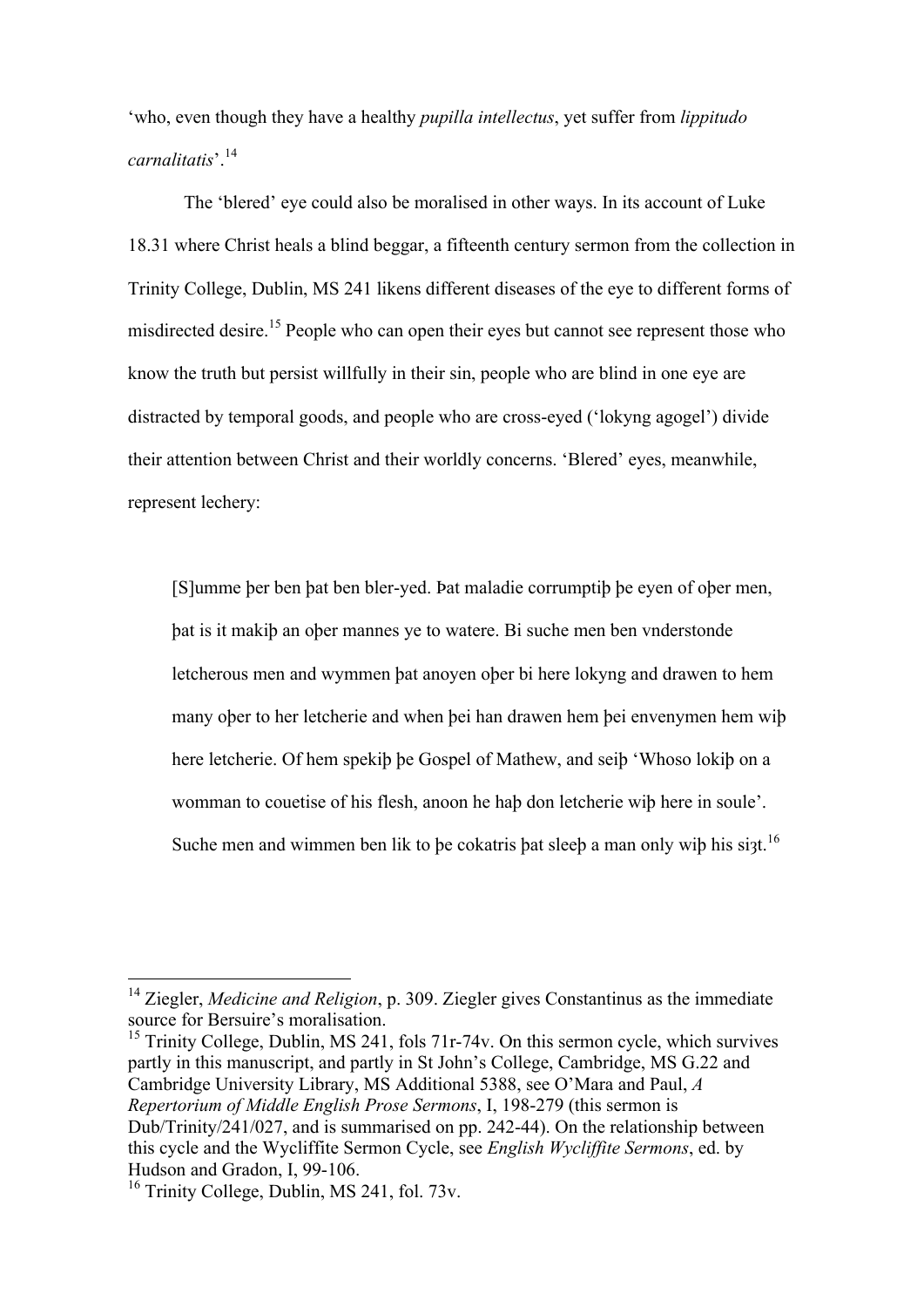The symptoms of 'blereynesse' in this sermon are familiar from the medical texts: the 'blered' eye is watery and, crucially for the analogy with lechery, it is also contagious in the sense that Lanfrank implies, passing from one person to another. The sermon's moralisation, though distinct from Gregory's, nonetheless offers suggestive parallels to it. The sermon identifies lechery as a form of covetousness, translating the 'concupiscendum' of Matthew 5.28 as 'couetise of his flesh'. Moreover, the analogies with different eye complaints are framed as part of a more general observation about the way that sin deprives people of the 'goodes of kynde', including 'resoun, mynde and vnderstonding', so that their blindness is a 'double blyndnesse', both of ignorance and  $\sin^{17}$  In this sermon too, then, the 'blered' eye is involved with an account of sin as a form of spiritual confusion, a privation of natural knowledge.

'Blereynesse' also carried colloquial associations with trickery and deception since, in Middle English idiom, to 'blere a mannys eye' was to hoodwink or delude him. This idiom appears repeatedly in *The Canterbury Tales*. The Reeve proposes to 'quite' the Miller's tale with a story about the 'blering of a proud milleres eye' (I, 3864-65), and the miller in the tale plans to trick the two students, saying 'by my thrift yet shal I blere hir eye' (I, 4049). A more complex example appears in 'The Manciple's Tale', where the crow tells Phoebus that he has been deceived by his wife and her lover, linking the 'blereynesse' that comes 'of wakinge, or of traueile' to the 'blereynesse' of deception: 'For al thy waiting, blered is thin eye ...'  $(IX, 252)$ <sup>18</sup>. The idiom often appears in anticlerical and antifraternal literature, where it describes the confusion that corrupt clerics create among laypeople. The poem 'Freers, freers, wo ye be', for example, accuses the friars of deceiving people for money: 'Freers, ye can weyl lye, | *ad ffalundum* 

<sup>&</sup>lt;sup>17</sup> Trinity College, Dublin, MS 241, fols. 72y and 73r.

<sup>18</sup> Chaucer, *Canterbury Tales*, ed. by Mann. All quotations from *The Canterbury Tales* are from this edition.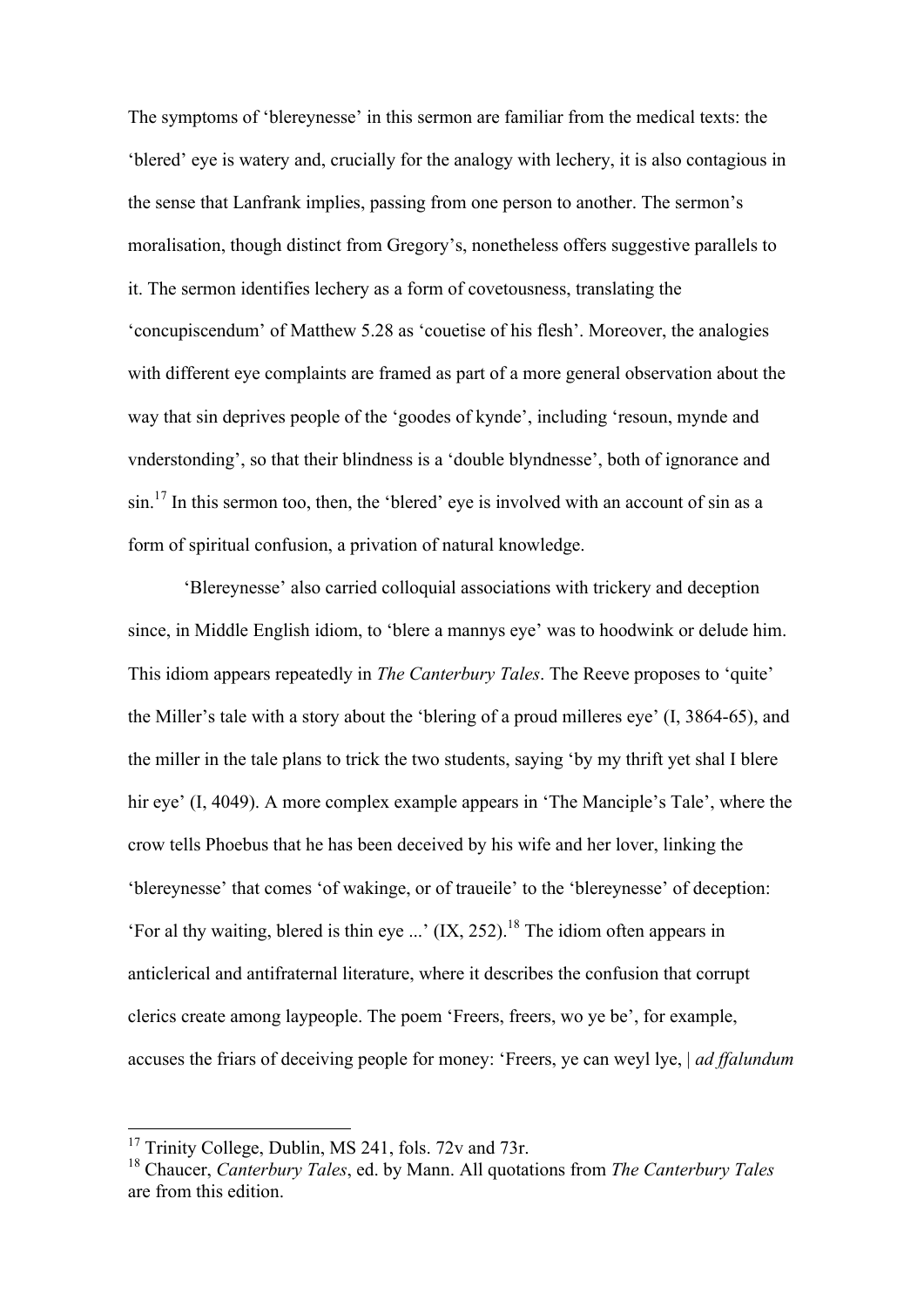*gentem*, | And weyl can blere a mannus ye | *pecunias habentem*'.19 The Wycliffite 'Tractatus de pseudo-freris' attacks the hypocrisy of the friars' humble clothes in similar terms, saying that 'bise habitis of be newe ordris bleren be eyen of be peple'.<sup>20</sup> While moralised readings of the 'blered' eye describe people who have become estranged from natural knowledge as a consequence of their own sin, this idiom positions 'blereighed' people as the victims of 'unkynde' trickery and deception.<sup>21</sup>

The 'blered' eye had two further sets of associations, derived from exegesis on the story of Leah and Rachael. In Genesis 29, Jacob agrees to serve Laban for seven years in order to marry his younger daughter Rachael, but, once the seven years are over, Laban tricks Jacob into marrying his older daughter Leah instead; Jacob then serves Laban for another seven years in order to marry Rachael as well. Although Jacob prefers Rachael to Leah, Leah bears him more children; God grants Leah six sons while Rachael is initially unable to have any. Leah has 'blered' eyes, and Genesis contrasts Rachael's beauty with Leah's 'blereynesse', saying 'Rahel decora facie et venusto aspectu' while 'Lia lippis erat oculis', or, in the Wycliffite version, 'Rachel [was] fayr in face, and with seemly biholdynge', while 'Lya was with blerid eyen' (Genesis 29:17).<sup>22</sup> In his treatise *Against Faustus*, Augustine read the story of Leah and Rachael as an allegory for the active and contemplative lives, an interpretation that also appears in the works of

 $19$  'Freers, Freers, Wo Ye Be', ed. by Dean, p. 58, 11.13-16.

<sup>20 &#</sup>x27;Tractatus de pseudo-freris', ed. by Matthew, p. 316.

<sup>&</sup>lt;sup>21</sup> Middle English texts do not always assume a connection between the medical and idiomatic senses of 'blereynesse'. In a satirical passage from the *Croxton Play of the Sacrament (c.* 1481), ed. by Davis, p. 77, the physician's man Colle lists the various conditions his master can cure, including 'All maner red eyn, bleryd eyn, and þe myegrym also', but there is no direct suggestion that the physician will 'blere' the eyes of his patients. In 'The Simonie' (*c*. 1321), ed. by Embree and Urquhart, p. 79, a physician begins 'to blere [a] wiues eize' by tricking her into buying medicines, but these are not a cure for 'blereynesse'.

<sup>&</sup>lt;sup>22</sup> *The Holy Bible [...] by John Wycliffe and his Followers*, ed. by Forshall and Madden.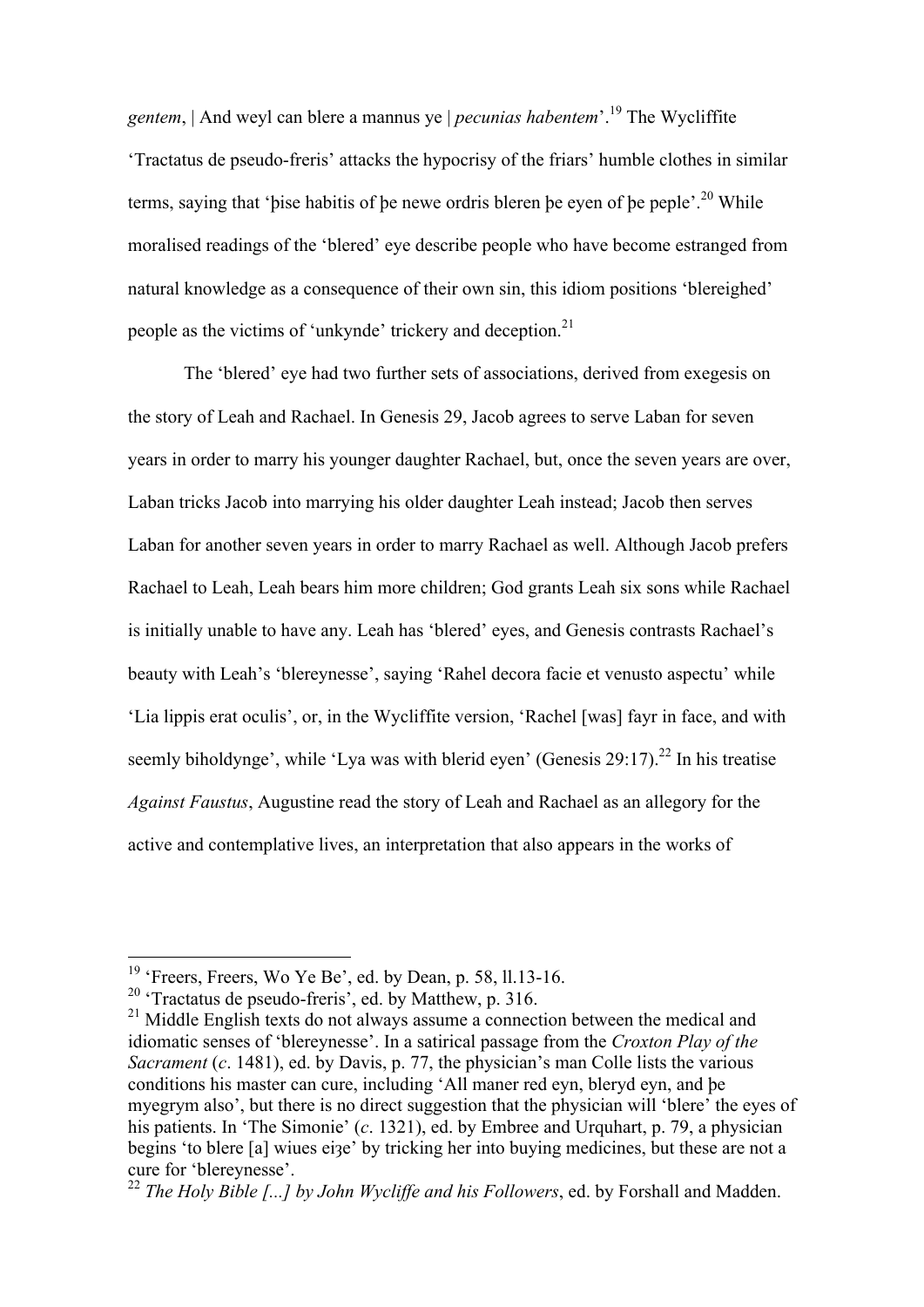Gregory the Great and which was widely disseminated in later medieval exegesis.<sup>23</sup> In this reading, Jacob married Leah first and Rachael second to show that Christians must work in the world before they can engage in contemplation. Leah's many children represent the practical benefits that come from the active life, chief amongst them the charitable acts of preaching the gospel and caring for the poor, but her 'blered' eyes represent the anxiety and confusion the active life entails.

According to another influential tradition, Leah and Rachael represented the synagogue and the church. In this interpretation, Jacob was a figure for Christ who 'married' the synagogue to acknowledge the claims of the law then 'married' the church for love. Leah's 'blereynesse' figured the spiritual 'blindness' of the Jews. Discussing Leah in his treatise *On Jacob*, Ambrose says that 'oculis infirmior ... tamquam synagoga, quae mentis caecitate Christum uidere non potuit' ['her eyes were somewhat weak, like the synagogue, that could not see Christ from blindness of spirit'] (II, 5, 25).<sup>24</sup> Similarly in his *Allegories on Sacred Scripture*, Isidore of Seville writes that 'Lia Synagogae figuram habuit, quae infirmis oculis cordis sacramenta Dei speculari non potuit,' while 'Rachel ... clara aspectu Ecclesiae typum tenuit, quae contemplationis acie Christi mysteria cernit' ['Leah embraces the figure of Synagoga, who could not perceive God's secrets with the weak eyes of her heart', while 'Rachael ... with her clear vision represents the type of Ecclesia – with sharp eyes she comprehended the secrets of God']. <sup>25</sup> This reading of Leah's 'blered' eyes corresponds to the iconography of *ecclesia*

 <sup>23</sup> Augustine, *Contra Faustum Manichaeum*, ed. by Zycha, VI, 22, 52-58. On the exegetical tradition linking Leah and Rachael to the active and contemplative lives, see Butler, *Western Mysticism*, pp. 157-67, and Constable, 'Mary and Martha', pp. 1-141. 24 Ambrose, 'De Iacob', in *Sancti Ambrosii Opera,* ed. by Schenkl. Translation from Ambrose, 'Jacob and the Happy Life', trans. by McHugh. <sup>25</sup> Isidore, *Allegoriae quaedam scripturae sacrae*, *PL* 83, col. 105; translated in Seiferth,

*Synagogue and Church*, trans. by Chadeayne and Gottwald, p. 17. Isidore gives the same interpretation in an expanded form in his *Questiones in vetus testamentum*, *PL* 83, col. 264.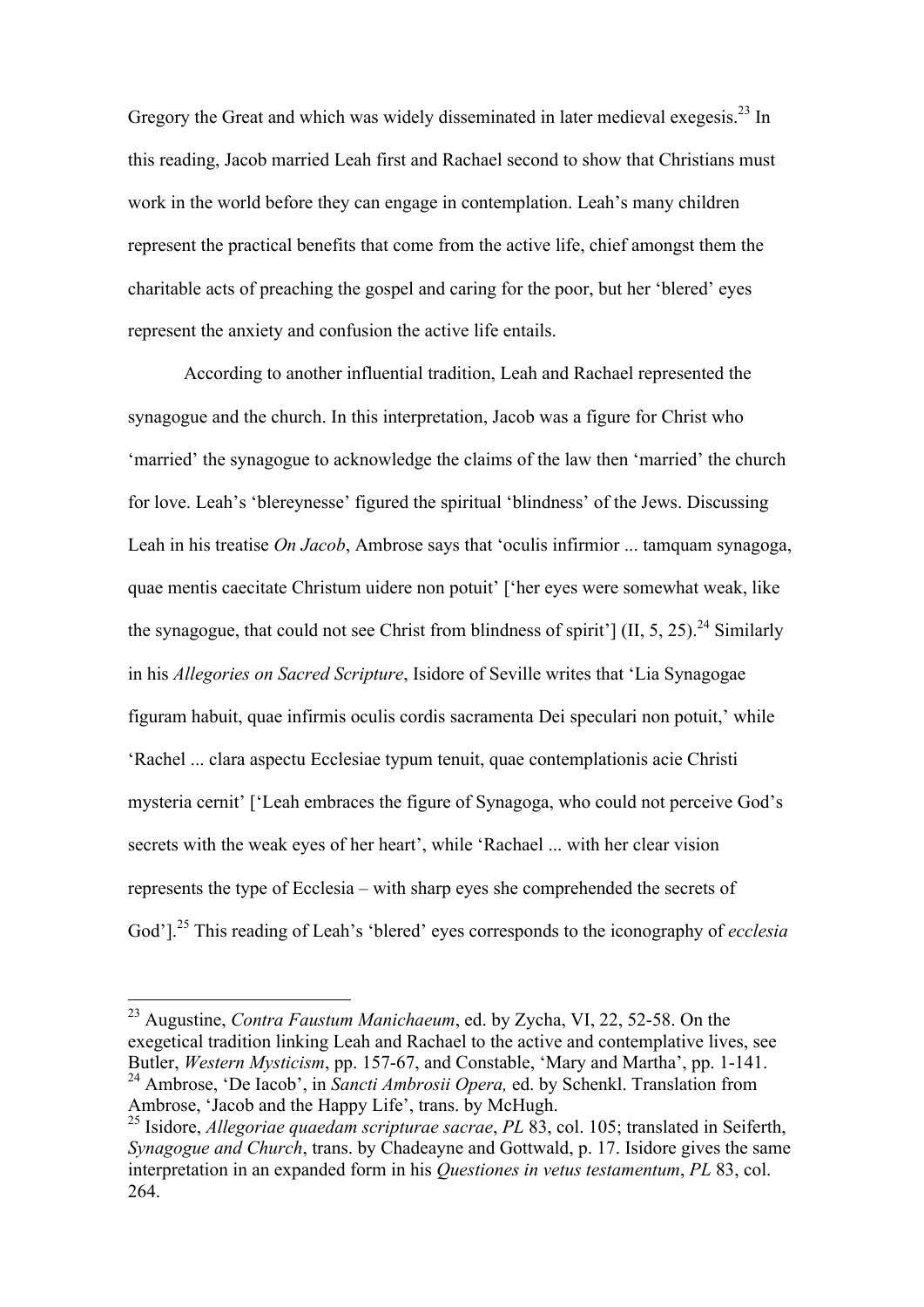and *synagoga*, where the synagogue was often blind or blindfolded.<sup>26</sup> According to this interpretation, 'blereynesse' describes spiritual confusion in a particular eschatological context, awaiting Christ's atonement and the new forms of knowledge it makes possible.

In all these contexts, the 'blered' eye is linked to the confusion that arises when people become alienated from natural knowledge, whether through their own sin, the deception of others, the trials of the active life or the spiritual 'blindness' of the old law. Readings of 'blereynesse' as a medical condition provide resources to think about the subjective experience of this spiritual confusion, where sin frustrates people's natural inclination for the truth and cuts them off from the 'goodes of kynde', while the 'blered' eye's links to trickery, to the active life, and to the old law point to a range of contexts, social and eschatological, where such confusion might be most keenly at issue.

2.

*Piers Plowman* employs the imagery of 'blereynesse' on three occasions as the poem works out the implications of 'unkyndenesse', unfolding the logic by which sins against charity undermine 'kynde' relationships and obscure 'kynde' knowledge. In 'The Canon's Yeoman's Tale', the Yeoman's 'blered' eyes suggest his own susceptibility to covetous desires, and his own involvement in their 'unkynde' consequences. The situation of covetous people in these poems variously recalls Gregory's account of the 'bleary-eyed' man, whose sinful life distorts his natural inclination for the truth, and the idiomatic link between 'blereynesse' and trickery. But it also reflects Chaucer and Langland's sustained reflection on the consequences of 'unnatural' sin for individual sinners, and for their wider communities.

 <sup>26</sup> Seiferth, *Synagogue and Church*, p. 17. See also Rowe, *The Jew, the Cathedral, and the Medieval City*, esp. pp. 40-78, and Lipton, *Images of Intolerance*, p. 59.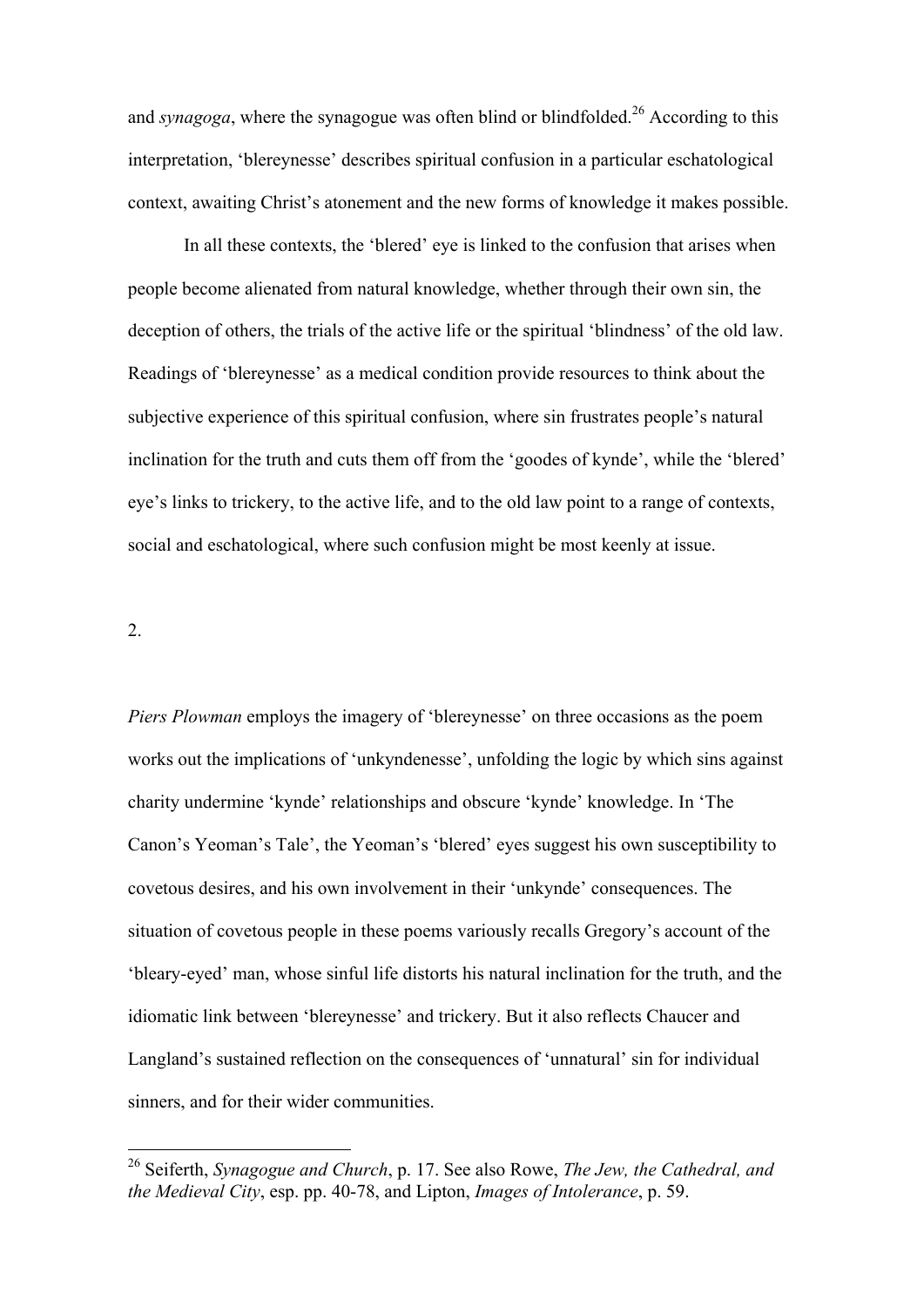In the prologue to *Piers Plowman*, the pardoner persuades people to give him their 'rynges and broches' by overstating the authority of his papal bull. As they come up kneeling to kiss this document, he strikes them with it so that their eyes water:

Ther preched a pardoner as he a preest were; Brouzte forb a bulle wib Bisshopes seles, And seide þat hymself myȝte assoillen hem alle Of falshede of fastynge and of Auowes ybroken. Lewed men leued hym wel and liked his speche; Comen vp knelynge to kissen his bulle. He bonched hem with his breuet and blered hire ei3en And raugte with his Rageman rynges and broches.  $(B.Prol.68-75)^{27}$ 

Covetousness and 'unkyndenesse' are not named here, but both are clearly at issue. The pardoner will use his winnings to indulge sins of various kinds (the narrator names gluttony and lechery at ll.76-77), but his immediate goal is to acquire material goods, 'rynges and broches' and later 'siluer' (B.Prol.75, 81). Moreover, by taking the money they would otherwise give to the poor, the pardoner undermines the 'kynde' impulses of his audience and the flow of charity to the larger community: 'þe parisshe preest and þe pardoner parten þe siluer | That þe pouere peple of þe parisshe sholde haue if þei ne were' (B.Prol.81-82). Andrew Galloway notes that sermons like the one the pardoner preaches would often appeal to a 'kynde' connection between Christ and human beings, encouraging people to make charitable donations as a reciprocal response to God's

 <sup>27</sup> *Piers Plowman: The B Version*, ed. by Kane and Donaldson. All quotations from *Piers Plowman* are from this edition.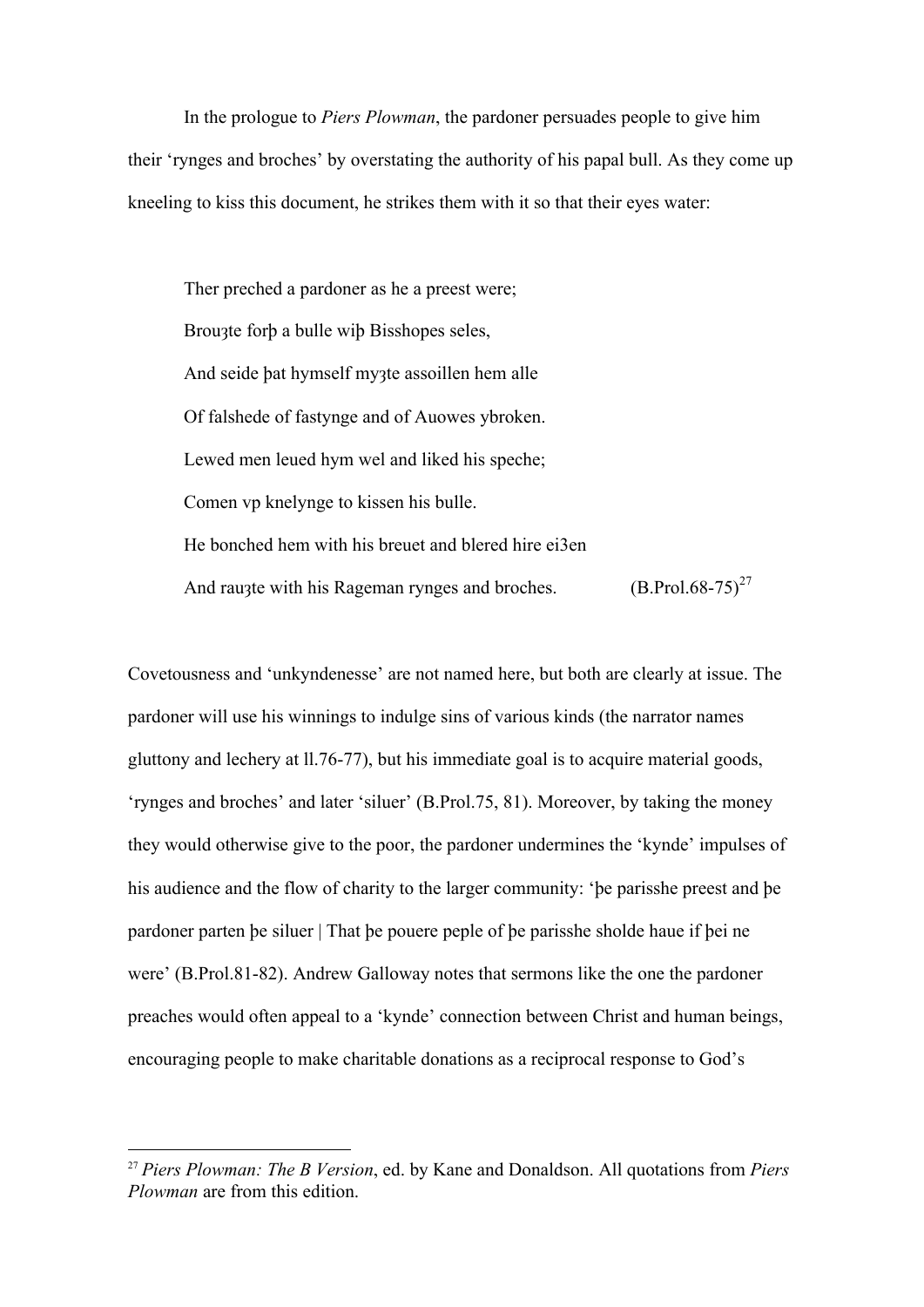grace.28 A fifteenth-century sermon of this sort from Cambridge University Library, MS Gg 6.26 lists the faculties by which people apprehend the world around them, 'eyen to se with, eres to here, handes to worke, and oþer naturall instrumentes of thi bodi', as the 'giftes of nature' that demonstrate Christ's kyndenesse.<sup>29</sup> The 'Syon Pardon Sermon' (before 1431) says that the 'kyndenesse' of pardons themselves should elicit a 'kynde' response from people: 'euery man seinge þe grete mercy and charite of our merciful Lorde þat he in grauntynge schewith of suche pardon, wherby so greuous peynes are relesyd, owghte of kyndnes to be more lothe to offend hym wib any synne'.<sup>30</sup> Read in this context, the pardoner's actions undermine not only the 'kynde' relationships that bind individuals to their community, but also the 'kynde' relationships that link human beings to God.

In Langland's prologue, 'blereynesse' caused by 'smytinge' figures the effects of hoodwinking and trickery, but it also points to complex and conflicted forms of desire. A fifteenth century sermon from British Library, MS Additional 41321 uses a very similar account of a 'fals pardoner' to illustrate the 'blyndenesse of mysbileue': 'Also in þis blyndenesse beþ alle þoo þat bileuen þat for a bulle purchased of a fals pardoner ... and þei paie him þanne a peny and leie hit on hire heuedes, þei beþ asoiled of alle hire synnes, as bei witterli wene'.<sup>31</sup> This gesture, which recalls a blessing, is recast later in the sermon as a blow on the head, when the preacher compares the pardoner's victims to people playing blind man's buff: 'Alle suche ben maad blynde or blyndefeld for a tyme, as men pleyen abobbid, for bei beb bobbid in hire bileue and in hire catel bobe'.<sup>32</sup> The

 <sup>28</sup> Galloway, 'Fifteenth-Century Confession Sermon', p. 261.

<sup>29</sup> Galloway, 'Fifteenth-Century Confession Sermon', p. 267.

<sup>30</sup> Rand, 'The Syon Pardon Sermon', p. 337.

<sup>31</sup> *Lollard Sermons*, ed. by Cigman, pp. 111/232, 112/266, 113/285-9. See also Galloway, *Penn Commentary*, pp. 86-87.

<sup>32</sup> *Lollard Sermons*, ed. by Cigman, pp. 113/302-114/304. A sermon from Oxford, Bodleian Library, MS Bodley 649 repeats a Middle English chant from the bobbid game, which also makes clear that the players are struck: 'A bobbid, a bobbid, a biliried, smyte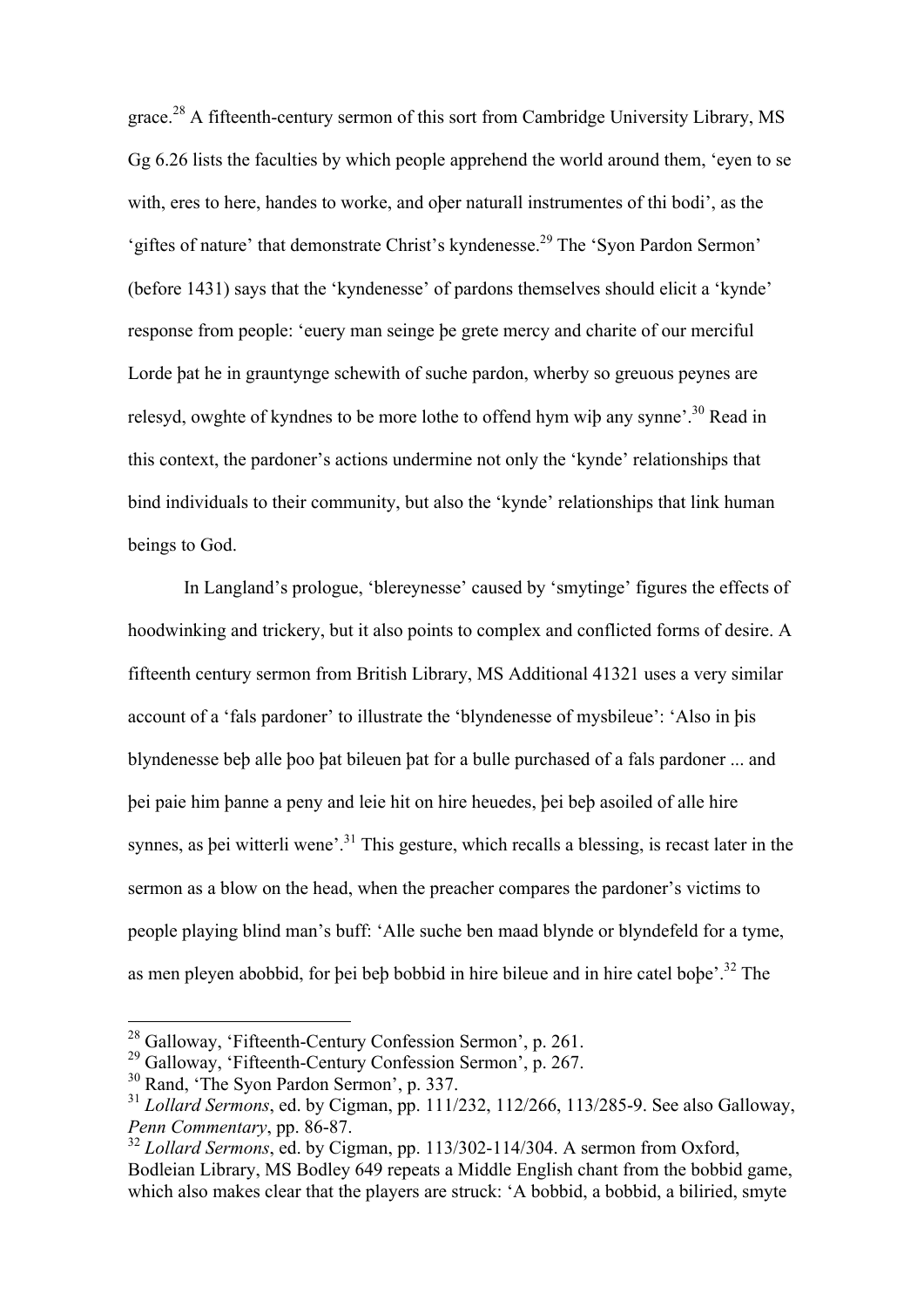sermon points to the implicit logic of Langland's image: the 'lewed men' desire absolution, but they are deceived both by the pardoner's trick and by their own willingness to believe him (they 'leued hym wel and liked his speche').<sup>33</sup> Indeed, the reciprocal desires of the deceiver and the deceived in these lines might seem to offer a troubling echo of 'kynde' reciprocality, as the pardoner's audience collude in their own deception, perpetuating the spiritual confusion that the pardoner creates.

*Piers Plowman* returns to the imagery of 'blereynesse' in B.5, when Covetise comes to confession:

Thanne cam Coueitise; I kan hym naạt discryue,

So hungrily and holwe sire heruy hym loked.

He was bitelbrowed and baberlipped wib two blered eizen;

And lik a leþeren purs lolled hise chekes

<u>.</u>

Wel sidder ban his chyn; bei chyueled for elde;

And as a bondemannes bacon his berd was yshaue... (B.5.188-93)

In the illustrated C text manuscript, Oxford, Bodleian Library MS Douce 104, the illustrator pays particularly close attention to these facial features, applying red pigment to Covetise's lips and lower eye lines.<sup>34</sup> Covetise's features are grotesquely physical but also suggestively figurative. His hollow cheeks, for example, symbolise his unsatisfied desire, resembling the leather purse he seeks to fill with money. His 'blered' eyes

not her, bot þu smyte a gode!'; *Macaronic Sermon Collection*, ed. and trans. by Horner, pp. 353/183-355/184.

 $3$  Middleton, 'Unacknowledged Text', pp. 117-18, notes that, in its more sophisticated forms, satire on false and cynical preachers often focusses more on the 'audience's strange and malleable will to believe' than on the preacher's own intentions.

<sup>34</sup> *Piers Plowman: A Facsimile*, introduction by Pearsall, catalogue of images by Scott, fol 27r. See also the description on pp. xlvii-xlix and the colour reproduction before the main facsimile.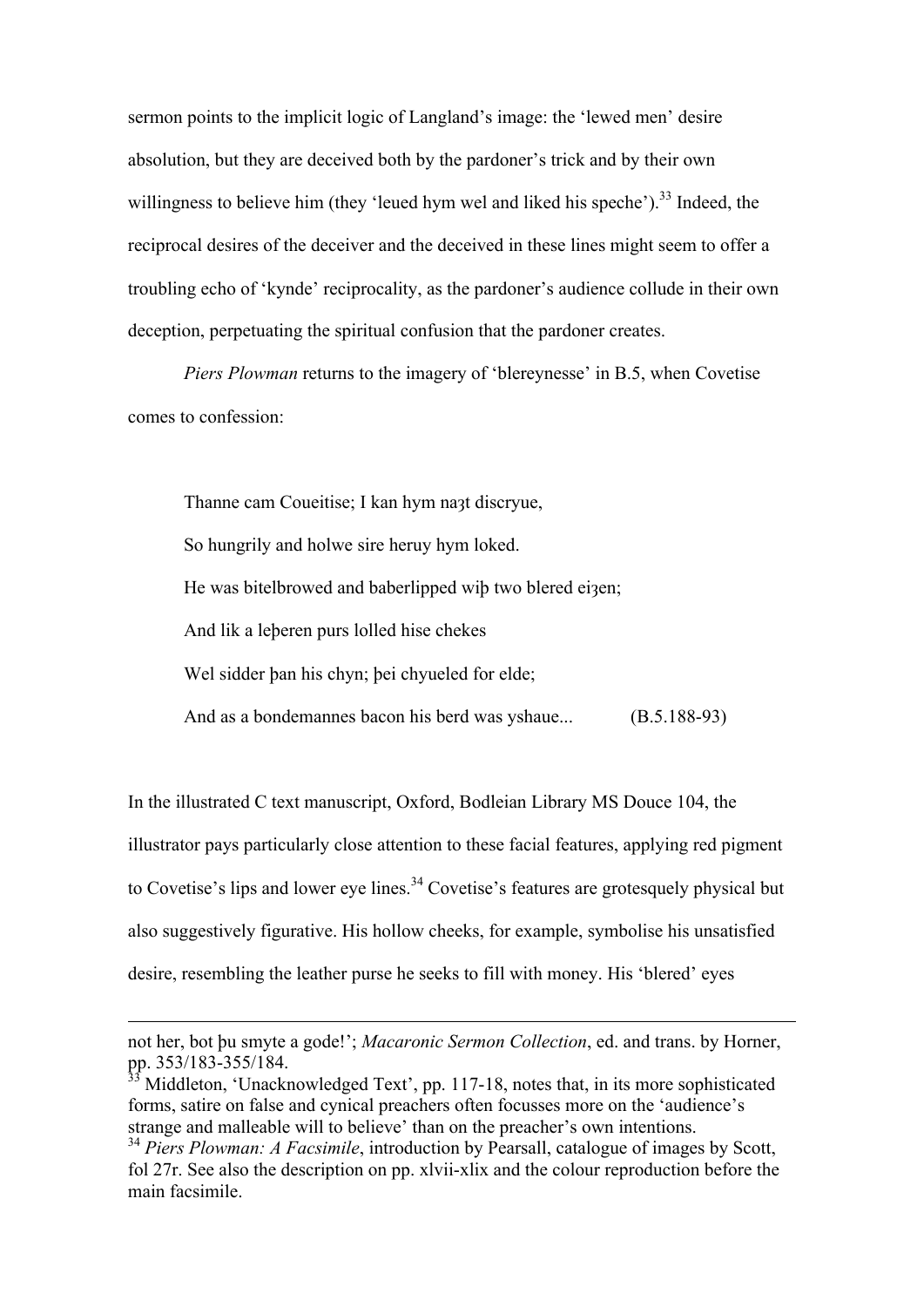indicate a physical ailment with a moral meaning in a similar way, suggesting the distorting effects of sin on his spiritual understanding.<sup>35</sup>

Covetise's confession reveals his 'unkyndenesse' at every turn. He has no pity on the poor, who are compelled by 'pure nede' to borrow from him, and he does not offer food and drink in charity to his neighbours (B.5.254-59). Repentance names the inherent 'unkyndenesse' in Covetise's actions and withholds absolution from him until he makes restitution for his crimes: "Thow art an vnkynde creature: I kan bee noat assoille | Til þow make restitucion", quod Repentaunce, "and rekene wiþ hem alle"' (B.5.270-71).36 This demand for restitution adds a new layer of complexity to the problems that Covetise faces. Earlier in his confession, Repentance asks Covetise whether he has ever made restitution before, and Covetise responds that he once rifled through the bags of a group of merchants while they were resting (apparently confusing *restitucion* and *areste*). This, as Repentance explains, 'was no restitucion ... but a robberis þefte' (B.5.233). Covetise blames his mistake on his lack of literacy: 'I wende riflynge were restitucion for I lerned neuere rede on boke, | And I kan no frenssh in feiþ but of þe ferþest ende of Northfolk'  $(B.5.235-36).$ <sup>37</sup> Yet this confusion, which Covetise locates at the level of language, in fact reflects a deeper alienation from 'kyndenesse'. Restitution, like charity, was understood as a 'kynde' impulse, and its necessity, as Wendy Scase observes, was often

 <sup>35</sup> Langum, 'Langland's Diseased Vision', p. 44, also reads Covetise's 'blered' eyes in the light of Bartholomeus's description and moralisation (in Trevisa's translation). Langum emphasises the way that Covetise abuses his intellectual abilities ('bringt wit and konnynge of treuthe') to indulge his sin. Trevisa links 'blereynesse' to intellect in his 'Dialogue Between the Lord and the Clerk' (1387), *Idea of the Vernacular*, when the clerk claims that 'A blere-eyghed man, but he were al blynde of wit, myght se the solucioun of this resoun' (p. 133).

<sup>&</sup>lt;sup>36</sup> Thomas, 'Confessing Covetise', notes that this passage is revised in the C-text to stress the confessor's obligations under canon law.

<sup>37</sup> On Covetise's confusion of *restitucion* and *areste*, and a further possible confusion of French *rifler* with Italian *rifare*, see 'riflen', in Alford, *Glossary of Legal Diction*, p. 136. For a more recent discussion of the word play in these lines, see Middleton, 'Loose Talk', p. 37.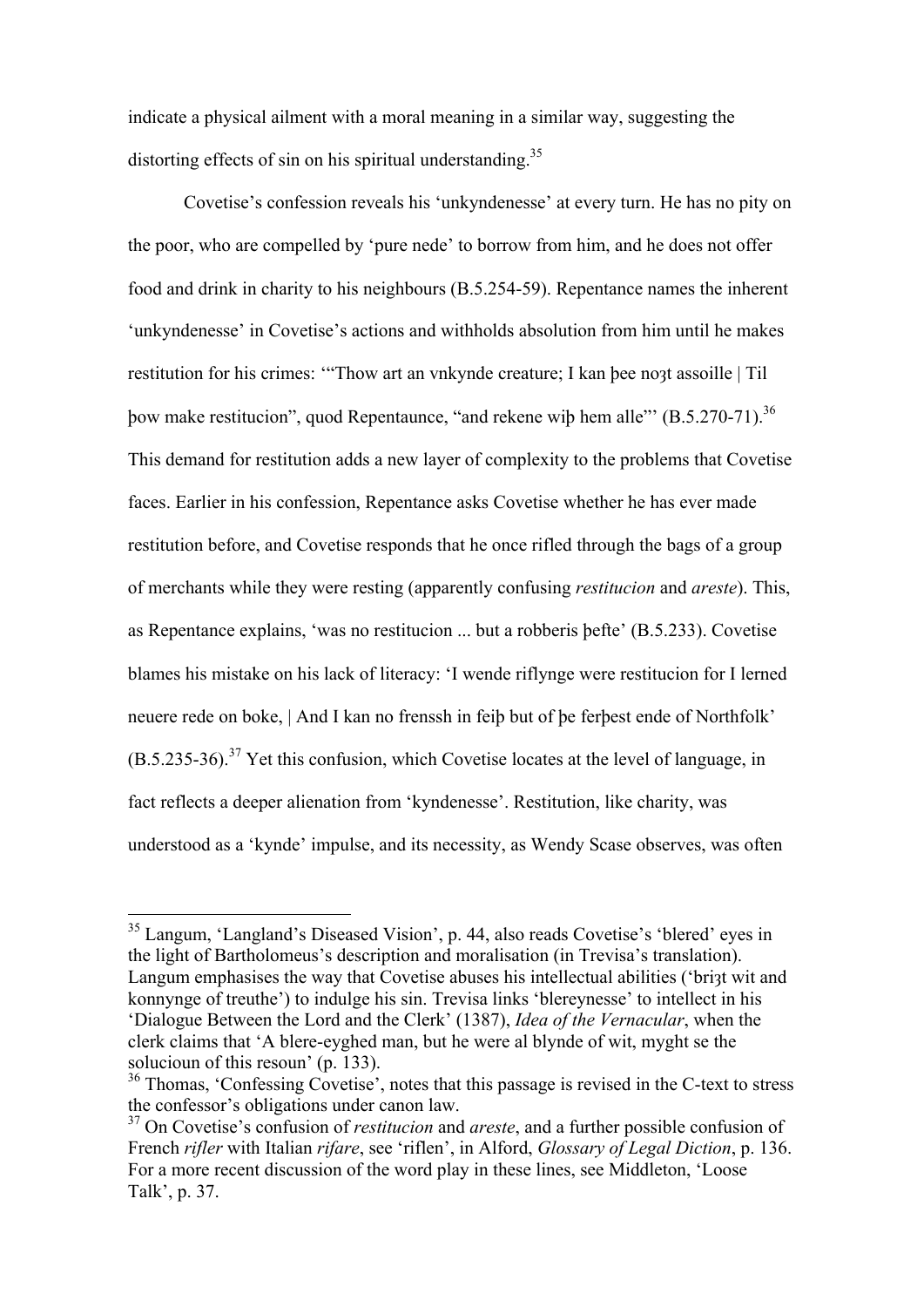explained in terms of 'the claims of natural justice'.<sup>38</sup> The fourteenth century preachers' manual *Fasciculus morum* treats restitution in a chapter on 'the love and charity we have towards our neighbour', charity that has its roots in 'naturalis fraternitas', 'natural brotherhood'.<sup>39</sup> Through his 'unkynde' actions, Covetise has obscured the moral meaning of his 'kynde' experience and suppressed the 'kynde' instincts that make the logic of penance comprehensible. Understanding restitution, which should follow from natural fellow feeling, has become like reading a text in an unknown foreign language. *Piers Plowman* underscores the seriousness of this situation when, faced with the demand for restitution, Covetise himself falls into 'wanhope' and considers suicide (B.5.279). Repentance offers him a provisional solution (he should allow his bishop to redistribute his money) and a consoling image: compared to God's mercy, human sin is like a spark in the middle of the sea (B.5.282-83a).

The 'blered' eye presents particular interpretative challenges in penitential contexts because of its close resemblance to weeping. Sermons and confessional manuals often point to tears as evidence of contrition, a stage of the penitential process that was otherwise hard to observe. Katherine O'Sullivan writes that, in confession and in court, tears could be interpreted as 'euydences' of sorrow and remorse. Here, she says, 'weeping moves beyond mere emotional expression and into the realm of evidence and proof'.40 In the monastic tradition, and later in some forms of lay affective piety, tears were also understood as a sign of compunction, a gift of grace that went beyond personal remorse and regret for  $\sin^{41}$  Yet, medieval pastoral texts were also conscious that tears might be faked or manipulated, and that weeping was not in itself a guarantee of

 <sup>38</sup> Scase, *New Anticlericalism*, p. 26.

<sup>&</sup>lt;sup>39</sup> *Fasciculus morum*, ed. and trans. by Wenzel, p. 186/1-2, p. 187. Restitution is discussed on p. 188.

<sup>40</sup> O'Sullivan, 'Tears and Trial', p. 193; for penitential contexts, see p. 197.

<sup>41</sup> McEntire, *Doctrine of Compunction.*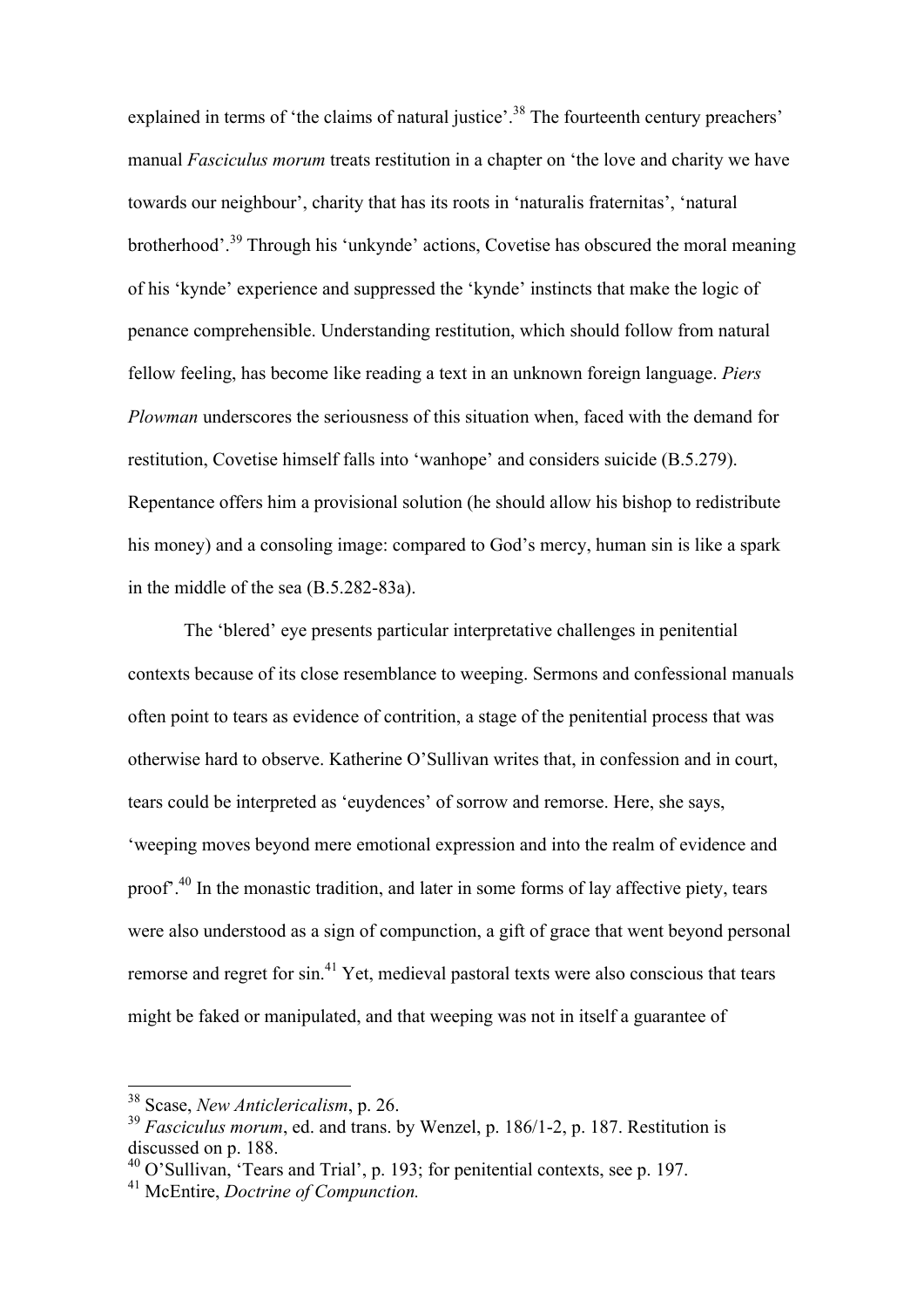sincerity.<sup>42</sup> As Dallas Denery notes, a penitent might weep for many reasons, and the experience of suffering, even when sincere, was not necessarily an experience of true contrition. This was a problem both for confessors and for penitents. In confession, Denery writes, 'the mere experience of bitterness could not bear the epistemological burden imposed upon it'. 43 Lee Patterson identifies the same anxieties in *Piers Plowman*, which acknowledges that the suffering of sin itself is hard to distinguish from the suffering that people feel when they are contrite. As a result, sin itself 'preempts and absorbs the contritional impulse' in the poem. Like Denery, Patterson notes that this reaction is just as confusing for the sinner who experiences suffering as it is for the confessor who observes it: 'Langland shows us not Sins that are moved by contrition but, in an achievement of far greater complexity, the vicissitudes to which contrition itself is subject within the sinful soul'.<sup>44</sup>

In the episode with the pardoner and in the confession of Covetise, the ambiguity of 'blered' eyes, characterised by the 'unwilful rennynge of teres', responds to these anxieties about tears as evidence. Indeed, Langland emphasises the ambiguity of tears throughout B.5, noting that Repentence 'made wille to wepe water wip hise eizen' (B.5.61) and, later, that Robert the Robber 'wepte faste water wip hise eizen' (B.5.472), in terms that emphasise the materiality of tears rather than their motive.<sup>45</sup> When Sloth falls asleep during his confession, 'Be-watchful' (*Vigilate*) 'fette water at hise ei3en', the 'watir þat flowiþ on nyȝtis-tyme fro þe yȝen' that Gilbert describes, and 'flatte it on his face', urging him to contrition (B.5.442-43). As the water that forms in the eye during sleep is recast as something like penitential tears, Langland acknowledges that different forms of weeping look essentially the same, so that the symptoms of sin can be mistaken

 <sup>42</sup> Blanchfield, 'Weeping and Sincerity', pp. xxi-xxx.

<sup>43</sup> Denery, *Seeing and Being Seen*, p. 72.

<sup>44</sup> Patterson, *Chaucer and the Subject of History*, pp. 394-95

<sup>45</sup> Trigg, 'Langland's Tears', p. 33.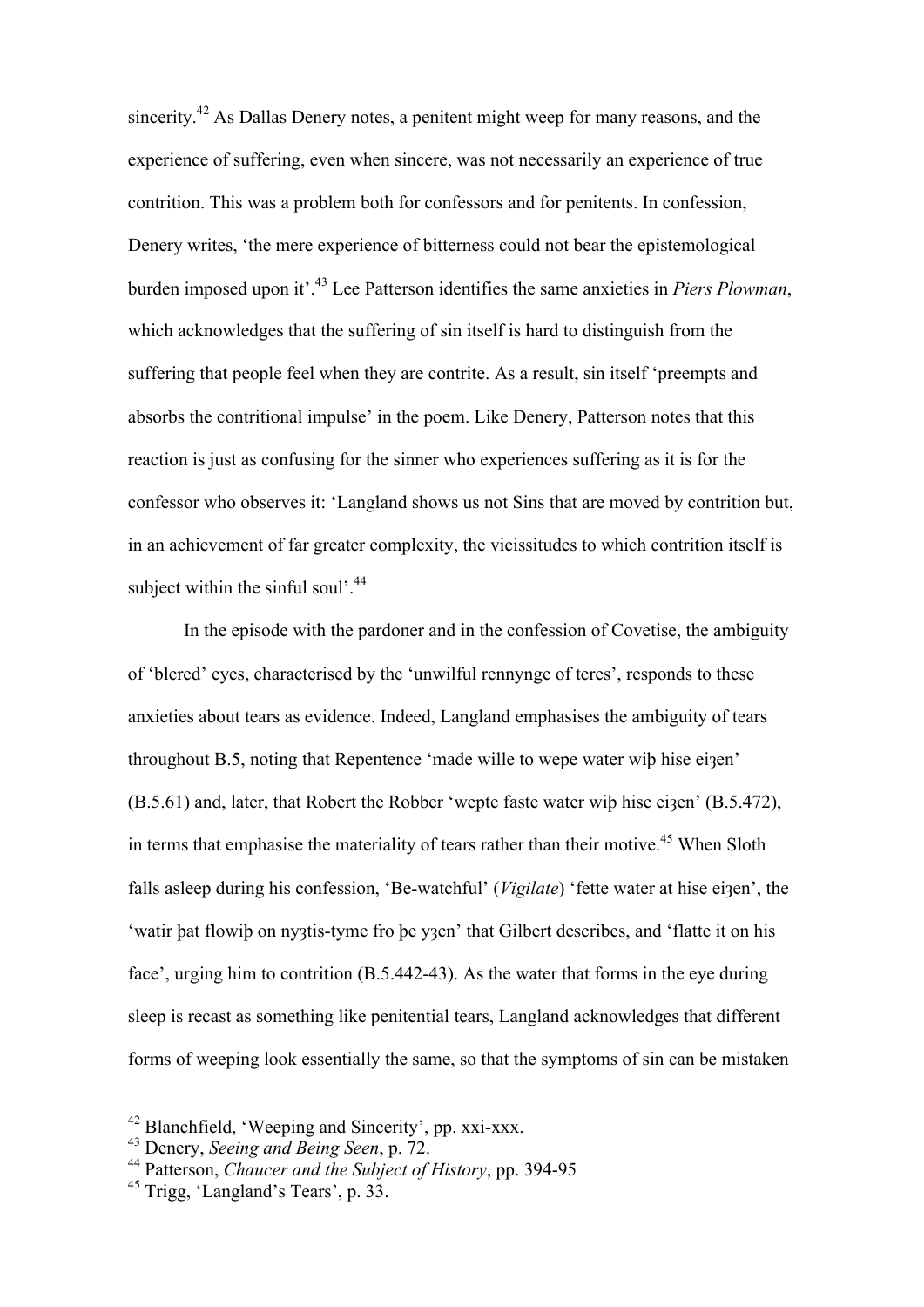as signs of contrition. Covetise's 'blereynesse' expresses the same ambiguity in a more concise way, pointing to the resemblance between 'unwilful' and contrite tears. In this way, Covetise's 'blered' eyes not only reflect his own confusion but also confuse other people who see him.<sup>46</sup>

Lanfrank's account of the 'blered' eye as a contagious condition suggests another way that Covetise's sin might have an effect on the people around him. In B.5, Wrath and Sloth are introduced in lines that echo the introduction of Covetise:

Now awakeþ Wraþe wiþ two white eiȝen ... (B.5.135)

$$
Thanne cam Coueities; \dots \text{wib two blered eigen} \qquad (B.5.188-90)
$$

Thanne cam Sleube al bislabered wib two slymy eizen. (B.5.385)

Read against the encyclopedias, it might seem that these sins display symptoms of the same disease at different stages: Sloth's slimy eyes recall Gilbert's description of the 'viscouse' matter that falls into people's eyes during sleep, making them 'sumwhat blereyȝed', Covetise's 'blered' eyes display the early signs of ophthalmia where the discharge of watery humours inflames the eye and obstructs the sight, and the 'white' eyes of Sloth are obscured by albugo, the 'webbe' that covers 'al þe blake of þe yȝe' if ophthalmia is left untreated.<sup>47</sup> If this is so, it suggests the far-reaching consequences of

 <sup>46</sup> Davis, 'Cutaneous Time', p. 114, makes a related argument about the ambiguities of 'blereynesse' in *Sir Gawain and the Green Knight*, where the 'blered' eye again confuses the onlooker as well as distorting the sight of the sufferer. Davis notes that the old woman appears 'sellyly blered' to Gawain in fitt 2 (l. 963), and argues that this phrase might equally describe the lady's eyes as watery and rheumatic or indicate that Gawain's perception of her is partial and distorted.

<sup>47</sup> Other interpretations are possible. Langum, 'Diseased Vision', p. 44, reads Wrath's white eyes in relation to the account of 'pale' eyes in the *Secretum secretorum*. Pearsall's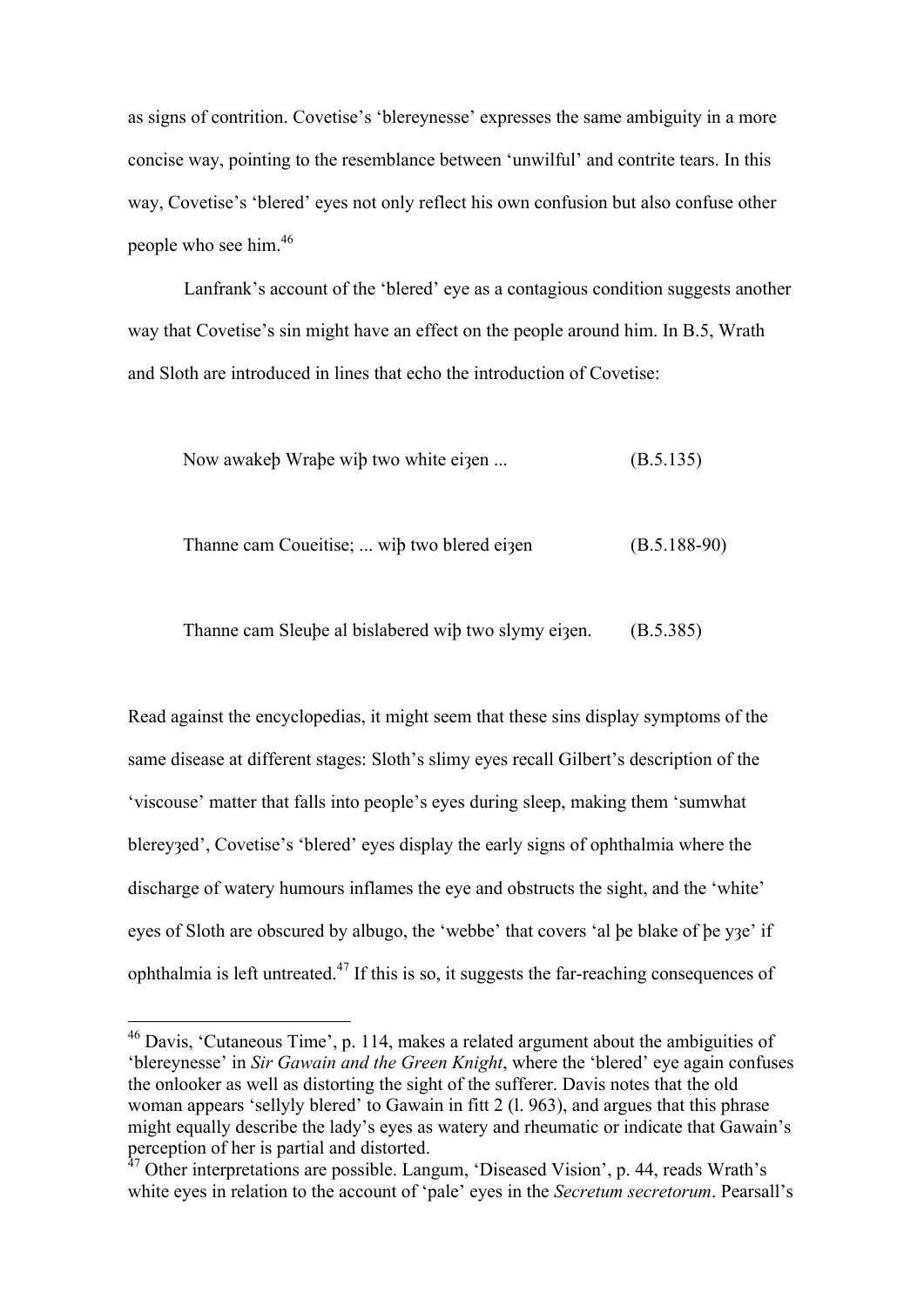Covetise's sin. 'Unkyndenesse' here undermines not only the 'kynde' instincts that make penance coherent, but also the processes of observation and self-observation that make confession possible. The communication of this disease parodies the process (reciprocal and 'kynde') by which sinners might ordinarily provide exemplary instruction for one another.

Langland returns to the imagery of the 'blered' eye in passus 17, where the effects of 'unkynde' covetousness are once again at issue. At the end of his speech, the Samaritan offers an image of the three things that drive a man out of his house, a nagging wife, a leaky roof and the 'smoke and smolder' from a fire which leaves him 'blereighed':

That oon is a wikkede wif bat wol noat be chastised; Hir feere fleeþ hire for feere of hir tonge. And if his hous be vnhiled and reyne on his bedde He sekeþ and sekeþ til he slepe drye. And whan smoke and smolder smyt in his sighte It dooþ hym worse þan his wif or wete to slepe; For smoke and smolder smerteþ hise eighen Til he be blereighed or blynd ... (B.17.323-30)

Langland interpolates this reference to 'blereynesse' (caused by 'bitinge of smoke', as mentioned in the medical manuals and encyclopedias) into a familiar commonplace, often used to make an antifeminist point about nagging wives.48 Langland recasts the

1

note on these lines, *Piers Plowman*, ed. by Pearsall, p. 125, n. 103, suggests that Wrath's eyes are rolling with anger so that only the whites are visible.

<sup>&</sup>lt;sup>48</sup> The image of the three things that drive a man out of his house, which derives ultimately from Proverbs 27:15, appears in a range of medieval texts including 'The Wife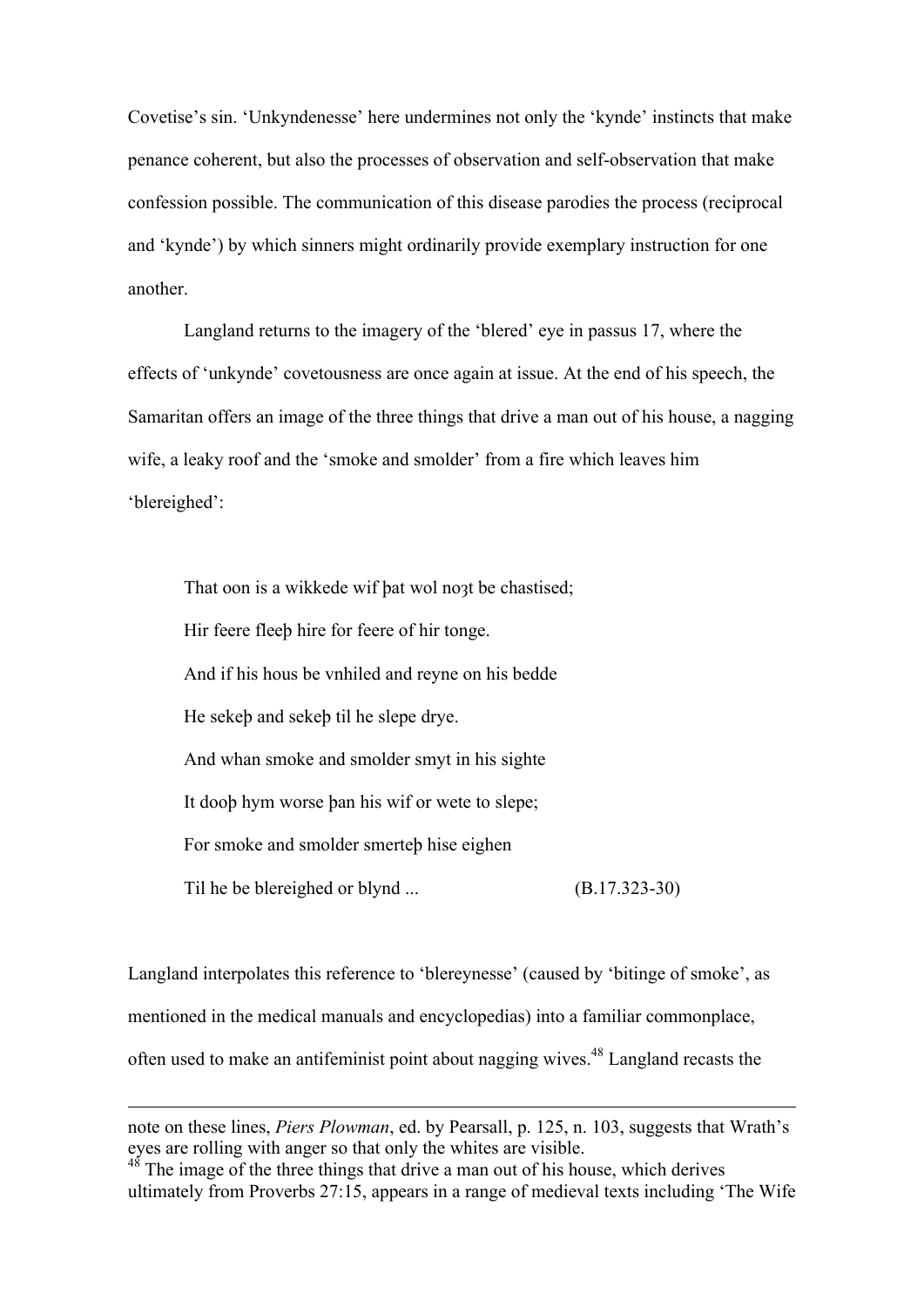commonplace as an allegory, emphasising the smoky fire rather than the wife, and uses it to disambiguate between 'kynde' and 'unkynde' sins. In the Samaritan's account, the nagging wife represents 'oure wikked flessh bat wol noạt be chastised', but which is comprehensible and forgivable because 'kynde clyueþ on hym euere to contrarie þe soule' (B.17.334-35). The leaky roof, meanwhile, figures 'siknesse and sorwes þat we suffren ou $;$  and which make people complain to God  $(B.17.340)$ . These complaints, too, are possible to understand and forgive as part of the order of 'kynde': such people 'han cause to contrarie by kynde of hir siknesse' (B.17.344). The smoke and smolder, however, represent 'coueitise and vnkyndenesse' which actively resist both God's mercy and human comprehension: 'coueitise and vnkyndenesse ... quencheb goddes mercy, | For vnkyndenesse is þe contrarie of alle kynnes reson' (B.17.348-49).

This account of the 'blered' eye concludes a section of the poem that thinks in detail about 'kynde' relationships between human beings, and between human beings and God. Explaining his own parable, the Samaritan says that the *semyvif*, beaten and robbed and left half-alive, figures the situation of human beings after the fall, under attack by the devil, sustained by charity, and awaiting the coming of Christ. Mary Raschko argues that Langland integrates two medieval interpretations of the Samaritan parable, one of which takes it as an allegory to show how only God's grace can save human beings while the other encourages people to imitate the Samaritan in their own good works, by emphasising the reciprocality between God's love and human charity.<sup>49</sup> The Samaritan's

1

of Bath's Tale', Innocent III's *De miseria* and the *Lamentations* of Matheolus. Following Skeat, Chamberlin, *Medieval Arts Doctrines*, p. 61, proposes Peter the Chanter's *Verbum abbreviatum* as Langland's most direct source. Cannon, 'Langland's *Ars Grammatica*', pp. 12-13, suggests that Langland may also have encountered it as a schoolroom

commonplace in a text like Matthew of Vendôme's *Tobias*. <sup>49</sup> Raschko, 'Love of God and Neighbour'. Davis, '"Fullynge" Nature', makes a related argument that the law of 'kynde' integrates competing claims about universal salvation in the poem: Christ's 'kynde' relationship to human beings creates the possibility that salvation might extend to non-Christians through grace, but the law of 'kynde' also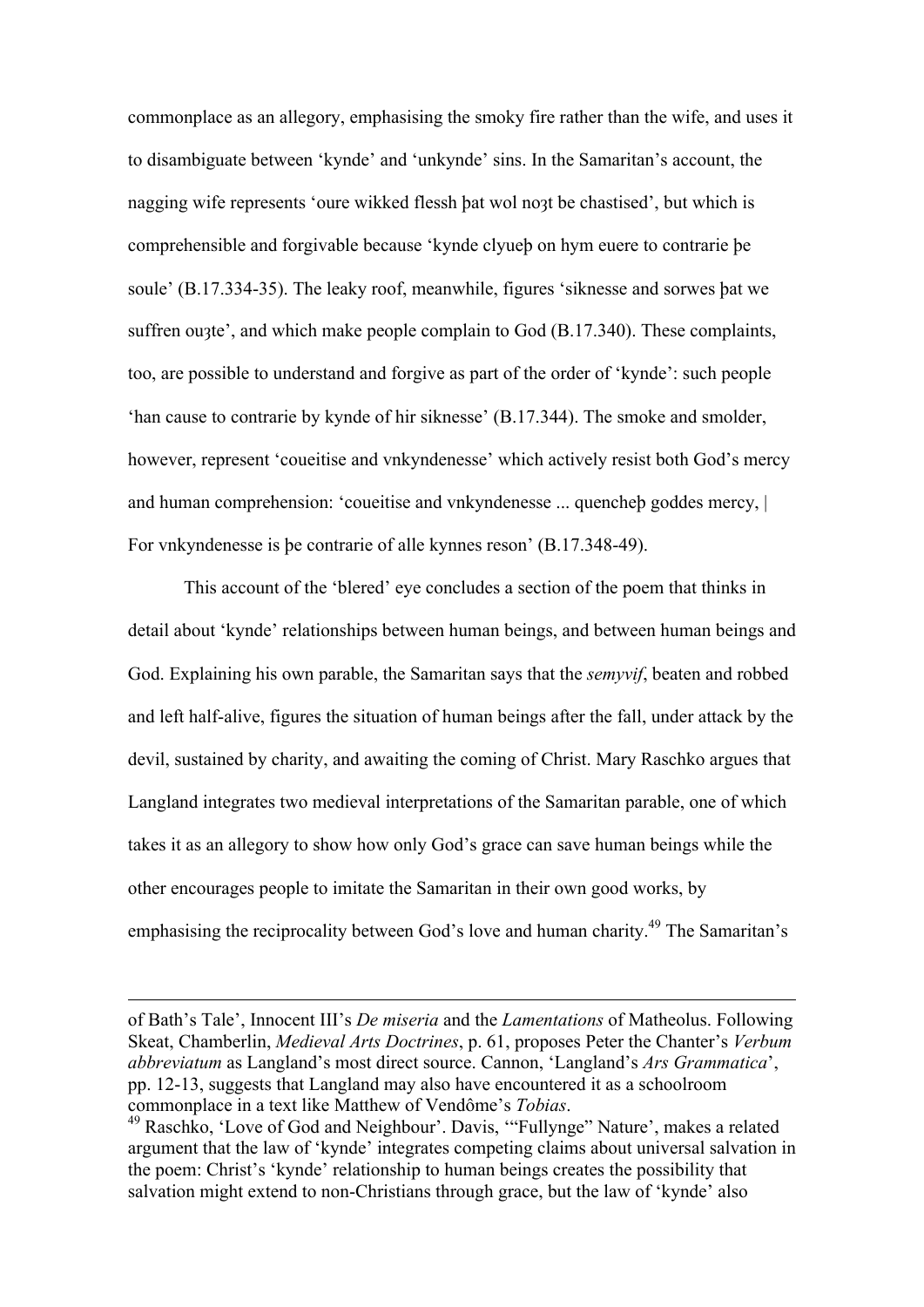speech shows, in universal terms, how the natural impulse to be 'kynde' allows people to establish a relationship to God through their relationships to one another. As Galloway writes, '[t]he Samaritan's notion of "kyndenesse" sacralizes an ethos of secular social cohesion'.50 Yet, these reciprocal relationships, modelled on the Samaritan's own action, are threatened by the 'unkyndenesse' that manifests itself in covetous desire. As Hugh White observes, the Samaritan presents 'unkyndenesse' not only as a lack of charity towards fellow human beings, but also as a rejection of the essential affinity between human nature and God's, 'a fundamental unlovingness which opposes the *kynde* of God Himself<sup>'.51</sup> The Samaritan makes this point most strongly as he develops his image of the Trinity as a candle, comparing the Father to the wax, the Son to the wick, and the Holy Spirit to the flame, which catches light in the human soul. The flame grows when true love blows on it, an image for the reciprocal relationship between human and divine 'kyndenesse', but covetousness and 'unkyndenesse' put it out, so that only a glow remains (B.17.215-20). At the end of passus 17, the smoky fire that leaves a man 'blereighed or blynd' strongly recalls this image, suggesting a situation where the flame of the Holy Spirit has finally been extinguished.<sup>52</sup> This part of the poem offers the fullest explanation for the special status of covetousness, as a sin that opposes the natural, moral impulse to 'kyndenesse' by which human action comes to resemble God's.

By linking bodily sins and complaint in the face of suffering to 'kynde', the Samaritan allows that they might themselves form an instructive part of lived experience. The Samaritan's account of these 'kynde' sins seems confirms Zeeman's argument that, for Langland, sin itself could provide beneficial knowledge, and that 'kynde' might teach

1

creates imperatives for Christians to convert people to the faith through charitable good works.

<sup>50</sup> Galloway, 'Social Ethic', p. 382.

<sup>51</sup> White, *Nature and Salvation*, p. 106.

 $52$  On the relationship between the torch and the smoky fire, see also Chamberlin, *Medieval Arts Doctrines*, pp. 63-69.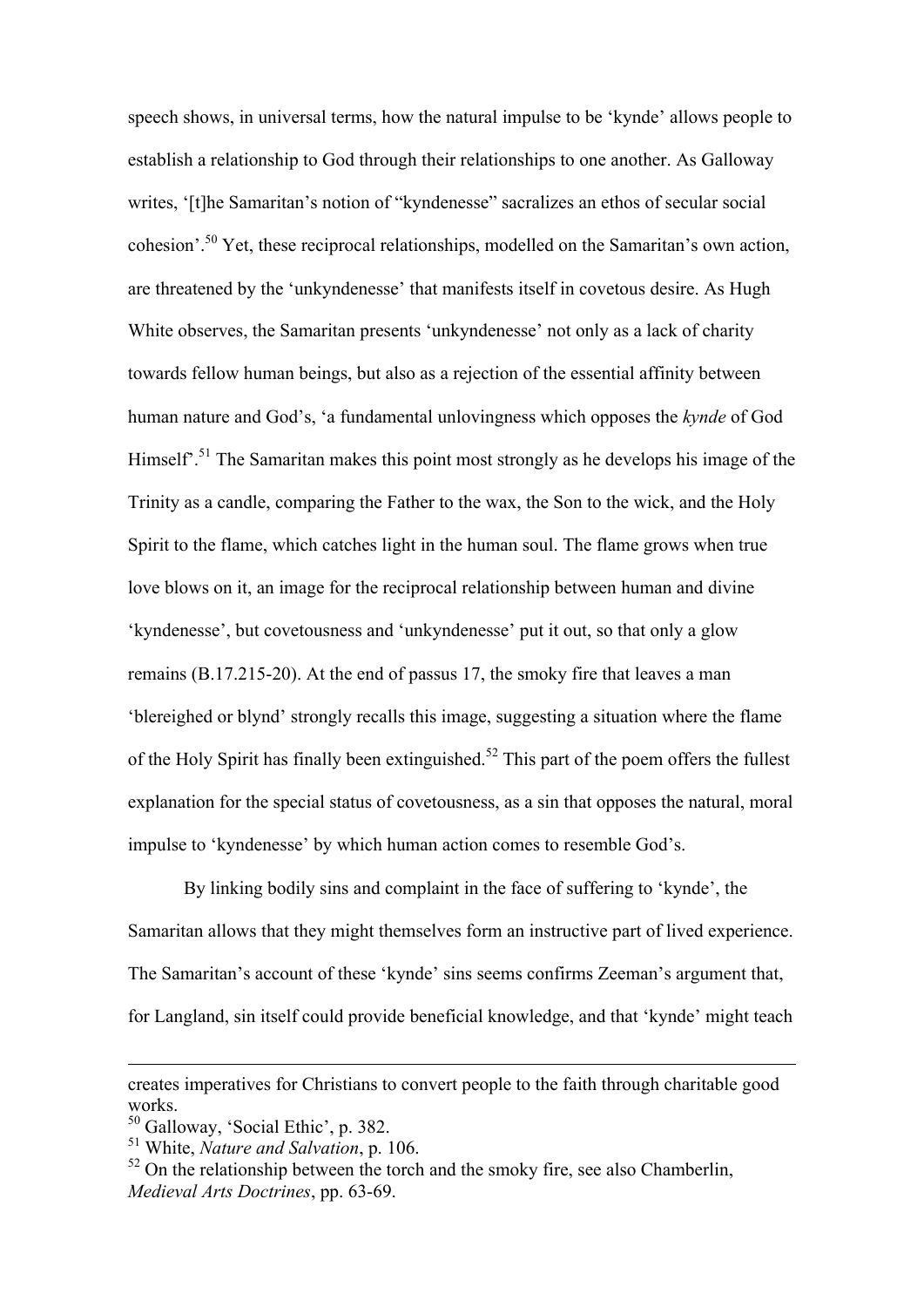'through "natural" experiences of alienation, deprivation, poverty, sin and suffering'.<sup>53</sup> However, by making an exception for covetousness, the Samaritan locates it outside the instructive, exemplary order where other sins might have a positive role. Because covetousness is 'þe contrarie of alle kynnes reson,' it resists interpretation as part of 'kynde' experience. The Samaritan revists a number of images and ideas from Covetise's confession, but uses them to stress the unique strangeness of covetousness, rather than as a way to imagine the subjective experience of this sin. The Samaritan presents the *semyvif* as a man who has been 'robbed or rifled' and later describes the robbers as 'Vnkynde cristene men' who act out of 'coueitise and enuye', recalling the 'unkynde' 'riflynge' of Covetise in B.5 (B.17.102, 277). This allegory positions most human beings as the victims of sin, but reserves a special place for the 'unkynde' as perpetrators. The Samaritan also returns to the demand for restitution, which, in extreme cases, might lead people into 'wanhope', despair of Christ's mercy. In B.5, Covetise's despair seemed to emphasise the difficulty of making restitution, but in B.17 the Samaritan presents it as another form of 'unkyndenesse': restitution, however difficult, remains a 'kynde' impulse, whereas 'wanhope' comes about when people deny their 'kynde' relationship to God. The Samaritan's image of the Holy Spirit struggling to catch light in the human soul echoes Repentance's image of human sin as a spark extinguished by the sea of God's mercy. Yet, while Repentance offered consolation to Covetise, the Samaritan restates the seriousness of covetousness and the obligations on human beings to reciprocate God's love. Even as he describes the capacities of God's mercy, the Samaritan removes the slender consolations offered to Covetise, pointing out that mercy depends on the very 'kyndenesse' that Covetise has suppressed. And, even as he allows that sin and suffering might provide an instructive part of 'kynde' experience, he makes an exception for 'unkynde' covetousness, which seems to resist 'kynde' understanding.

 <sup>53</sup> Zeeman, *Discourse of Desire*, p. 158. See also White, *Nature and Salvation*, p. 108.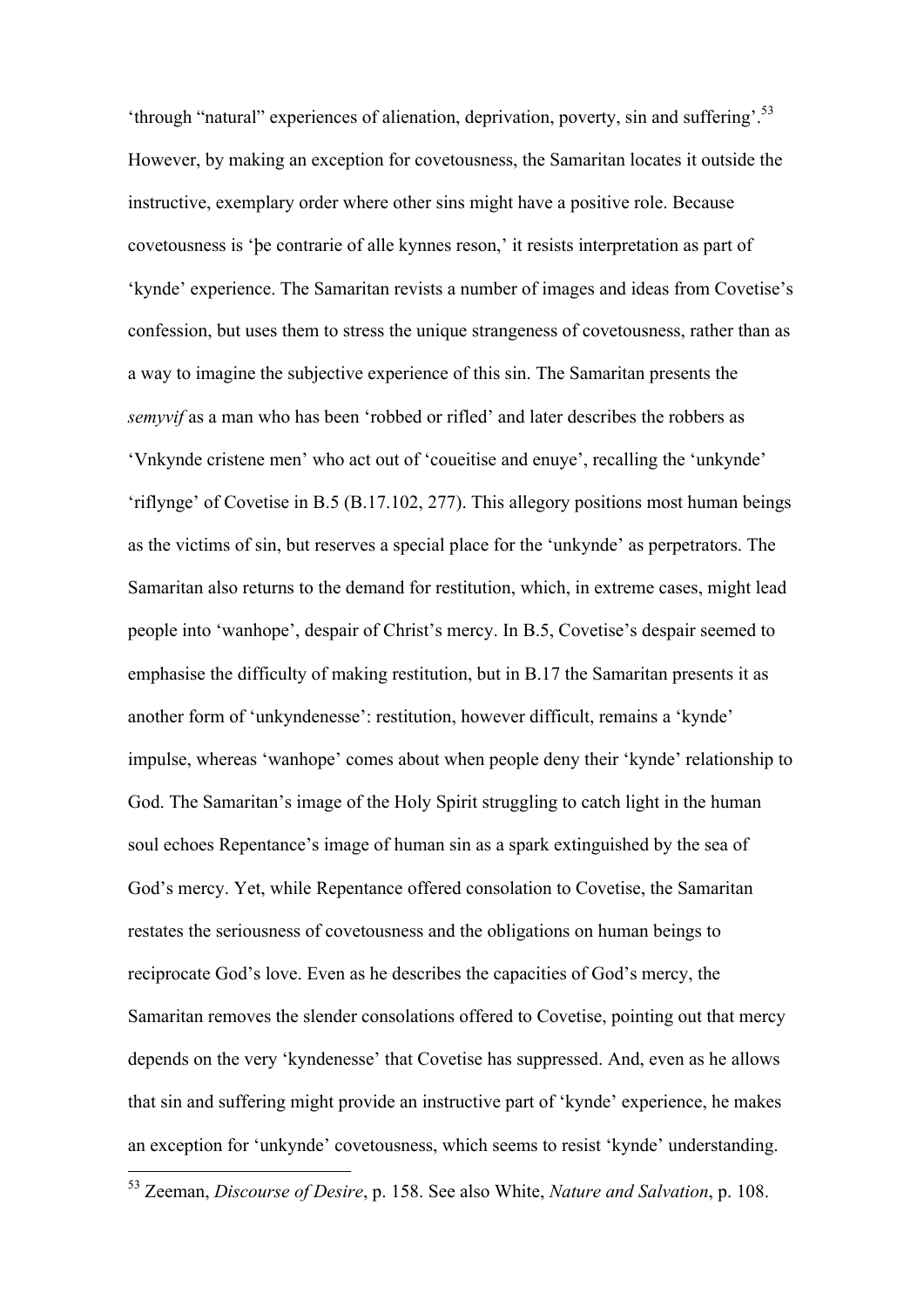In 'The Canon's Yeoman's Tale', as in *Piers Plowman*, the imagery of the 'blered' eye helps to describe the confusion and alienation caused by 'unkynde' covetousness. In the 'Prologue', the Yeoman describes his work for the alchemist Canon and says that long periods of blowing into the fire have changed the colour of his face: 'I am so used in the fir to blowe | That it hath chaunged my colour, I trowe' (VIII, 666-67). He returns to this idea in the first part of his tale, adding the detail about his 'blered' eye:

And wher my colour was bothe fressh and reed, Now is it wan and of a leden hewe. Whoso it useth, soore shal he rewe! And of my swink yet blered is min eye. Lo, which avantage is to multiplye! (VIII, 727-31)

'Blereynesse' in this example results not only from hot air and the 'bitinge of smoke', as it does for the man in the Samaritan's commonplace, but also from 'traueile'. The Yeoman's 'blered' eye is a direct consequence of his work, figuring 'the myopia produced by [his] excessive industry', as Isabel Davis writes.<sup>54</sup> Yet, this imagery also speaks to the covetous desire that motivates the Yeoman's work, and to the spiritual confusion that results from it. The recurrent imagery of changing colours and 'blerynge' eyes suggests that alchemical experimentation has produced a sort of 'transmutation' in the alchemists' bodies, pointing to the way their work has made them 'unkynde'.<sup>55</sup>

In the *Confessio Amantis* (*c*.1386-92), Gower describes alchemy as a science that is 'wroght be weie of kinde', a 'parfite medicine, | Which grounded is upon nature' (IV,

 <sup>54</sup> Davis, *Writing Masculinity*, p. 111.

<sup>55</sup> Patterson, 'Perpetual Motion', p. 38.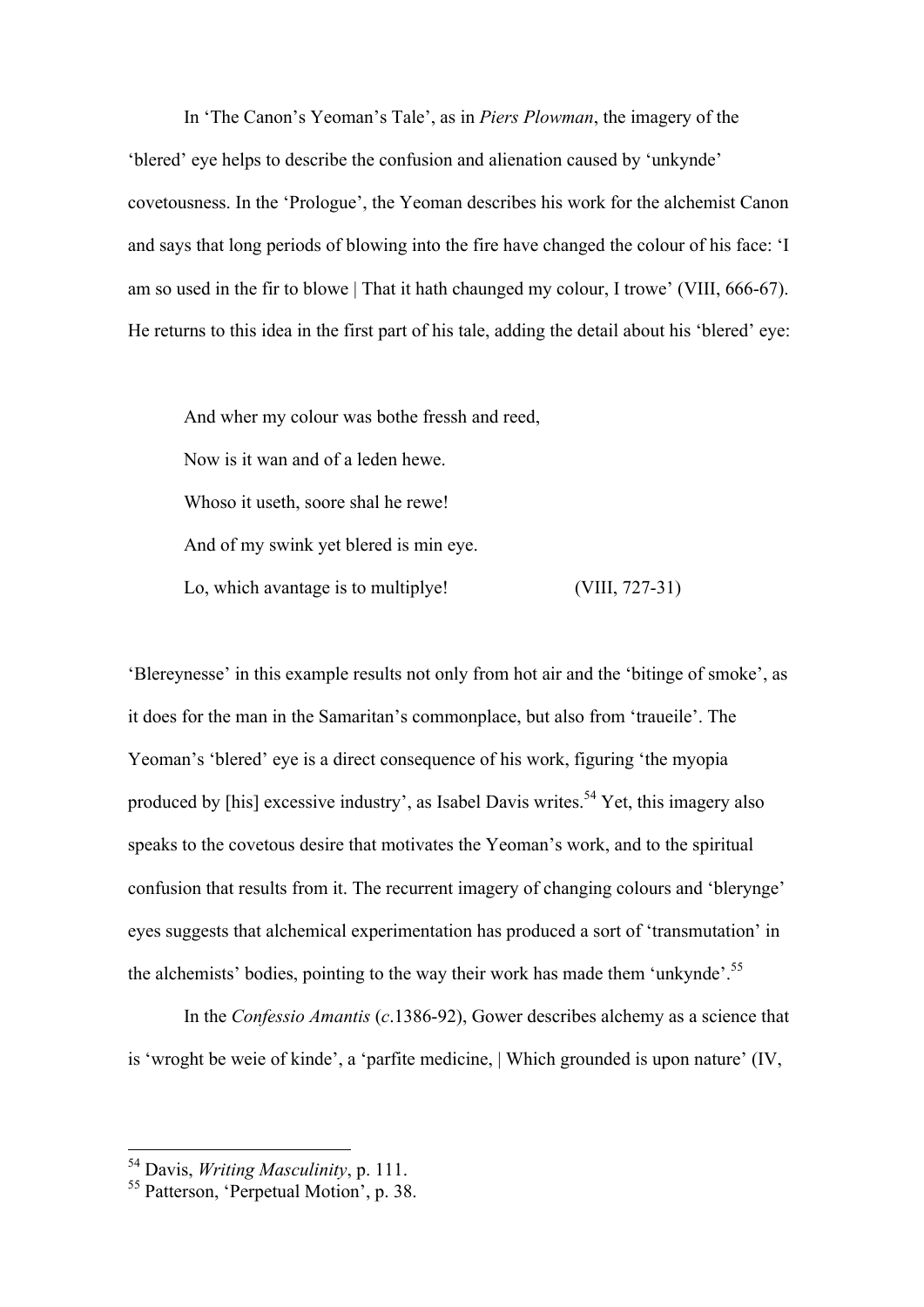2508, 2624-25).<sup>56</sup> Alchemy seeks to understand natural processes in order to harness them for its own ends. According to alchemical theory, as Patterson observes, all substances are formed from a primary matter which is modified according to the disposition of the four elements within it. It follows that the alchemist should be able to turn one substance into another, or even to restore matter to its original condition, by adjusting the balance of these four elements. 'In this sense', Patterson says, 'the alchemist does not violate but perfects nature'.<sup>57</sup> Yet, alchemy could also seem to approach this 'kynde' knowledge in an 'unkynde' way. In a context where the natural world could be a source of exemplary, ethical instruction, alchemy remains preoccupied with knowledge of natural processes as an end in itself, ignoring the knowledge that nature makes available and searching for knowledge that nature withholds. In *Piers Plowman*, Dame Study lists a number of sciences that are 'yuel for to knowe', and which she characterises as 'fibicches in forelles of fele mennes wittes': astronomy, geometry, geomancy, divination, necromancy and 'Experimenta of Alkenamye' (B.10.212-19). In these lines, as Zeeman notes, 'Studie openly describes herself as the initiator of the most barren temptations of learning, a learning that refuses to see beyond the material world'.<sup>58</sup> For Study, the pursuit of alchemy is an abuse of knowledge, a form of *curiositas* that Anima will later describe in terms of 'Coueitise to konne and to knowe science' (B.15.62).<sup>59</sup> 'The Canon's Yeoman's Tale' acknowledges both these aspects of alchemy, presenting it as a search for natural knowledge that has lost its connection to nature, and as a worldly intellectual pursuit that reflects and produces covetous forms of desire.

 <sup>56</sup> Gower, *Confessio Amantis*, ed. by Peck, II, pp. 293, 295.

<sup>57</sup> Patterson, 'Perpetual Motion', pp. 42-43. 58 Zeeman, *Discourse of Desire*, p. 129.

<sup>59</sup> On *curiositas* as a central concern in *Piers Plowman*, see Emmerson, '"Coveitise to Konne"'.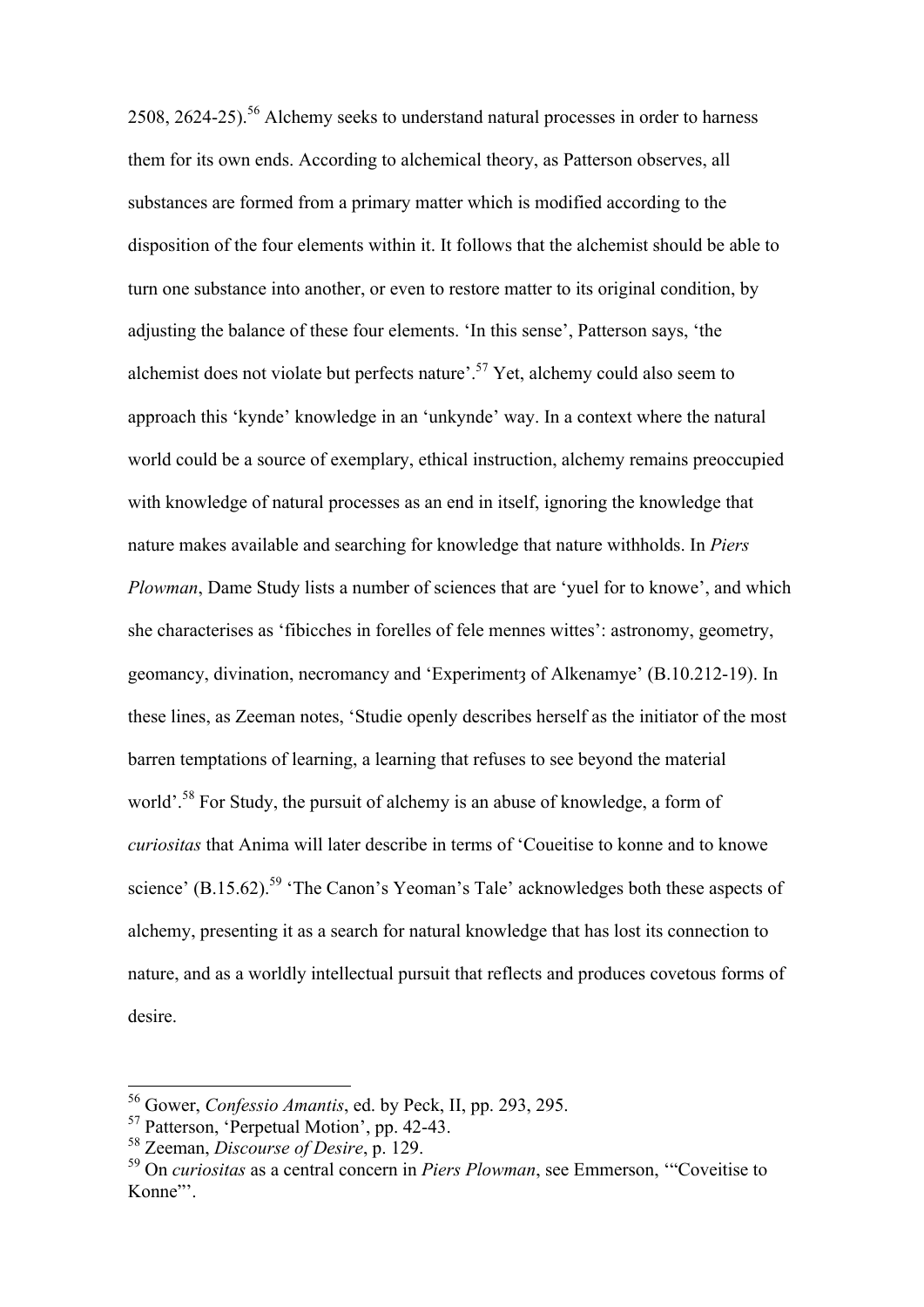In 'The Canon's Yeoman's Tale', the 'unkyndenesse' of alchemy is manifest in the way the alchemists trick other people, borrowing money on the promise that they can turn base metals into gold. This is a version of the clerical trickery practised by Langland's pardoner, who 'blered' the eyes of his victims in the idiomatic sense. The Yeoman makes clear that this trickery subverts and undermines people's 'kynde' impulses: the priest in his story offers to lend the canon money and the canon agrees to reveal the secrets of alchemy in return, 'Somwhat to quite with youre kindenesse' (VIII, 1055). Elsewhere, the Yeoman describes the relationship between alchemists and the larger community in terms that recall the 'unkynde' robbers and riflers of *Piers Plowman* B.5 and B.17, saying that alchemists are found 'Lurkinge in hernes and in lanes blinde, | Whereas thise robbours and thise theves by kinde | Holden hir privee fereful residence' (VIII, 658-60). 'Unkyndenesse' also emerges in the Yeoman's story as the canon misleads the priest about the evidence of his own experience, an important source of 'kynde' knowledge. As Collette observes, the canon's tricks involve 'a litany of exhortations to look, to see, to trust sight', as he confuses the priest about the evidence of his own eyes. Collette notes two occasions when the canon conflates sight with touch, combining two forms of natural, experiential proof in service of his deception: 'Look what ther is – put in thin hand and grope!', and 'Putte in youre hand, and looketh what is ther' (VIII, 1236, 1329).<sup>60</sup>

Yet, the Yeoman also suggests that the victims of alchemy collude in their own deception, by ignoring the evidence of their own experience. Like the pardoner's victims in Langland's prologue, they are misled in part by their own willingness to believe. In an apostrophe to the priest in his story, the Yeoman draws attention to his covetous desires: 'O sely preest, o sely innocent! | With coveitise anon thow shalt be blent' (VIII, 1076-7). Davis argues that the Yeoman presents the priest as 'an internal contradiction' here, by

 <sup>60</sup> Collette, *Species, Phantasms, and Images*, p. 157.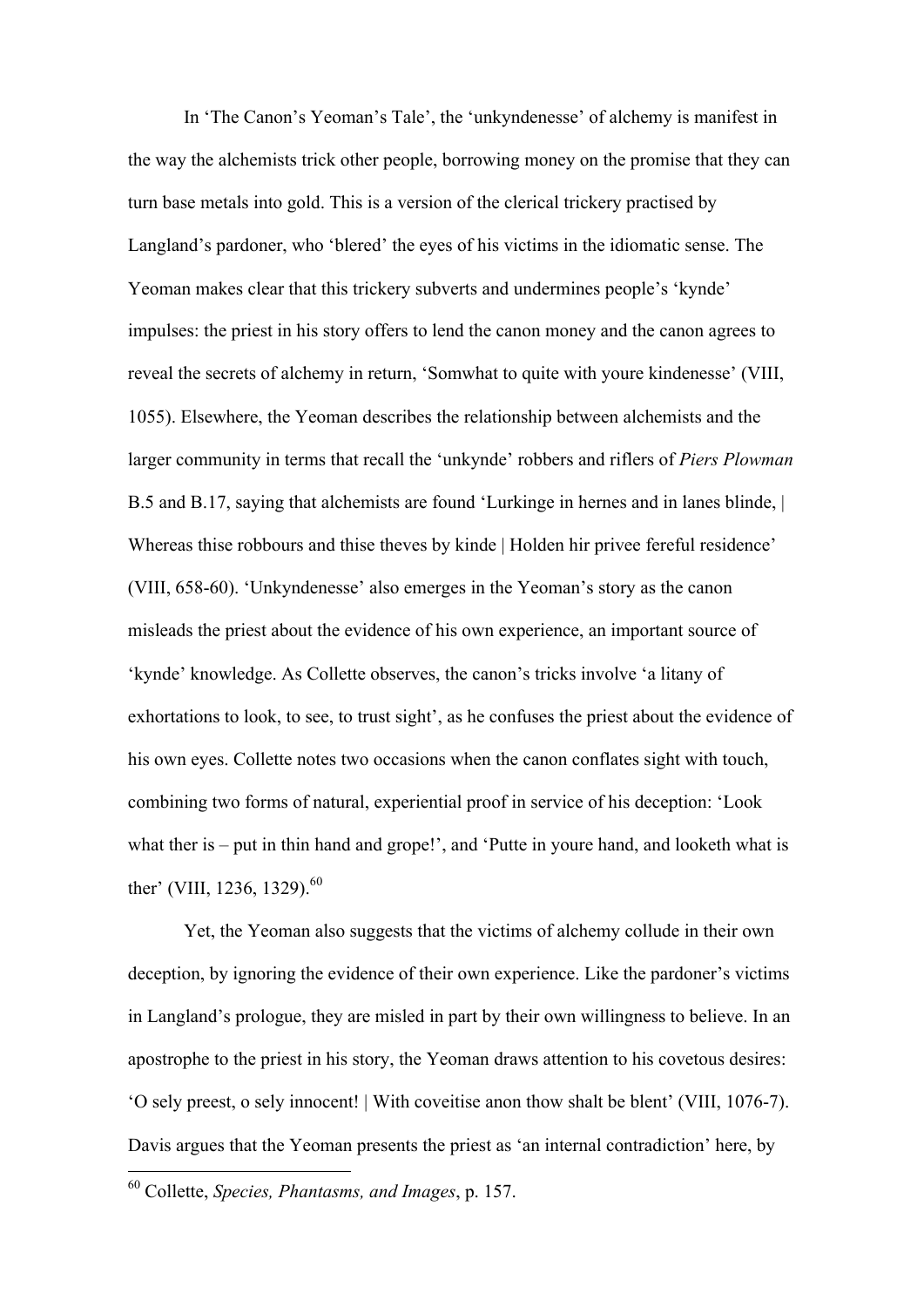identifying him as 'an innocent victim of his own "covetise".<sup>61</sup> The canon's trick depends for its success on the priest's 'unkynde' desires. Indeed, as Davis observes, the priest is tricked in a way that recalls the Yeoman's own 'blereynesse' (the canon slips a hollow coal filled with silver filings into the fire while the priest turns away to wipe the sweat from his eyes (VIII, 1184-92)), so that this combination of deception and selfdeception implicates the Yeoman himself.<sup> $62$ </sup> In the 'Prologue', the Host points out that the Canon's threadbare clothes seem to contradict the Yeoman's claim that he is a successful alchemist: 'Why is thy lord so sluttissh, I thee preye? | - And is of power bettre cloth to beye, | If that his dede acorde with thy speche' (VIII, 636-38). In *Dives and Pauper* (1405-10), Pauper notes the same contradiction, arguing that the alchemists' poverty reveals their fraudulence:

'wel Y wot þer is no man þat can don it [alchemy], for ȝif þey coudyn þey woldyn fyrst multiplyyn to hymselfward and makyn hemself ryche. And comonly alle þat vsyn þat craft, but þey han ou3t ellys for to takyn to, ben wol pore and wol nedy'.<sup>63</sup>

Although the Yeoman will later rehearse the alchemists' explanation for their 'threedbare array' (they claim they are hiding their secret knowledge to avoid being attacked), the text makes clear at the outset that alchemy provides experiential evidence against itself (VIII, 890). The 'unkynde' deception that alchemists practise responds to an incipient 'unkyndnesse' in their victims, insofar as each person who invests in this science must first ignore the evidence of his or her 'kynde' experience.

 <sup>61</sup> Davis, *Writing Masculinity*, pp. 113-14.

<sup>62</sup> Davis, *Writing Masculinity*, p. 111.

<sup>63</sup> *Dives and Pauper*, ed. by Barnum, I, 185.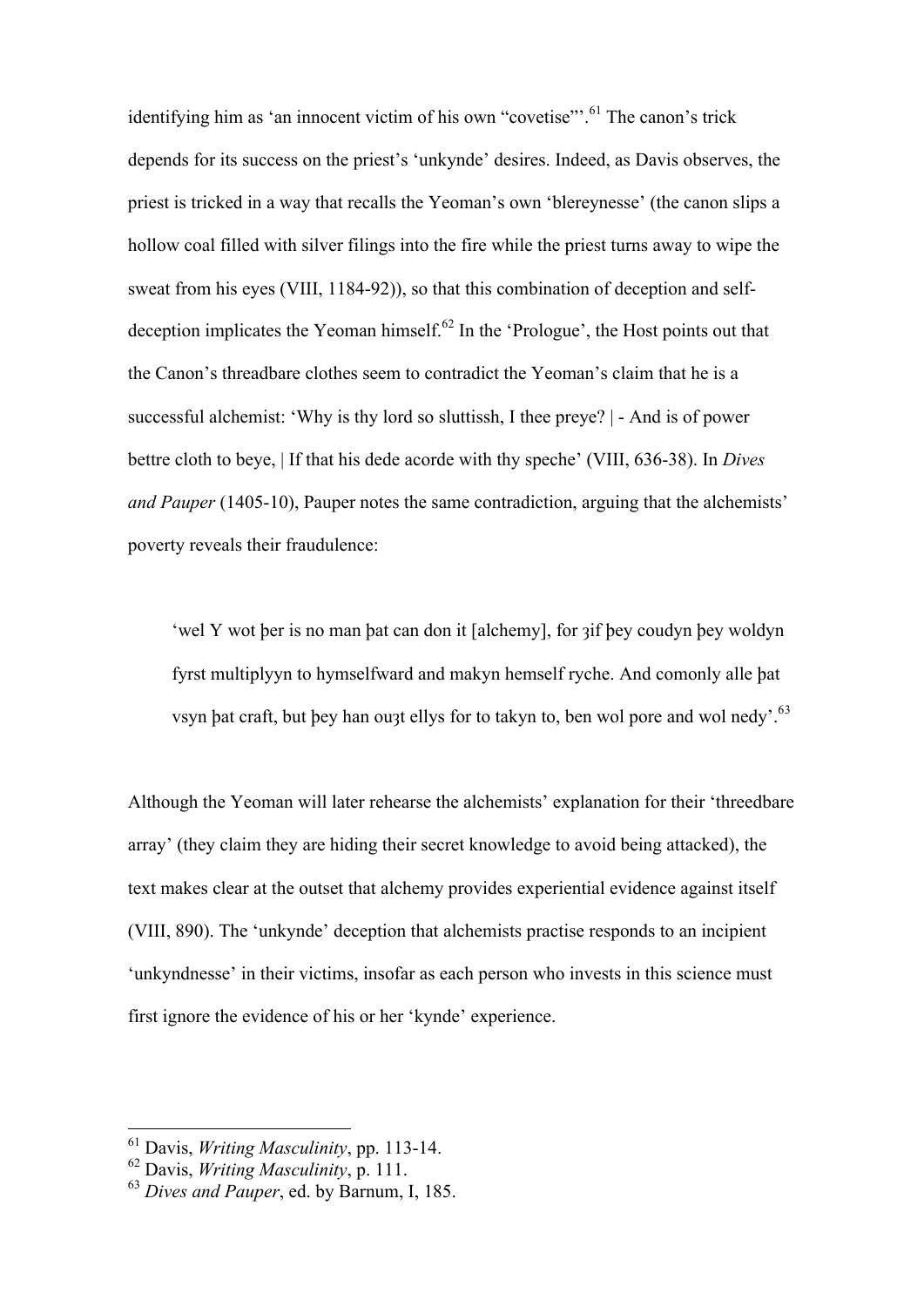The Yeoman presents the alchemists' trickery as an extension of their own selfdeception. In his 'Prologue', he says that alchemists themselves believe the 'fals' claims they make to deceive other people:

We blondren evere, and pouren in the fir, And for al that, we faille of oure desir, For evere we lakken oure conclusioun. To muchel folk we doon illusioun, And borwe gold – be it a pound or two, Or ten, or twelve, or manye sommes mo – And make hem wenen, at the leeste weye, That of a pound we koude make tweye. Yet it is fals; but ay we han good hope It for to doon ... (VIII, 670-79)

'Pour[ing] in the fir' results in 'blered' eyes, as the Yeoman will go on to explain, and it is linked here not only to the 'illusioun' that alchemists do to others but also to the way they 'blondren evere' themselves, images that develop the theme of distorted vision. The Yeoman uses the language of infection to describe the way the alchemists communicate their self-deception. His narrative begins, 'Ther is a chanoun of religioun | Amonges us wolde infecte al a toun', and he claims that the alchemists' smell could 'infecte' a man a mile away (VIII, 972-73, 889). As a 'maladie [that] corruptiþ þe eyen of oþer men', 'blereynesse' responds to this imagery of infection. The complex patterns of reciprocation by which the alchemists involve other people in their own self-deception, and the imagery of infection, suggest that 'unkyndenesse' perpetuates itself in a way that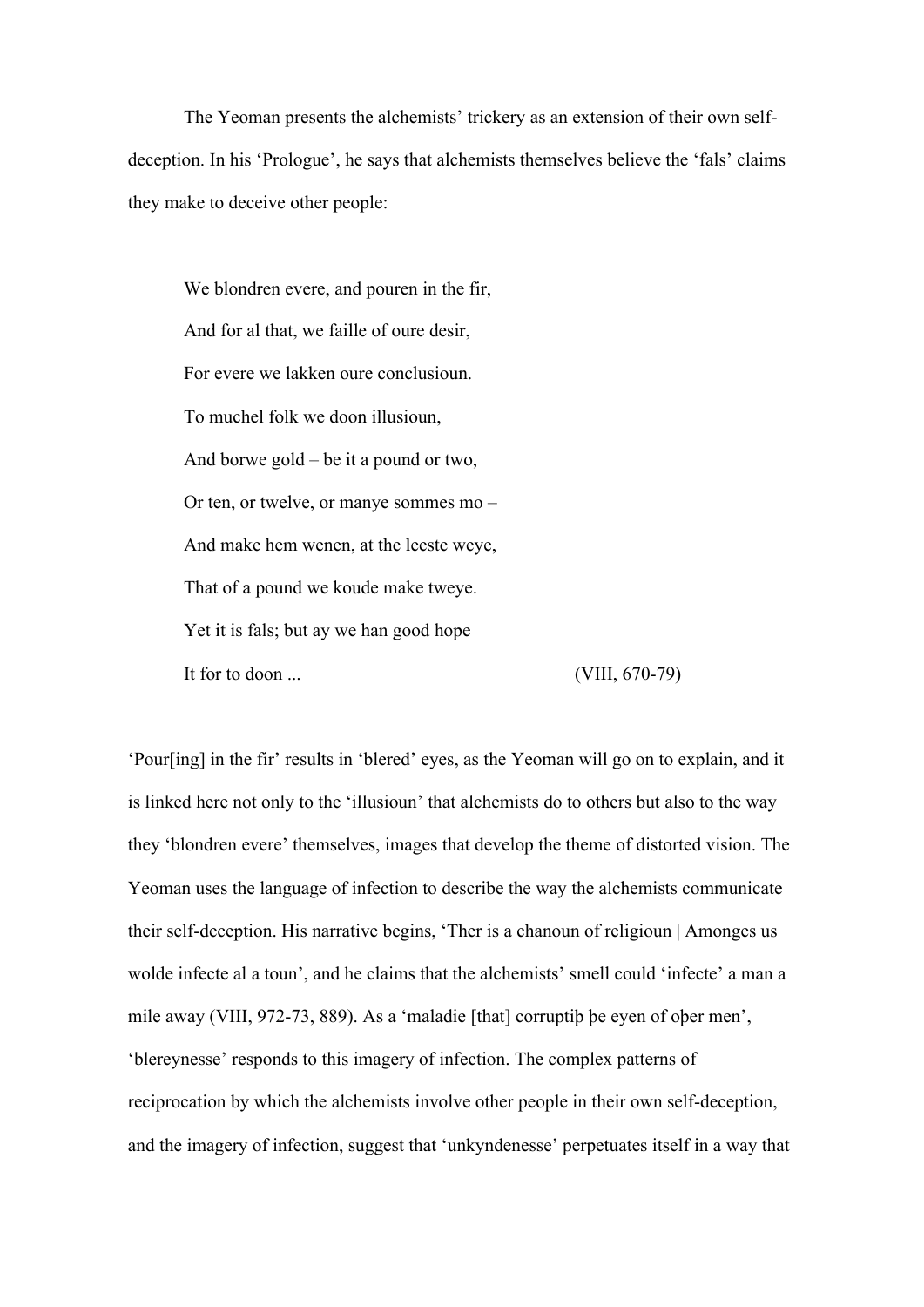echoes the mutual responsiveness of 'kynde' relationships, recalling perhaps the way that Langland's Covetise communicates his 'blereynesse' to the other sins.

Although 'The Canon's Yeoman's Tale' lacks the explicitly penitential context of Covetise's confession or of the episode with the pardoner from Langland's prologue, the Yeoman nevertheless offers a confessional account of himself, punctuated with lamentation and with partial admissions of culpability. The Yeoman's performance, an autobiographical prologue followed by a tale deeply implicated in that prologue's concerns, also strongly recalls the Pardoner's prologue and tale, which engage directly with penitential discourse. Indeed, the Pardoner's prologue and tale articulate profound anxieties about penitential speech that surface in the Yeoman's tale in turn, as the Pardoner exposes his own conflicted motives of pride and remorse, his capacity for selfdeception, and his ability to expend his energies on the endless recapitulation of the same theme.<sup>64</sup> Like Langland's sins, the Yeoman displays a range of physiological reactions that might be read as evidence of contrition, but which are made more ambiguous by the effects of his 'unkyndenesse'. Sweatiness could symbolise a full confession, as Ziegler notes, but the Yeoman's sweatiness results from his busy work around a hot fire in pursuit of the secrets of alchemy.<sup>65</sup> Indeed, in the Yeoman's story, the canon makes the priest's sweatiness the pretext for his 'unkynde' deception: 'Ye been right hoot – I se wel how ye swete. | Have here a clooth, and wipe awey the wete ...' (VIII, 1186-87). The Yeoman also blushes as he tells his story: 'Evere whan that I speke of his falshede, | For shame of him my chekes wexen rede' (VIII, 1094-95). For confessors, blushing, like tears, was visible evidence of inner contrition, and the Yeoman says explicitly that he blushes for 'shame' in these lines. Yet, the Yeoman also makes clear that alchemy has

 <sup>64</sup> Middleton, 'Unacknowledged Text', identifies Chaucer's direct response to Langland's poetic project in these aspects of the Pardoner's performance. See also Patterson, *Subject of History*, pp. 374-97. 65 Ziegler, *Medicine and Religion*, p. 190.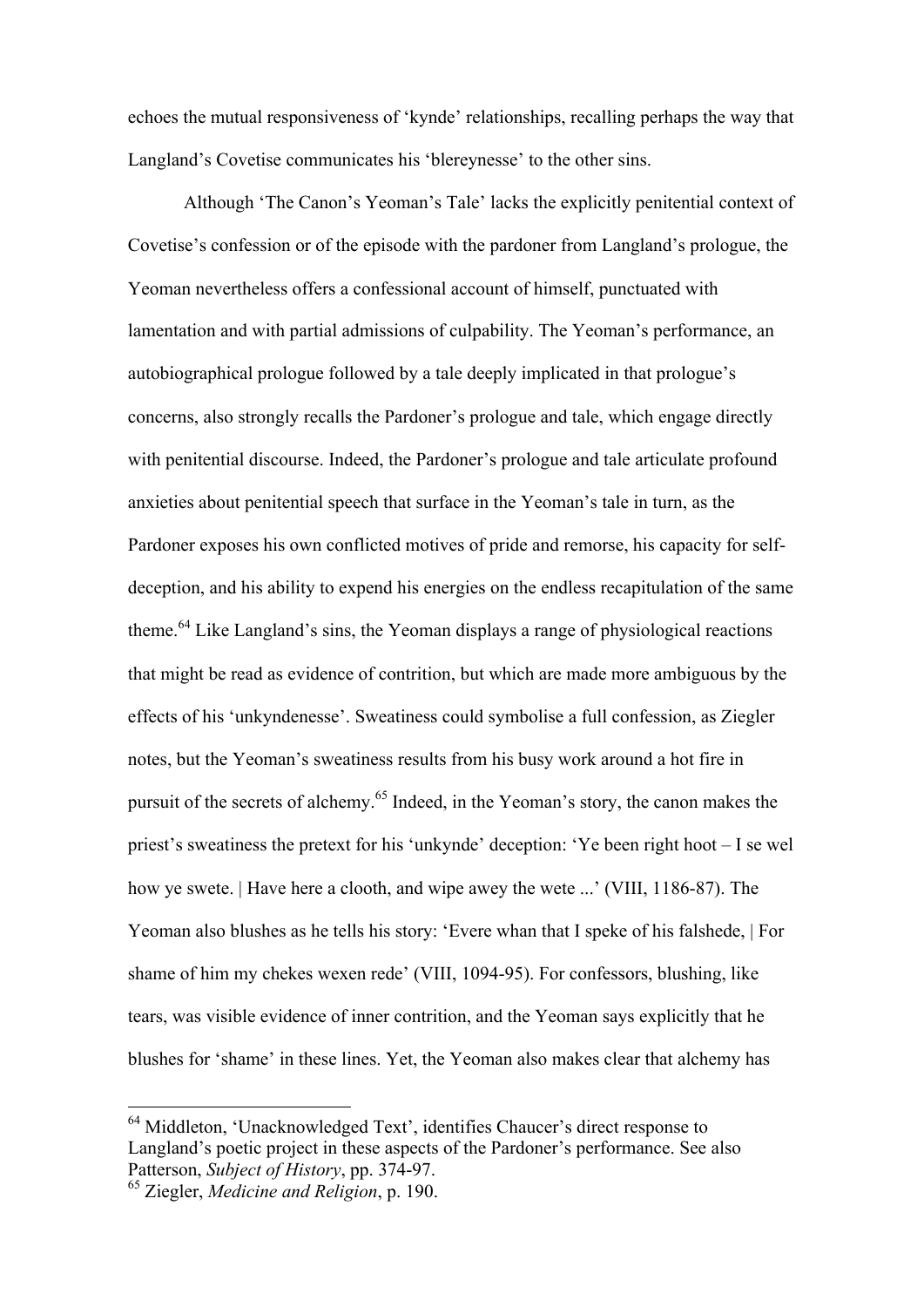changed his complexion, so that 'reednesse' is no longer a reliable sign: 'For reednesse have I noon, right wel I knowe, | In my visage, for fumes diverse | Of metals, which ye han herd me reherce, | Consumed and wasted han my reednesse' (VIII, 1097-1100). The Yeoman's 'blered' eyes, like the eyes of Langland's Covetise, offer another example of this ambiguity; the symptoms of 'blereynesse' look like penitential weeping, but here they follow from peering into a smoky fire and signify the effects of 'unkynde', covetous desires.

*Piers Plowman* raises the possibility that, while most sins can form an instructive part of 'kynde' experience, 'unkynde' covetousness might resist interpretation in this way. Covetise's confusion about the moral meaning of his own experience points in this direction, and the Samaritan makes this argument more explicitly. 'The Canon's Yeoman's Tale' also raises this question by interrogating the extent to which the Yeoman can draw exemplary lessons from his own experience. Where the Yeoman's body appears to offer evidence of his contrition, it really displays the continuing effects of his sin. His 'unkyndenesse' undermines the 'kynde' instruction he might offer to other people. The Yeoman is also ambivalent about the exemplary lessons that derive from his own life. On the one hand, he identifies his life and his story as a warning to other people, saying 'Lat every man be war by me for evere!' (VIII, 737), and describing the 'doublenesse' of the canon 'To th'entente that men may be war therby' (VIII, 1300, 1306), and offers himself up 'as a simple if extravagant exemplum of the wasted life'.<sup>66</sup> Yet, on the other, he repeatedly distances himself from the implications of his own experience. The Yeoman resists the evident connections between his life and his story, insisting, for example, that the canon in his narrative is not related to his master: 'This chanoun was my lord, ye wolden wene? | Sire Hoost, in feith, and by the hevenes queene, | It was another chanoun, and nat he ...' (VIII, 1088-90). And, as he extrapolates

 <sup>66</sup> Patterson, 'Perpetual Motion', p. 38.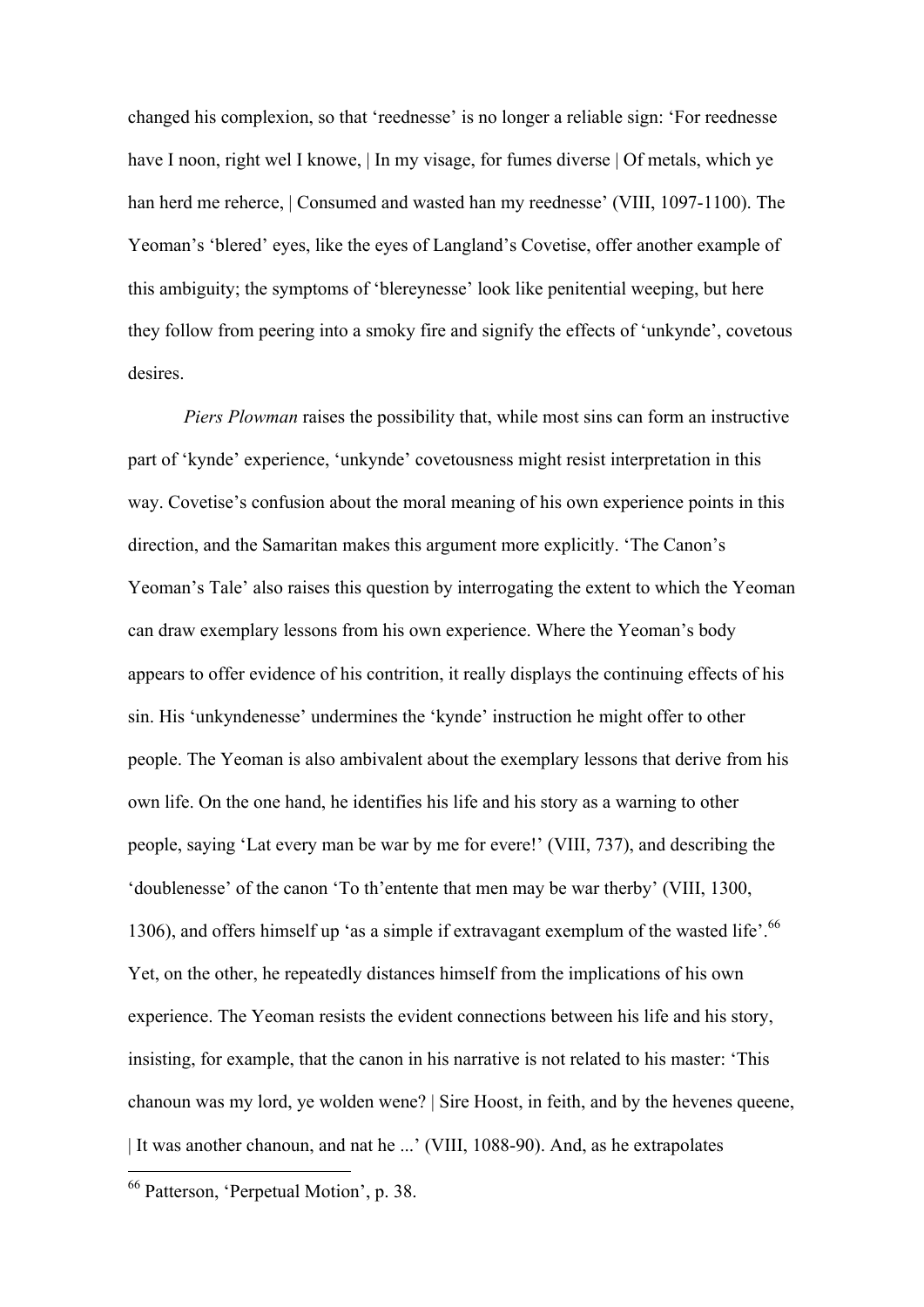moralising 'sentence' from his life at the end of the tale, the Yeoman continues to question whether he will be able to learn from his experience himself, in an image that recalls the smoky fire and the 'blered' eye: 'O fy, for shame! – they that han been brent | Allas, kan they nat flee the fires hete? (VIII, 1407-8).

3.

Through its link to Leah from the book of Genesis, the imagery of the 'blered' eye identifies 'unkynde' covetousness with the active life and with the Old Law. Allegorical readings of Leah emphasised her 'blereynesse' in contrast to her sister Rachael, 'fayr in face' in Genesis, 29:17 (in the Wycliffite version), but often explicitly clear-sighted in the commentary tradition. This was one of a series of contrasts between the sisters that illustrated the relative conditions of the active and contemplative lives and of the synagogue and the church: confused and perceptive, 'blereyed' and beautiful, childbearing and not. Yet, in these readings, the story of Genesis 29, where Jacob marries Leah then Rachael in turn, also suggested that the Christian might progress from work to contemplation, and anticipated the historical movement from the Old Law to the New. Langland and Chaucer respond to the optimism of this exegesis in different ways, revising the terms of the allegory to highlight the damaging effects of 'unkynde' covetousness, but also, in the case of *Piers Plowman*, to suggest reasons for hope in the face of this most serious sin.

In *Piers Plowman* and 'The Canon's Yeoman's Tale', covetousness and 'unkyndenesse' are closely involved with practical work. In his confession, Covetise offers a detailed account of his apprenticeship at Simon-at-the-Stile, his career as a traveling merchant, a draper and a money lender, and his marriage to Rose, herself a weaver and a brewer. He reveals a range of dishonest practices, designed to defraud his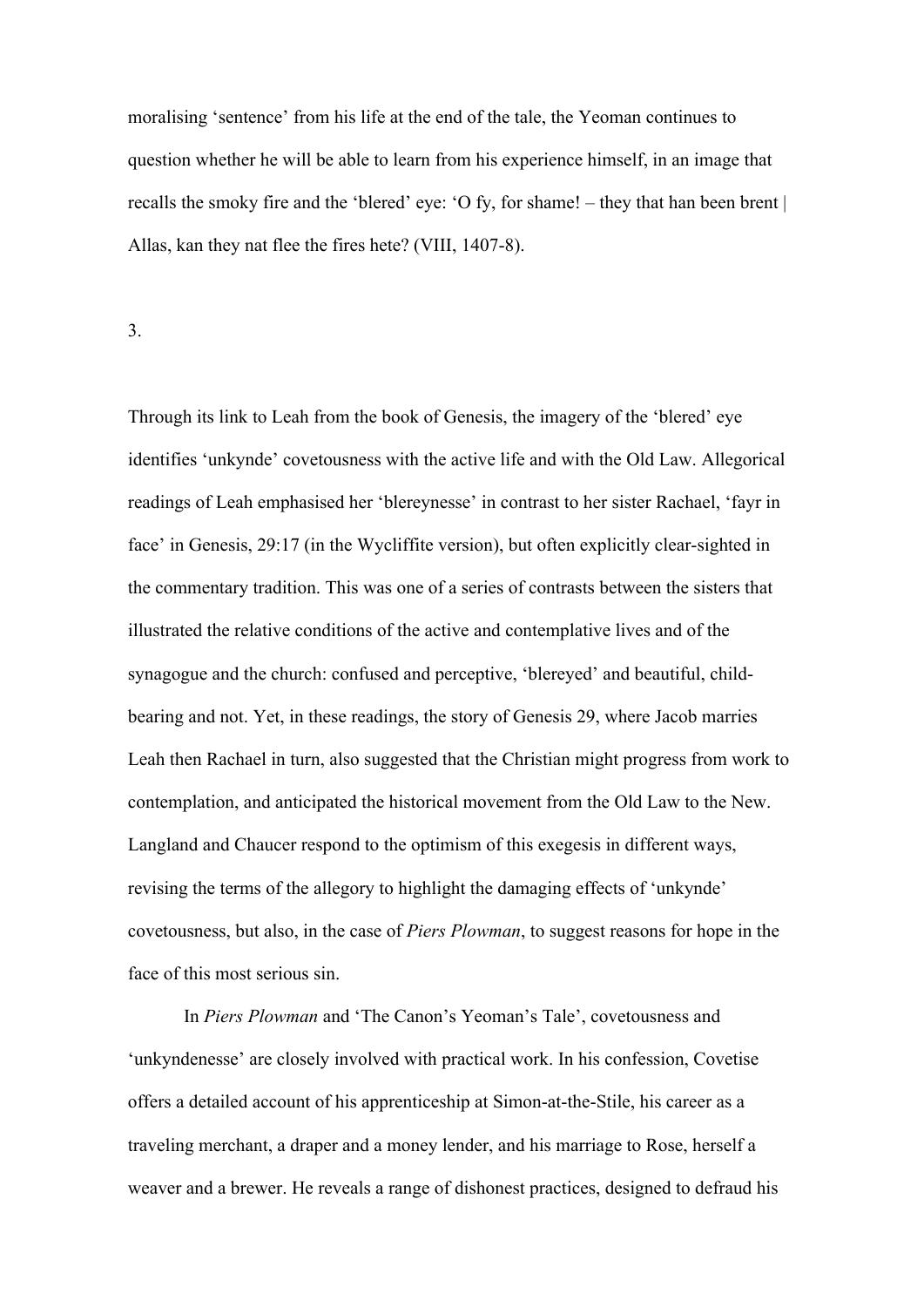customers: manipulating weights and measures, stretching the cloth he sells across a frame in a way that both lengthens and weakens it, and clipping coins. Mike Rodman Jones has shown that Langland's portrait of Covetise reflects contemporary concerns about 'regratorie', rigging and forestalling the market and overcharging for basic requirements in a way that contributes to poor people's deprivation.<sup>67</sup> Making money in this way is 'unkynde' because it harms the very people who should benefit most from charitable giving. The relationship between covetousness, 'unkyndenesse,' and the active life is reinforced by Haukyn's confession in B.13-14. Haukyn wears a coat that is stained by 'coueitise and unkynde desiryng', and Patience, his interlocutor, describes the way he directs his desire towards material goods: 'Moore to good þan to god þe gome his loue caste' (B.13.355-56).<sup>68</sup> In lines that are reassigned to Covetise in the C text, Haukyn describes his own dishonest trade practices, concealing his low-quality goods beneath his high-quality ones, using false weights and measures, and seeking 'boru3 wittes wyes to bigile' (B.13.360). The 'unkyndenesse' that Haukyn demonstrates in his working life undermines his devotion in turn. In church, he is more concerned about his losses and the loans he has made than his sins, and his covetousness restrains his natural impulse to be charitable: 'if I kidde any kyndenesse myn euencristen to helpe' he says, 'Vpon a cruwel coueitise my conscience gan hange' (B.13.389-90). For Haukyn, as for Covetise, 'unkyndenesse' distorts social relationships in a way that has serious consequences for spiritual understanding.

The Canon's Yeoman, too, describes his life in the language of urban trade, referring to alchemy repeatedly as a 'craft', and variously as 'werk' and 'labour'.<sup>69</sup> James

 <sup>67</sup> Rodman Jones, *Radical Pastoral*, pp. 17-32.

<sup>68</sup> White, *Nature and Salvation*, p. 100, suggests that covetousness and 'unkynde desiring' might be indistinguishable in Haukyn's speech.<br><sup>69</sup> Cannon, 'Chaucer and the Language of London', argues that the Yeoman expresses

himself in a craft idiolect, 'absorb[ing] the exclusivity of his craft to the impenetrability of a language' (p. 87).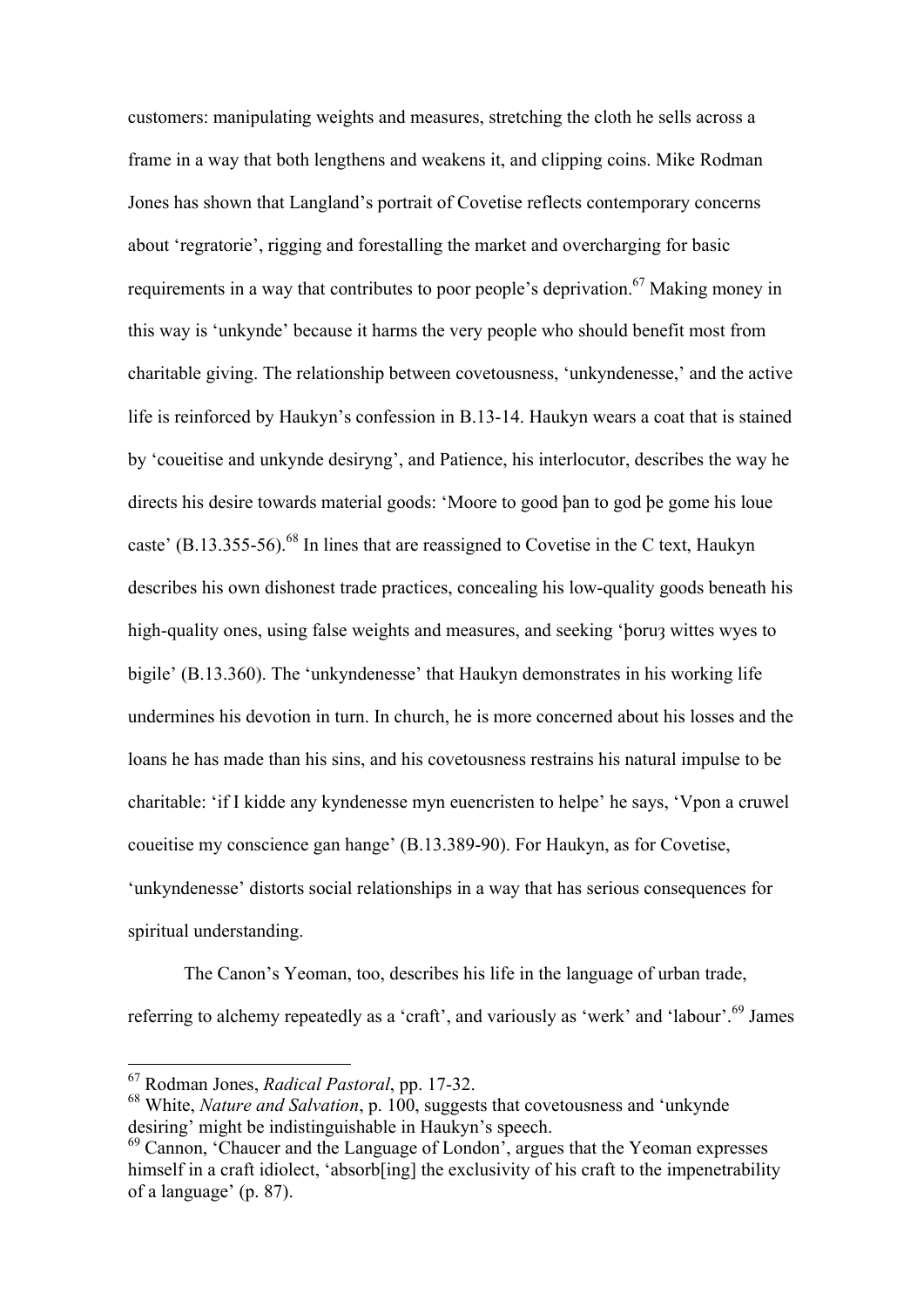Landman argues that the Yeoman's account of himself recalls the language of chancery petitions, where craftsmen gave evidence about commercial malpractice, conscious of the competing demands of their guilds and of the wider community.<sup>70</sup> Guilds described themselves in terms of the 'kynde' affinities between their members, as Galloway observes, but Landman points to suspicions in the wider community that the guilds' desire to protect trade secrets might conceal 'conspiracies injurious to the common profit', analogous to the practices of 'regrators' that Rodman Jones describes.<sup>71</sup> Like Covetise and Haukyn, the Yeoman describes trickery and deception as trade practices, but he also identifies his own craft idiolect, his 'termes ... so clergial and so queinte', as deceptive in itself (VIII, 752). The Yeoman is as much a victim of this 'clergial' language as the priest in his tale. As Patterson has shown, the impossibility of speaking plainly about alchemy frustrates the Yeoman's desire to speak plainly about himself in turn.<sup>72</sup> The Yeoman's situation, engaged with the language and materials of alchemy but unable to understand its principles or to see its products, offers as 'an image of alienated labor in the strongest sense'.<sup>73</sup>

Through its association with Leah, the imagery of the 'blered' eye links these accounts of 'unkynde' work to the larger medieval discourse about the active life. Indeed, the Yeoman's seven years' work with the Canon, usually read as a reference to the standard term of an apprenticeship, might constitute a further reference to Genesis 29, where Jacob works for seven years to marry Leah and Rachael in turn. This discourse emphasised the benefits of the active life as well as its trials. For Augustine and Gregory, Leah's 'blered' eyes figure the spiritual confusion that results from the active life, but her many children figure its positive outcomes, including preaching and care for the poor,

 <sup>70</sup> Landman, 'Laws of Community'.

<sup>71</sup> Galloway, 'Social Ethic', p. 374; Landman, 'Laws of Community', p. 405.

<sup>72</sup> Patterson, 'Perpetual Motion', p. 38.

<sup>73</sup> Knapp, 'The Work of Alchemy', p. 582.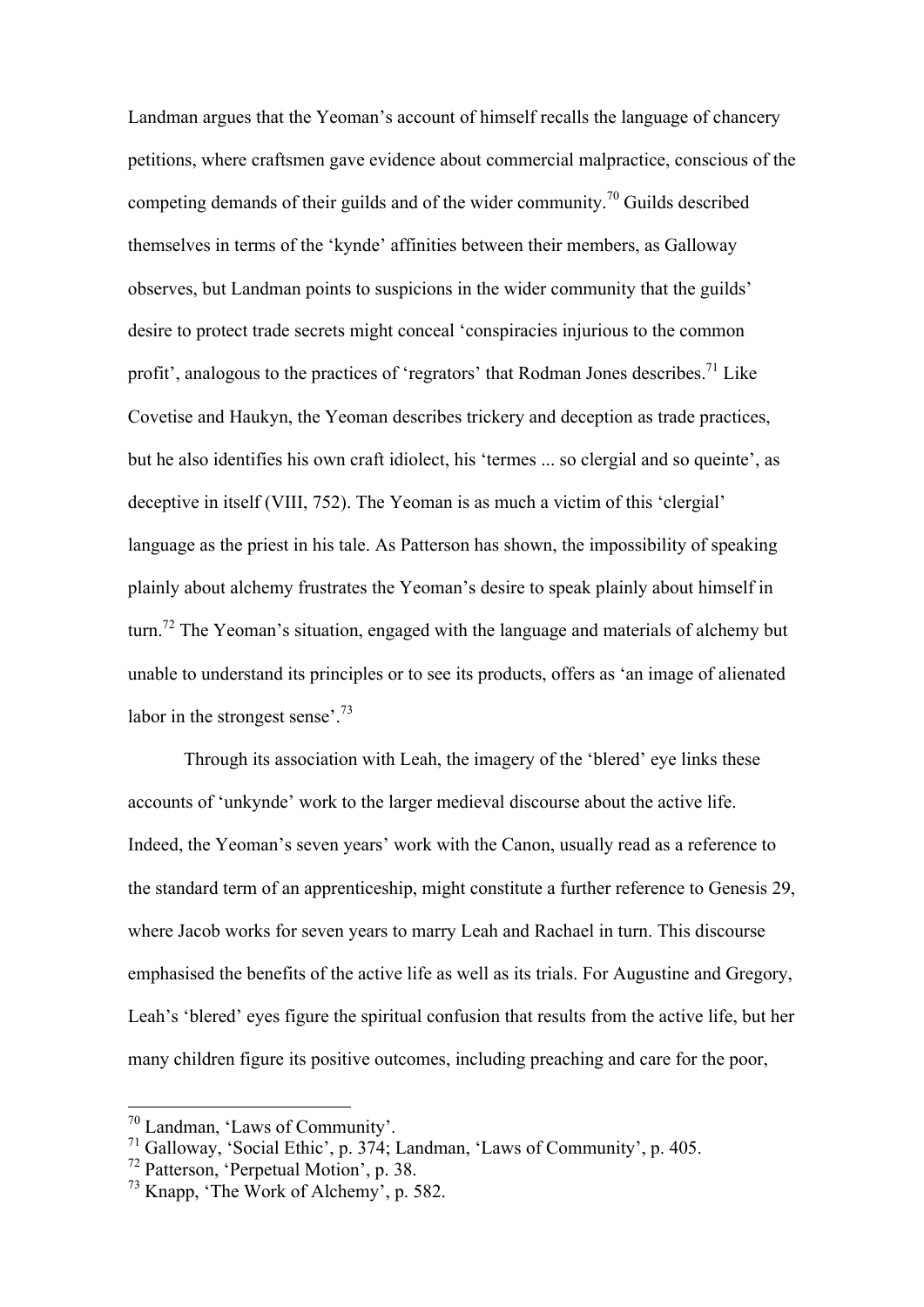which Augustine identifies explicitly as charitable acts. The active life could also condition the soul for contemplation, while the desire for contemplation improved the active life in turn. In his *Homilies on Ezekiel*, Gregory calls it 'bonus ordo uiuendi' ['a good order of life'] to move from one to the other, 'ut per hoc quod contemplatiua mentem accenderit, perfectius actiua teneatur' ['so that the active life may be lived the more perfectly because the contemplative has kindled the mind']  $(II, 2, 11)$ .<sup>74</sup> Walter Hilton's epistle on the 'mixed' or 'medeled' life, which uses the allegory of Leah and Rachael to describe the proper balance between good works and contemplation for devout lay readers, says that charitable works help to nourish the 'litil sparcle' of divine fire that God implants in the soul, which is itself 'not ellis but love and charite', and which creates the desire for contemplation.<sup>75</sup> Hilton's image strongly recalls the Samaritan's speech from *Piers Plowman*, where 'kyndenesse' allows the flame of the Holy Spirit to catch light in the human soul. When *Piers Plowman* and 'The Canon's Tale' invoke this larger discursive context through the imagery of 'blereynesse', they suggest a contrast between the active life that Augustine and Gregory describe, where practical work brings benefits for the soul, and the active lives that Covetise and the Yeoman actually experience. This contrast points to the way that 'unkyndenesse' strips practical work of its positive spiritual potential. Far from kindling the mind for contemplation or issuing in charitable good works, the active life produces in Covetise and the Yeoman only a 'brennynge desire' for material goods.

The effects of 'unkynde' covetousness can also be seen in the way these poems respond to the eschatological interpretation of Leah and Rachael as figures for the synagogue and the church. Following the precedent of the allegory of Leah and Rachael, both Chaucer and Langland draw comparisons between the 'blereynesse' of the present

 74 Gregory, *Homiliae in Hiezechihelem Prophetam*, ed. by Adriaen. Translation from Gregory, *Homilies on the Book of the Prophet Ezekiel*, trans. by Tomkinson. <sup>75</sup> Hilton, 'Epistle on the Mixed Life', ed. by Windeatt, p. 121.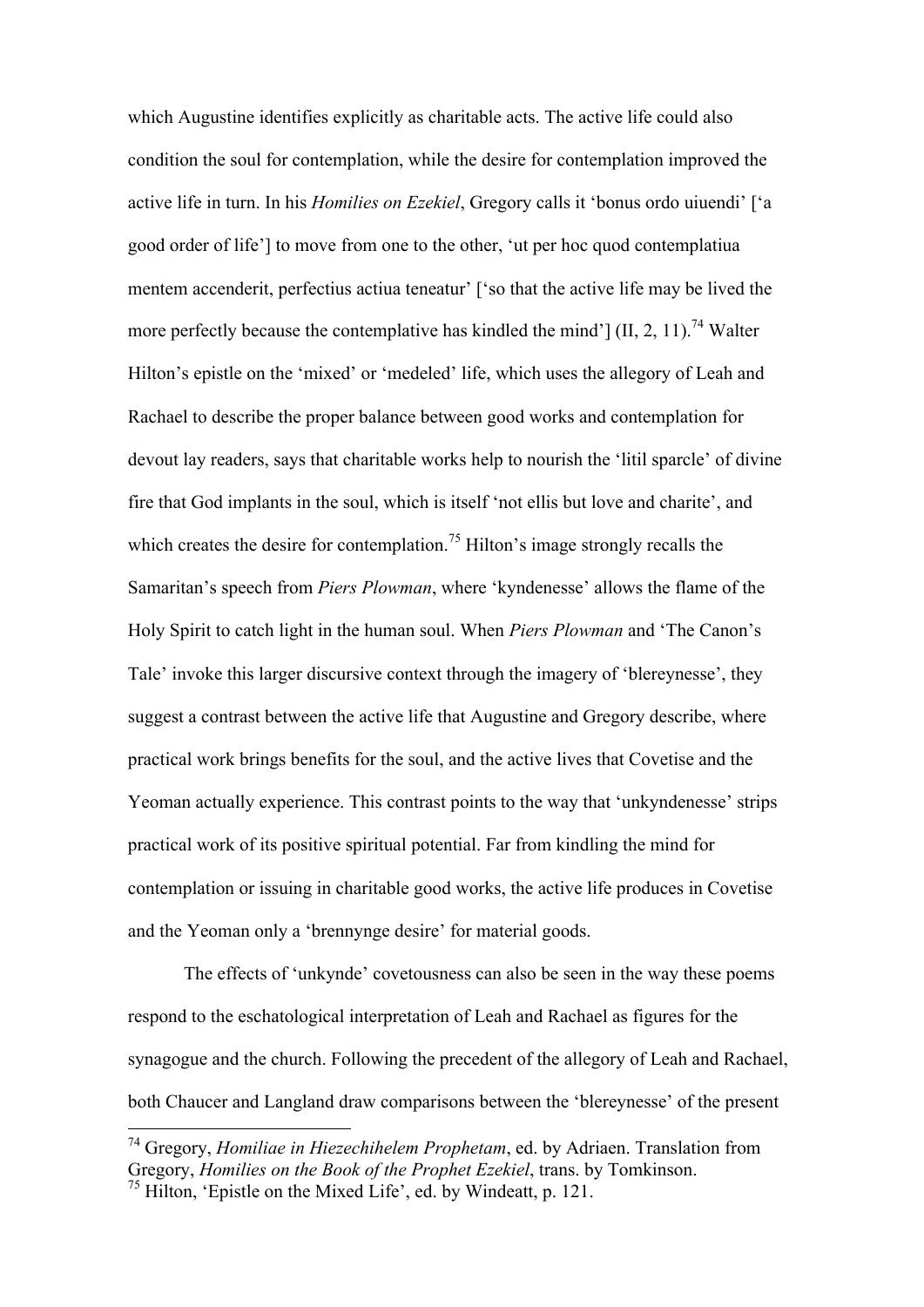and the clear-sightedness of another historical period. Thus, in 'The Canon's Yeoman's Tale', Chaucer offers a distinction between the Yeoman's 'blered' eyes and the clear sight of St. Cecilia in 'The Second Nun's Tale', while, in *Piers Plowman*, Langland contrasts 'blereynesse' to the clear sight that becomes possible in the moment of Christ's atonement.76 These variations on the allegory of Leah and Rachael have very different implications. Chaucer locates clear-sighted 'kyndenesse' in the distant past, confirming the damaging effects of covetousness in the present day, while Langland imagines that contemporary 'blereynesse' might be answered by a 'kynde' encounter with Christ, projected into the future.

The relationship between the Second Nun's and Canon's Yeoman's tales is constituted by a dense network of contrasts and oppositions.77 One of the most important of these contrasts is historical: the life of St. Cecilia takes place in the early history of the church while the Yeoman's tale is set in the present day. James Dean argues that, taken together, the tales chart the 'degeneration from Cecilia's bright age to the modern era', and John Fyler writes that 'as we move from one tale to the other we move from the Golden Age to the Iron, from the heavenly suffusion and clarity of outline in the primitive Church ... to the alchemist's world, in which man must indeed eat bread in the sweat of his face'.78 Practical work takes different forms in these different historical circumstances. Cecilia's 'bisinesse' is characteristically 'kynde', and has many of the positive outcomes that Augustine and Gregory identified with the active life. She

 <sup>76</sup> Grennen noted the contrast between the Yeoman's 'blereynesse' and the clear sight of St. Cecilia in one of his influential articles on the relationship between 'The Canon's Yeoman's Tale' and 'The Second Nun's Tale': 'Saint Cecilia's "Chemical Wedding"', pp. 478-79.

<sup>77</sup> On the connections between 'The Canon's Yeoman's Tale' and the 'Second Nun's Tale', and on the critical literature discussing it, see Patterson, 'Perpetual Motion', pp. 26-27, and p. 26, n. 3. The tales also form part of a repeated pattern in *The Canterbury Tales* where a saint's life precedes a tale with a long confessional prologue, as Patterson notes, *Subject of History*, pp. 367-68.

<sup>78</sup> Dean, 'Dismantling the Canterbury Book', pp. 750-51, and Fyler, *Language and the Declining World*, p. 158.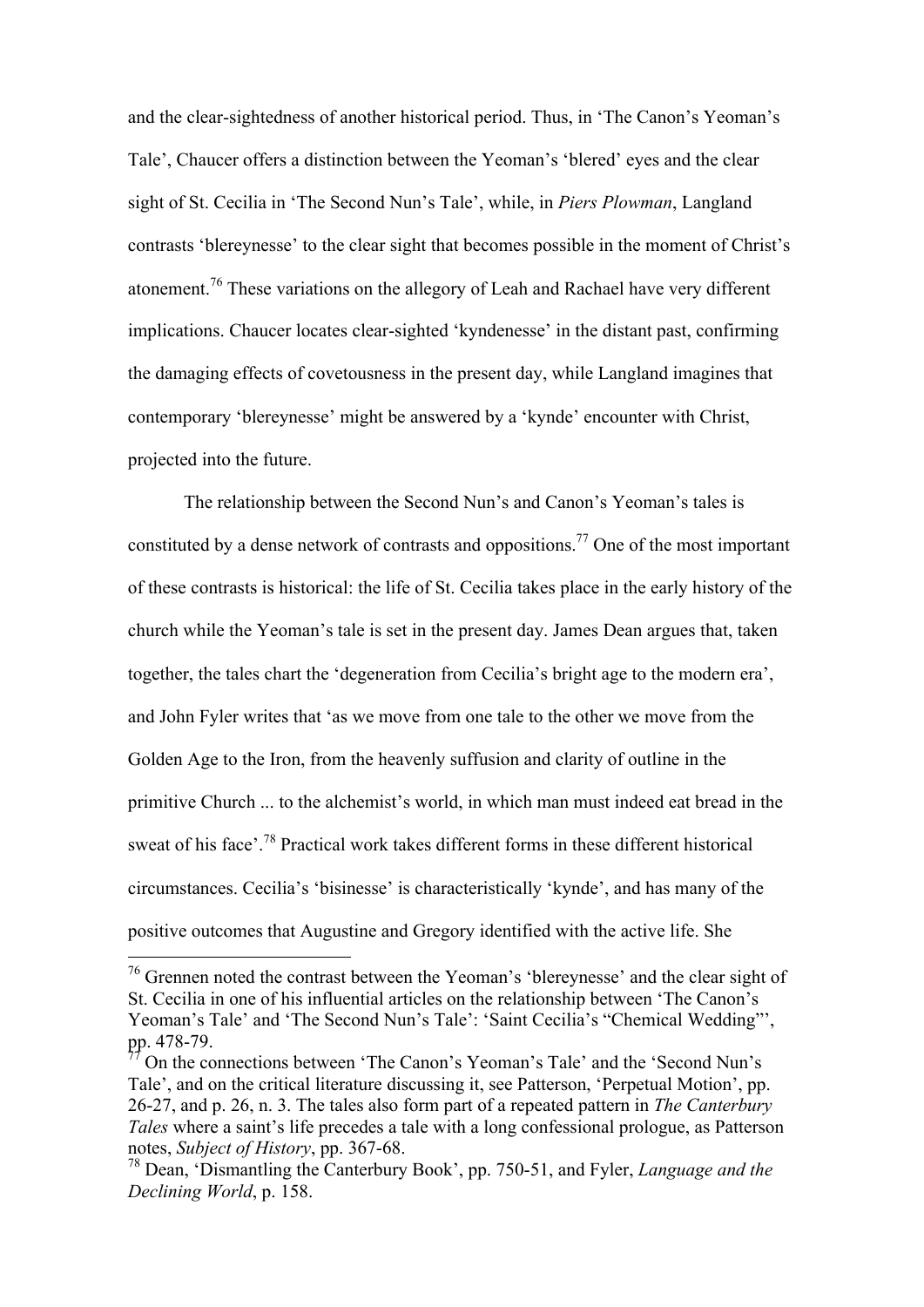preaches and converts people to the faith, providing 'ensample ... by good techinge' (VIII, 93). She also instructs by her own example (her name means '"the wey to blinde", | For she ensample was'), and her exemplary qualities are continuous with those of the natural, created world; just as people may see the sun, moon and stars when they look at heaven, the Second Nun says, so they may see the 'magnanimitee' of faith, 'the cleernesse hool of sapience' and 'sondry werkes brighte of excellence' when they look at Cecilia (VIII, 92-3, 110-12). The Second Nun concludes her prologue by describing Cecilia 'brenning evere in charite ful brighte' (VIII, 118). Cecilia's 'kyndenesse', her 'charite' and her easy exemplarity provide stark contrasts with the Yeoman's 'unkynde' labour, motivated by covetous desire, and with the spiritual confusion it causes.<sup>79</sup> The Yeoman's occupation further illustrates this historical contrast, since the practice of alchemy itself was thought to have declined from a golden age to the present day. In the *Confessio Amantis*, Gower notes that the secrets of alchemy were once available to philosophers, but have since been lost: 'now it stant al otherwise ... hou to make it, nou wot non | After the sothe experience' (IV, 2580-83), a point the Yeoman rehearses when he says of alchemical knowledge that 'men kan nat come therby, | For any wit that men han nowadayes' (VIII, 1395-96).<sup>80</sup>

This contrast between the clear-sighted golden age and the 'blereyed' present day gestures to the eschatological interpretation of Leah and Rachael, but also recasts the terms of that allegory in significant ways. In the last part of her 'Prologue', the Second

 <sup>79</sup> Newhauser, *Early History of Greed*, pp. 8, 18-20, 28-29, 34-35, 62, 71-73, 109, describes a long tradition linking the development of covetous desire to the decline of the world from a golden age.

<sup>80</sup> As Jennifer Sisk observes, 'Religion, Alchemy, and Nostalgic Idealism', p. 165, 'The idea of loss is prevalent in alchemical literature, conveying a sense of longing for the ancient philosophers' knowledge of how to achieve alchemical perfection'. For Sisk, the Second Nun's and Canon's Yeoman's tales, though often read in contradistinction to one another, express related forms of nostalgia for an idealised past.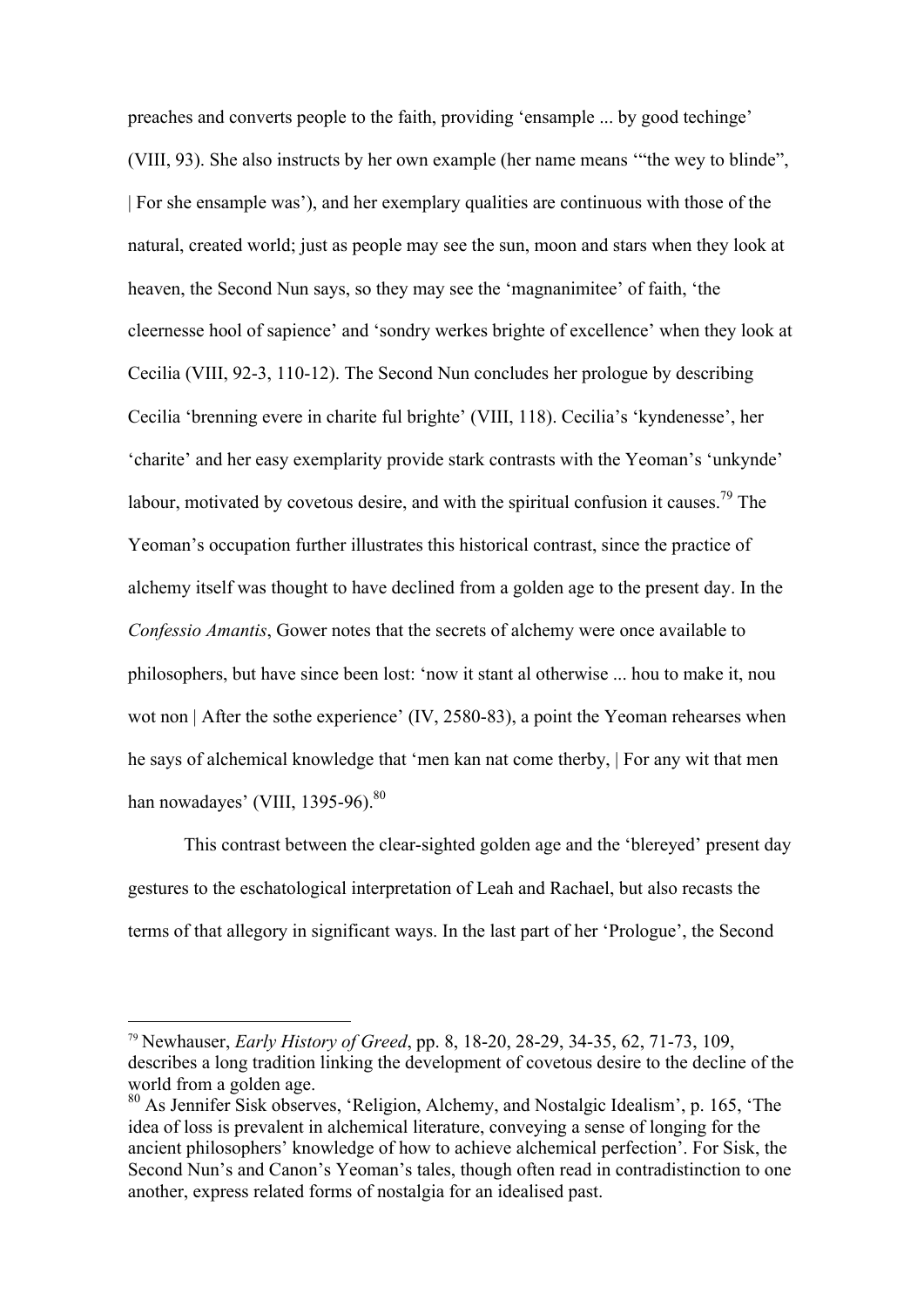Nun offers a detailed explanation of Cecilia's name. Alongside many other etymological meanings, 'Cecilia' encodes a reference to Leah and to the active life:

Or ellis Cecile, as I writen finde, Is joined by a manere conjoininge Of 'hevene' and 'lia'; and here in figuringe The hevene is set for thoght of holinesse, And 'lia' for hir lasting bisinesse. (VIII, 94-98)

Yet, as the Second Nun explains it, the etymology of 'Cecilia' also means '"Wantinge of blindnesse",' expressing 'hir grete light | Of sapience', qualities more commonly associated with Rachael (VIII, 100-01). Leah's 'blereynesse', meanwhile, comes to characterise the Canon's Yeoman in the present day, where covetous work undermines 'kynde' understanding. By reassigning the attributes of Leah and Rachael in this way, Chaucer removes the optimism implicit in the exegetical tradition. Rather than a movement from the Old Law to the New, these tales describe a process of historical deterioration, where the spiritual benefits of the active life are gradually eroded.

In *Piers Plowman*, by contrast, Langland refers to the eschatological reading of Leah and Rachael in a way that preserves its hopeful possibilities. After the confessions of the sins B.5, Repentance prays to God for grace on their behalf. He invokes the idea of the *felix culpa* to demonstrate that everything, even sin, is 'for þe beste as I bileue', a gesture that identifies hope in the larger shape of Christian history, and he looks forward to the events of Good Friday, located both in the historical past and in the liturgical future (B.5.480-90a). After the confession of the sins, with its ambiguous imagery of 'white', 'blered' and 'slymy' eyes, Repentance anticipates Christ's crucifixion using clear oppositions between sight and blindness, darkness and light: 'The sonne for sorwe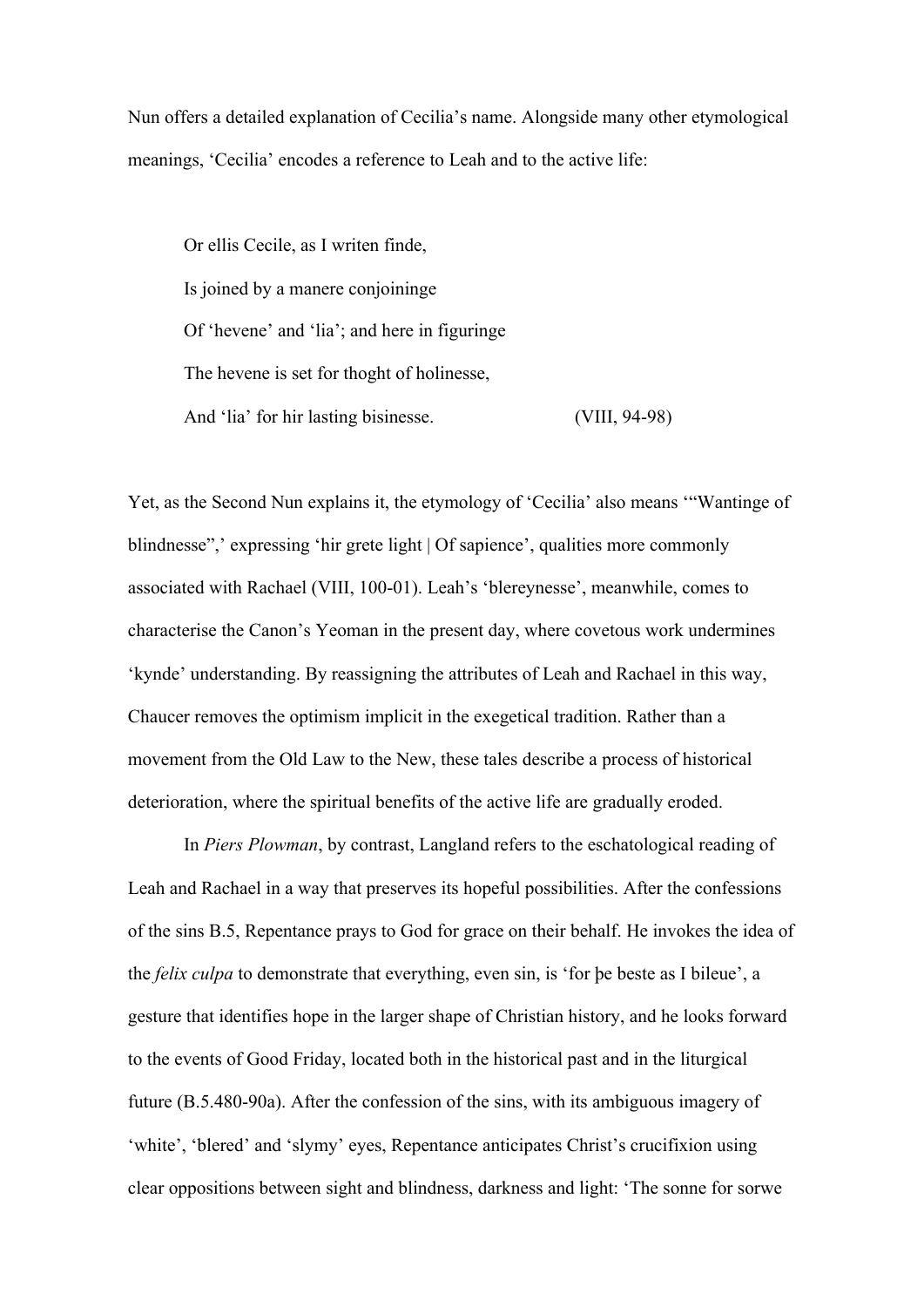þerof lees siȝt for a tyme ... *Populus qui ambulabat in tenebris vidit lucem magnam*. | The list bat lepe out of bee, Lucifer it blente ...' (B.5.491-94). This pattern is repeated in B.17 and 18, where the Samaritan's discussion of 'blereynesse' is followed by a vision of the crucifixion that returns repeatedly to stark oppositions between sight and blindness. Christ's atonement is once again in the future, here, as the narrative of the dream vision moves through Christian history, and as Will moves through the Easter week liturgy in the waking episodes. $81$ 

For Langland, blindness gives way to clear sight as the Old Law gives way to the New in the moment of Christ's atonement, and the clarity of this imagery itself offers a contrast with the ambiguity of 'blereynesse'. The eschatological significance of sight and blindness is clearly expressed in the episode where Longinus, a 'blynde Iew', pierces Christ's side with his spear and is healed by his blood, addressing Christ as 'riatful Iesu' (B.18.82, 91). The healing and conversion of Longinus also produces an unambiguous instance of penitential weeping, as Longinus acknowledges his culpability, describes the pain it causes him, and asks Jesus for grace immediately before he weeps (B.18.88-91). This moment provides a stark contrast with the confession of Covetise and the episode with the Pardoner from the prologue, where the 'unwilful rennynge of teres' is an implied consequence of 'blereynesse'. The figure of Book, too, associates clear sight with the new possibilities of this particular historical moment. Book, who is introduced as 'a wight wiþ two brode eiȝen', embodies the identity between revealed and natural knowledge that is only possible during the life of Christ, offering scriptural revelation but alleging it as his own 'kynde' experience (B.18.230). Jamie Taylor argues that Book's 'brode eiȝen' mark him out as a 'witnessing' personification, who offers the evidence of

 $81$  The Samaritan's own position in this narrative is related to his place in the liturgy. See St-Jacques, 'Liturgical Associations of Langland's Samaritan'.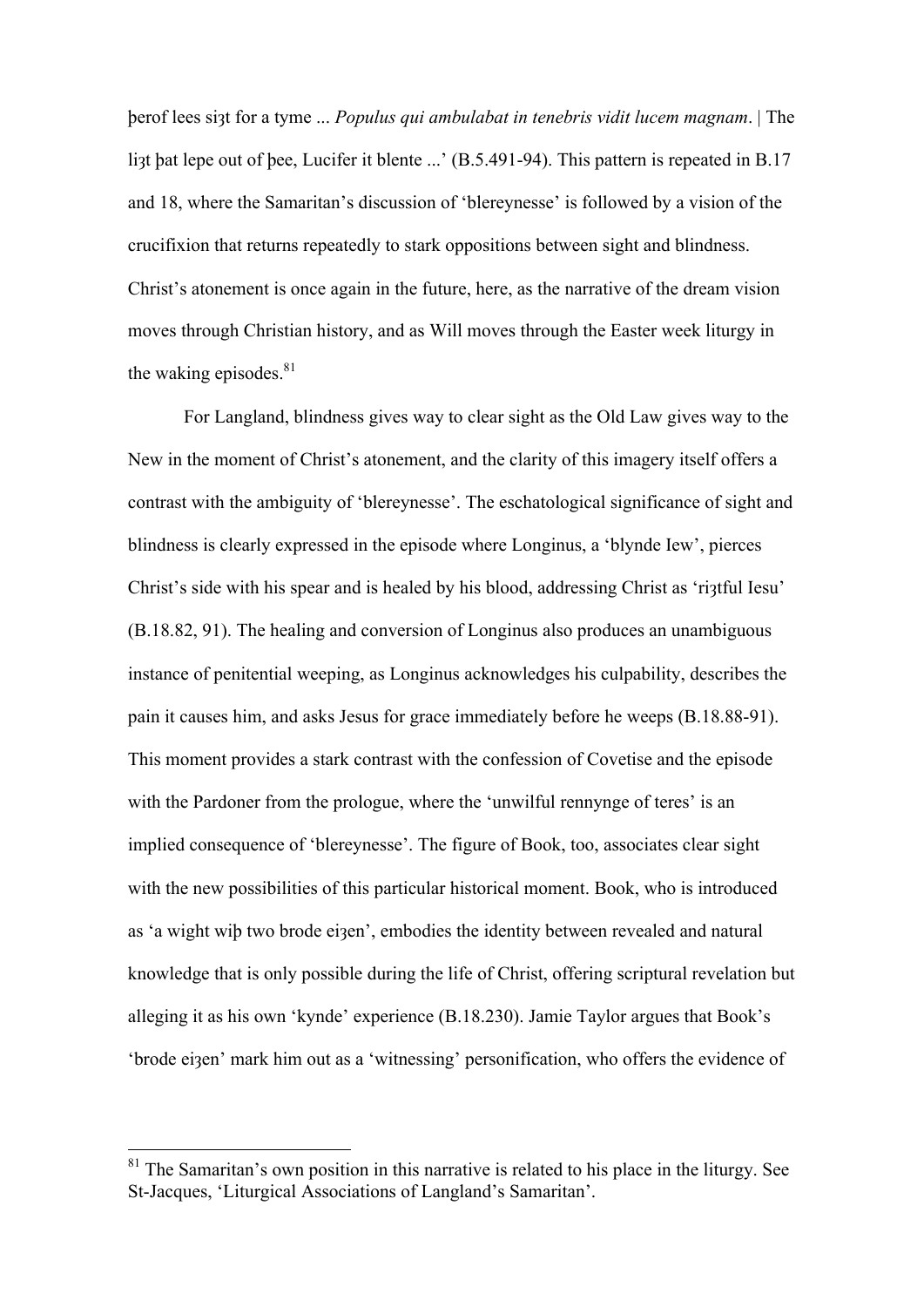written texts and direct experience as related forms of testimony.<sup>82</sup> Gerald Kaske reads Book's 'two brode eizen' in terms of the allegory of Leah and Rachael, as 'an antithesis to the traditional blindness of the Jews and their law'.<sup>83</sup> Book's introduction also echoes the introductions of Covetise 'wiþ two blered eiȝen', Wrath 'wiþ two white eiȝen' and Sloth 'wib two slymy eizen', so that his 'two brode eizne' offer a further contrast with the imagery of 'blereynesse' that appears earlier in the poem, and the estrangement from natural knowledge it entails (B.5.190, 5.135, 5.385).

For Chaucer, the 'kyndenesse' that manifests itself in charity and exemplary instruction is a thing of the past. Langland, however, offers a contrast between 'blereynesse' and clear sight, informed by the eschatological interpretation of Leah and Rachael, which suggests that contemporary 'unkyndenesse' might yet find its antidote in a 'kynde' encounter with Christ, imagined as part of the liturgical future. The contrast between Chaucer's pessimism and Langland's optimism in this regard is reflected in the different attitudes to the future expressed in 'The Canon's Yeoman's Tale' and in *Piers Plowman*. For the Yeoman, the 'good hope [that] crepeth in oure herte' is part of the destructive cycle of alchemical work, sustaining the alchemists in their self-deception: 'Swich supposing and hope is sharp and hard; | I warne yow wel, it is to seken evere' (VIII, 870, 873-74). Langland's narrator, by contrast, is sustained by a hopeful attitude to the future. Waking from his inner dream of the Fall, with the narrative of Christian history unfolding around him, Will expresses his desire to see Piers Plowman again, a desire that will be fulfilled in his vision of the crucifixion. As he does so, he wipes the water from his eyes: 'And I awaked berwip and wiped myne ei $\alpha$ en | And after Piers be Plowman pried and stared' (B.16.167-68).

 $\overline{a}$ 

Taylor, *Fictions of Evidence*, p. 126. Taylor points to the complexity of witnessing and testimony in this part of *Piers Plowman*, and in the poem as a whole.

<sup>83</sup> Kaske, 'Patristic Exegesis: The Defense', p. 40. Elsewhere, 'Speech of "Book"', p. 126, Kaske takes Book's 'brode ei3en' to represent 'the relationship of the New Testament to both past and future'. See also Barney, *Penn Commentary, V*, pp. 54-55.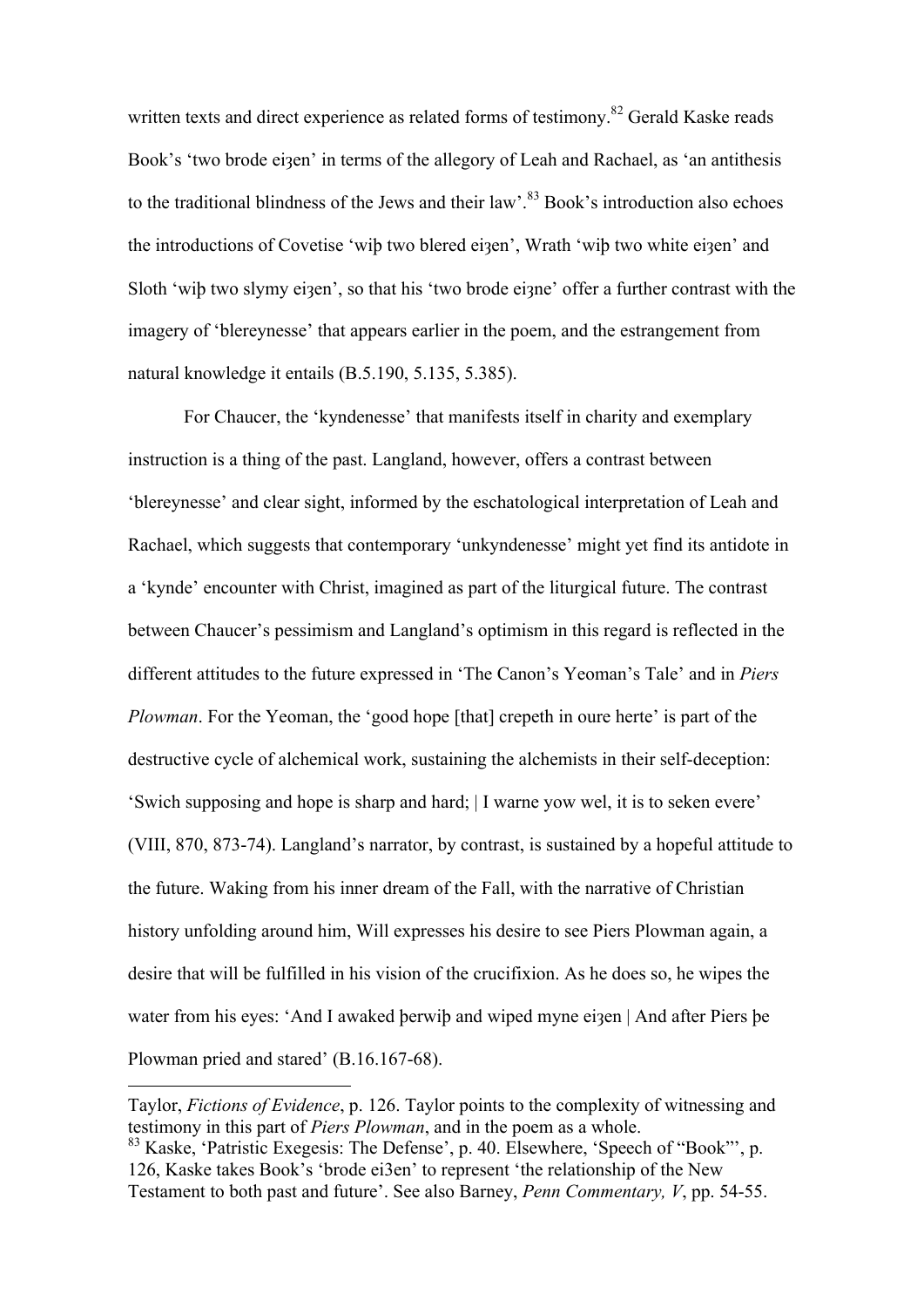Covetousness emerges as a particularly serious sin in *Piers Plowman* and 'The Canon's Yeoman's Tale', a sin that alienates people from their own best impulses, from their communities and from natural knowledge, and which tests the boundaries of understanding and forgiveness. For Langland, this sin is 'unkynde' because it is the opposite of charity, and it is consequently opposed to 'kynde' knowledge and 'kynde' experience in all their interrelated forms. I have argued that the same logic also informs 'The Canon's Yeoman's Tale', where 'unkyndenesse' connects the proliferating consequences of covetous desire, as a speaker who is cut off from his community and profoundly ambivalent about the meaning of his own experience describes his failed investigations into the 'natural' secrets of alchemy. *Piers Plowman* and 'The Canon's Yeoman's Tale' present covetousness as a sin that forestalls its own amendment, because the impulse to reform and the self-knowledge that reform requires themselves depend on 'kyndenesse'. In both poems, 'unkynde' covetousness changes people's relationship to the exemplary order of nature, distorting the way they understand their own experiences and the way they appear as part of the lived experience of others. Where lived experience in the created world should provide a moral mirror for human beings, 'unkyndenesse' creates a category of experiences that cannot be assimilated into such an instructive pattern, and which may even obscure a sinner's ability to see the pattern at all.

Linked to spiritual confusion, deception, the active life and the Old Law, the 'blered' eye spoke to many aspects of 'unkynde' covetousness as Langland and Chaucer described it. Indeed, precisely because it implies many different interpretative contexts, the imagery of 'blereynesse' allows Langland and Chaucer to insist that the various psychological, social and spiritual consequences of 'unkynde' covetousness are

\*\*\*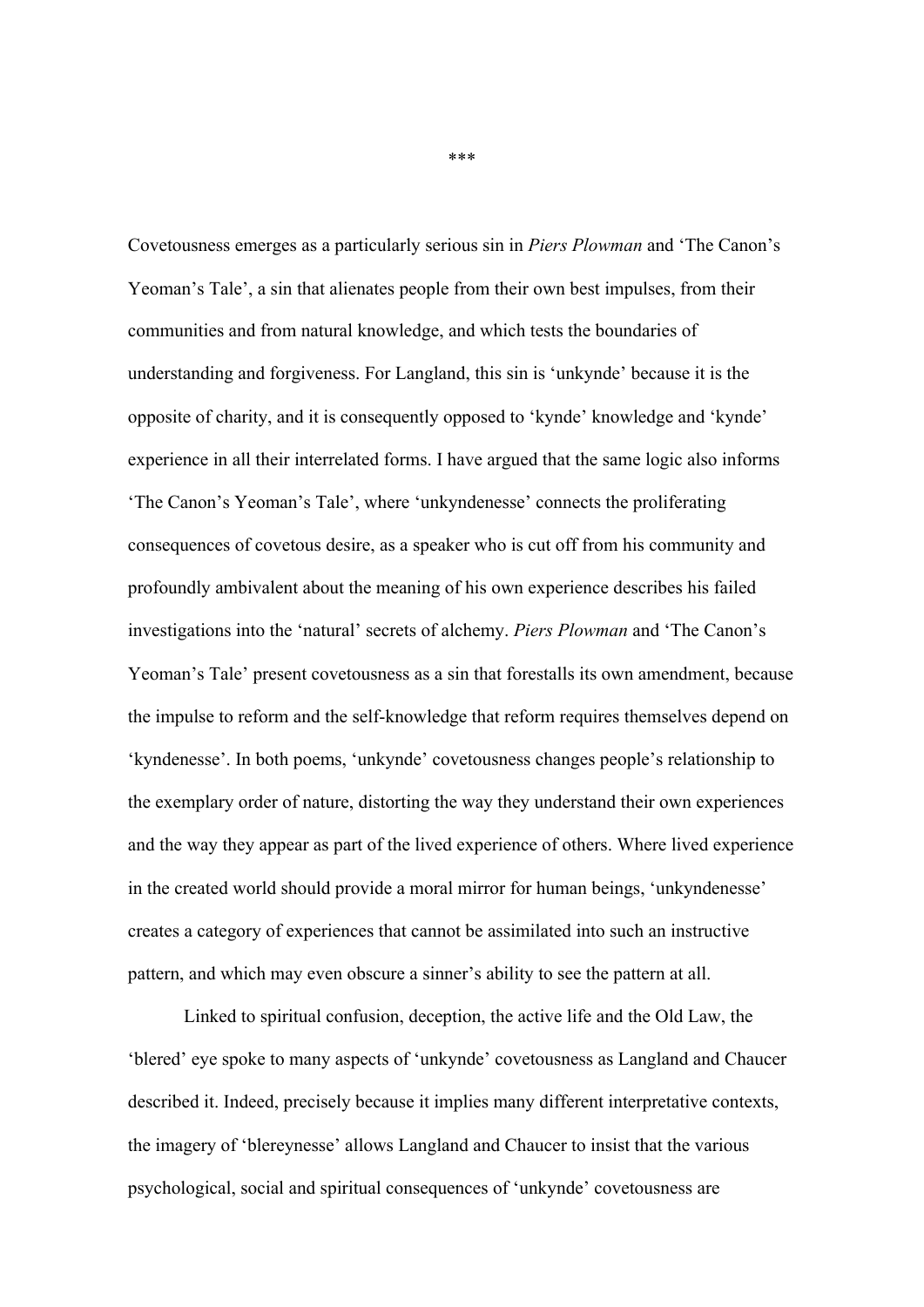interdependent and mutually reinforcing. The 'blered' eye figures the way that 'unkynde' people spread confusion in the 'kynde' experience of others, because it is a contagious sickness, and because its symptoms could be mistaken for tears of contrition. And, by linking the spiritual confusion of covetous people to the confusion of their victims, 'blereynesse' helps to suggest a close relationship between deception and self-deception, as 'unkynde' people awaken the 'unkynde' desires of others. As Langland and Chaucer set out the connotations of the 'blered' eye, they reveal the close affinities between their respective accounts of 'unkynde' covetousness. Yet, their handling of this imagery also reveals important differences in the way they understand the larger historical context for this sin. For Chaucer, the 'blereynesse' of the present day forms a contrast with the clearsightedness of a lost golden age, offering a darkly pessimistic view of the possibilities for reform and renewal, while, for Langland, contemporary 'blereynesse' may yet be answered by a 'kynde' encounter with Christ in the future. This hopeful possibility, reaffirmed even when the full implications of 'unkynde' covetousness have been set out in the poem, is itself a 'kynde' response to the mercy of God. $84$ 

<sup>&</sup>lt;sup>84</sup> My thanks to Isabel Davis, Catherine Nall and Nicolette Zeeman, and to the editors and anonymous readers for *YLS*, for their helpful comments on different versions of this article. An earlier version of this article was presented at the London Old and Middle English Research Seminar in October 2012.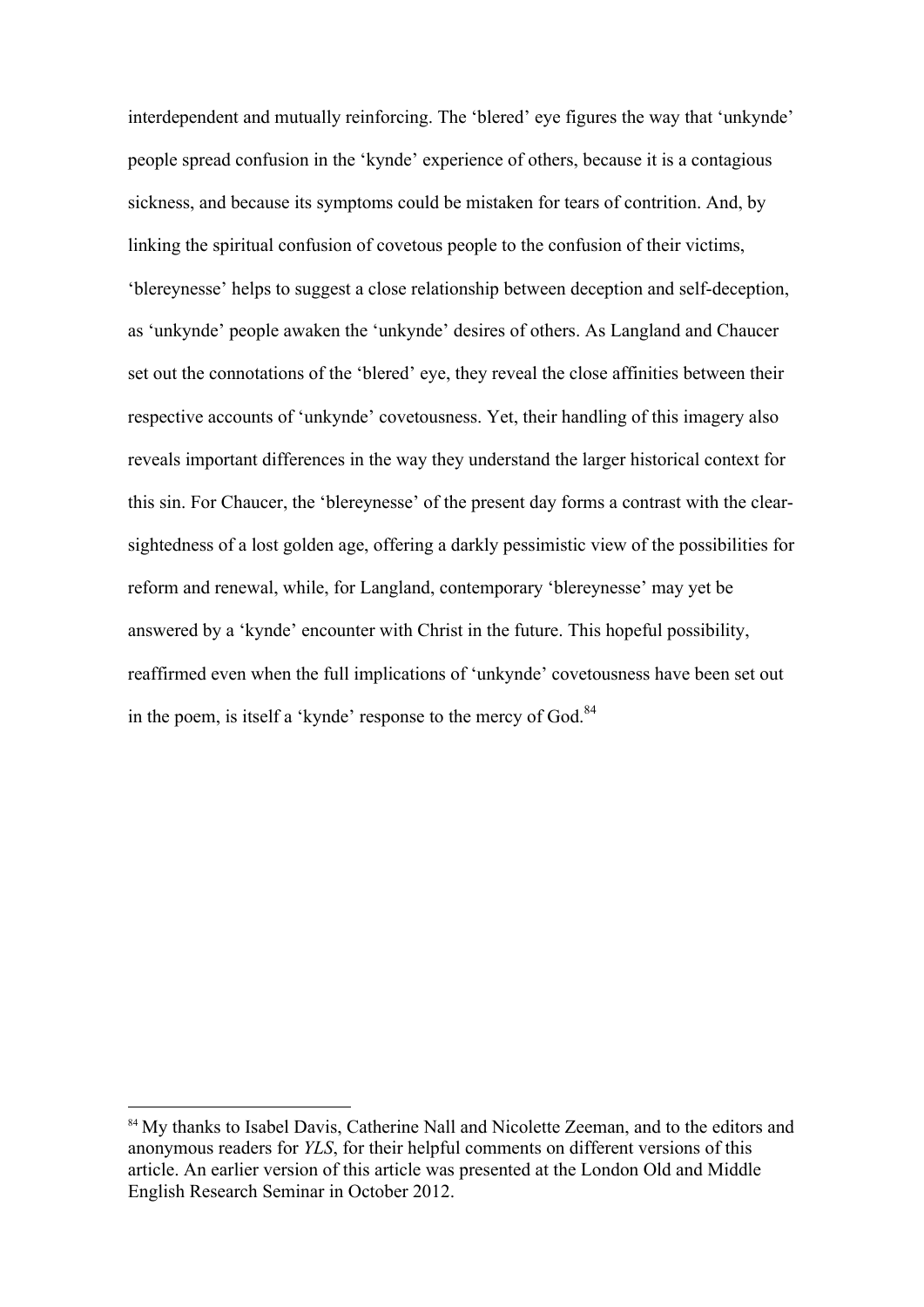#### *Works Cited*

## **Manuscripts and Archival Sources**

Cambridge, University Library, MS Gg 6.26 Dublin, Trinity College, MS 241 London, British Library, MS Additional 41321 Oxford, Bodleian Library, MS Bodley 649 ---, Bodleian Library, MS Douce 104

## **Primary Sources**

- Ambrose, *De Iacob*, ed. by Carol Schenkl, *Sancti Ambrosii Opera: Pars II*, Corpus Scriptorum Ecclesiasticorum Latinorum, 32 (Prague: Tempsky, 1897)
- —, *De Iacob*, trans by Michael P. McHugh, *Seven Exegetical Works: Saint Ambrose*, The Fathers of the Church, 65 (Washington DC: Catholic University of America Press, 1972), pp. 115-184
- Augustine, *Contra Faustum Manichaeum*, ed. by Joseph Zycha, Corpus Scriptorum Ecclesiasticorum Latinorum, 25 (Prague: Tempsky, 1891)

Chaucer, Geoffrey, *The Canterbury Tales*, ed. by Jill Mann (London: Penguin, 2005)

- 'The Croxton Play of the Sacrament', in *Non-Cycle Plays and Fragments*, ed. by Norman Davis, Early English Text Society: Supplementary Series, 1 (London: Oxford University Press, 1970), pp. 58-89
- *Dives and Pauper*, ed. by Priscilla Heath Barnum, Early English Text Society: Original Series, 275, 280, 323, 2 vols in 3 fas. (Oxford: Oxford University Press, 1976- 2004)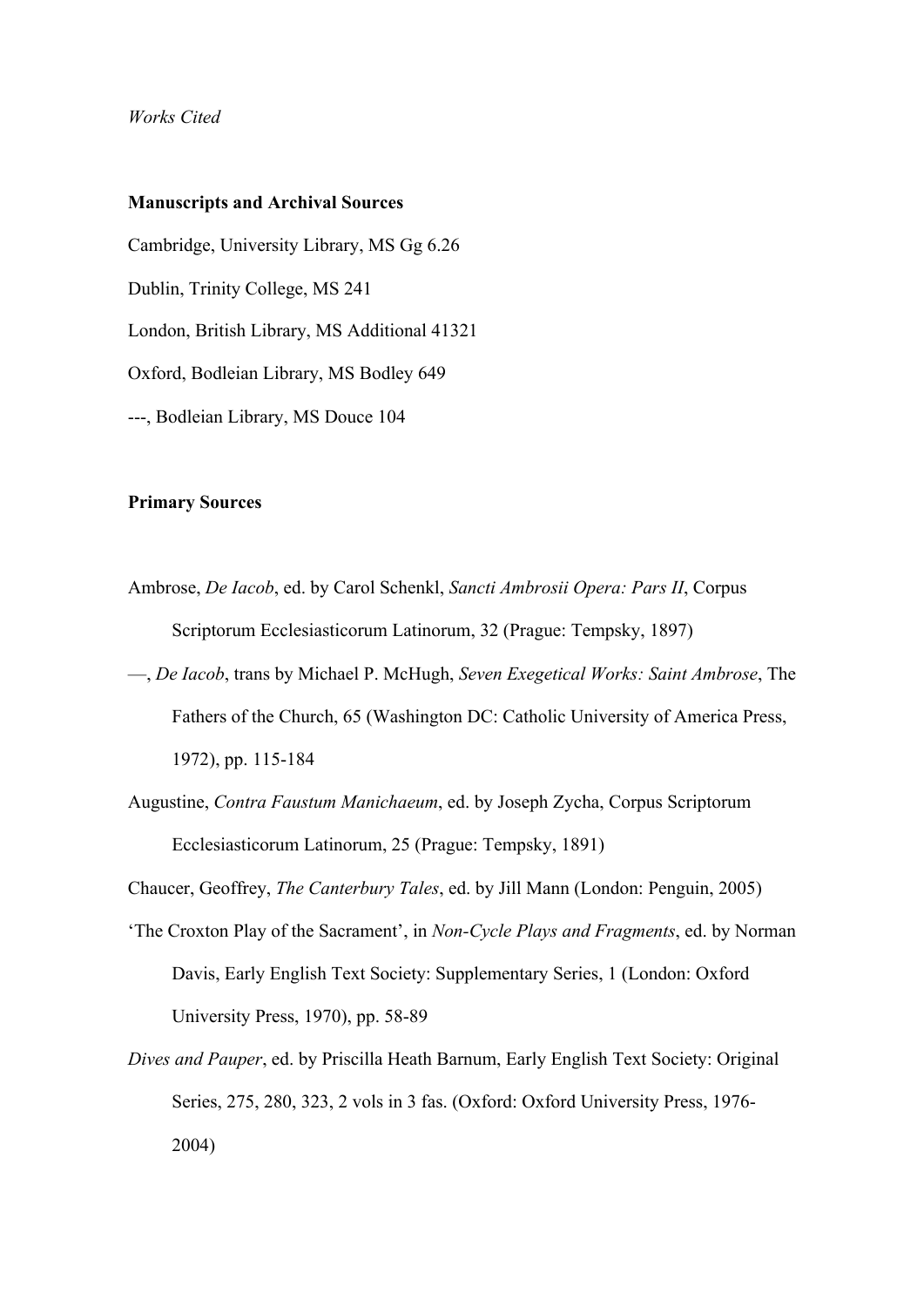- *English Wycliffite Sermons*, ed. by Anne Hudson and Pamela Gradon, 5 vols (Oxford: Clarendon Press, 1983-96)
- *Fasciculus morum: A Fourteenth Century Preacher's Handbook*, ed. and trans. by Siegfried Wenzel (University Park: Pennsylvania State University Press, 1989)
- 'Freers, Freers, Wo Ye Be', in *Medieval English Political Writings*, ed. by James Dean (Kalamazoo, MI: Medieval Institute Publications, 1996), pp. 58-59
- Gower, John, *Confessio Amantis*, ed. by Russell A. Peck, 3 vols (Kalamazoo, MI: Medieval Institute Publications, 2000-04)
- Gregory the Great, *Homiliae in Hiezechihelem Prophetam*, ed. by Mark Adriaen, Corpus Christianorum, Series Latina, 142 (Turnhout: Brepols, 1971)
- —, *Homilies on the Book of the Prophet Ezekiel*, trans by Theodosia Tomkinson (Etna, CA: Center for Traditionalist Orthodox Studies, 2008)
- —, *Regulae Pastoralis Liber*, in *Patrologiae Cursus Completus*, *Series Latina*, ed. by Jacques-Paul Migne, 221 vols (Paris: Migne, 1844-64), lxxvii (1849), cols 1a-128a; trans. by James Barmby, in *A Select Library of the Nicene and Post-Nicene Fathers of the Christian Church*, *Second Series*, ed. by Philip Schaff and Henry Wace, 14 vols (Oxford: Parker, 1895), XII, part 2, pp. 1-72
- Guy de Chauliac, *The Cyrurgie*, ed. by Margaret S. Ogden, Early English Text Society: Original Series, 265 (London: Oxford University Press, 1971)
- *Healing and Society in Medieval England: A Middle English Translation of the Pharmeceutical Writings of Gilbertus Anglicus*, ed. by Faye Marie Getz (Wisconsin: University of Wisconsin Press, 1991)
- Hilton, Walter, 'Epistle on the Mixed Life', in *English Mystics of the Middle Ages*, ed. by Barry Windeatt (Cambridge: Cambridge University Press, 1994), pp.108-130
- *The Holy Bible [...] by John Wycliffe and his Followers*, ed. by Josiah Forshall and Frederic Madden, 4 vols (Oxford: Oxford University Press, 1850)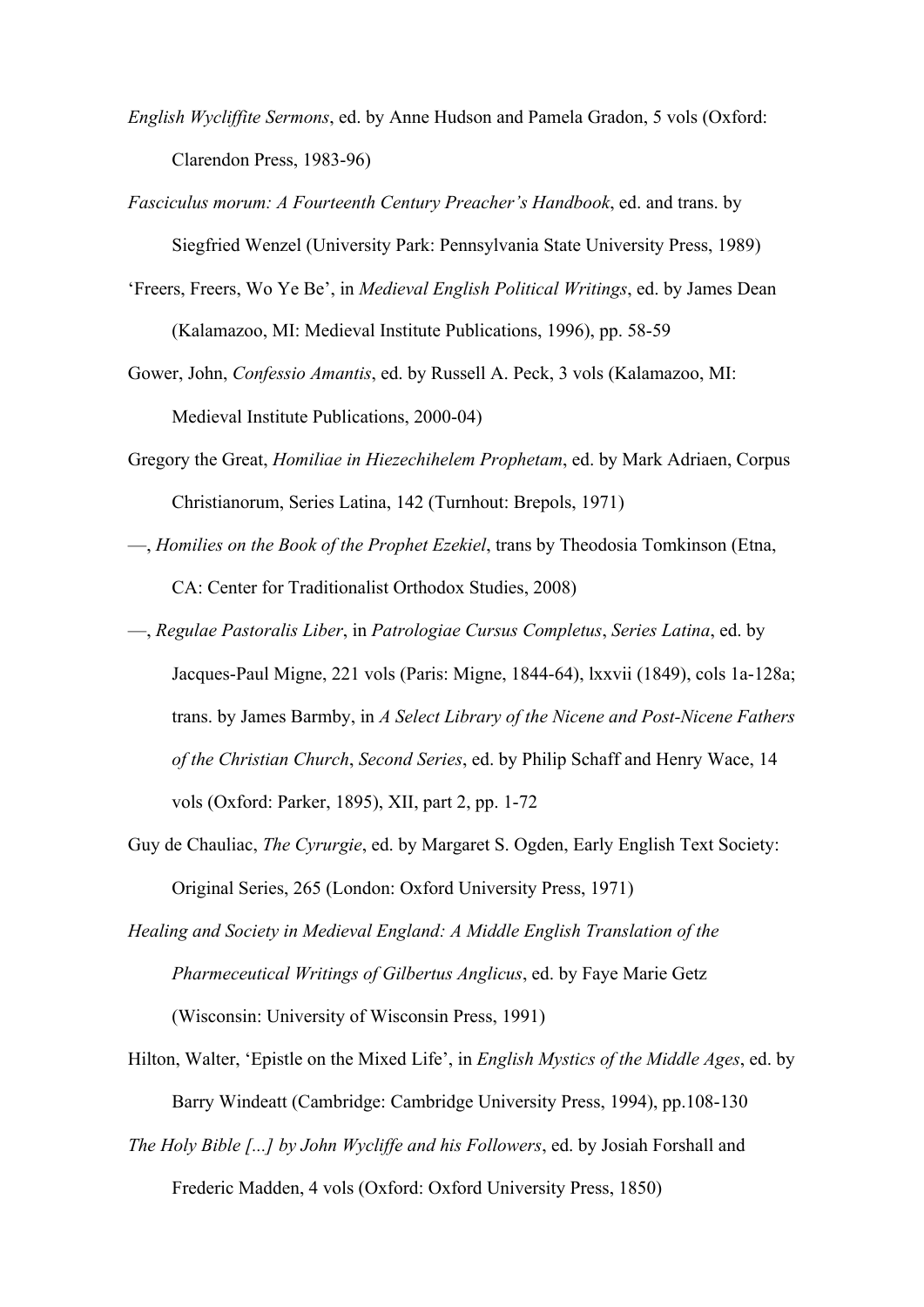- Isidore of Seville, *Allegoriae quaedam scripturae sacrae*, in *Patrologiae cursus completus*, ed. by Jacques-Paul Migne, 221 vols (Paris: Migne, 1844-64), lxxxiii (1850), cols 99a-130b
- —, *Questiones in vetus testamentum*, in *Patrologiae cursus completus*, ed. by Jacques-Paul Migne, 221 vols (Paris: Migne, 1844-64), lxxxiii (1850), cols 207b-424c
- Lanfrank, *Science of Cirurgie*, ed. by Robert Von Fleischhacker, Early English Text Society: Original Series, 102 (London: Paul, Trench, Trübner, 1894)
- Langland, William, *Piers Plowman: The B Version. Will's Visions of Piers Plowman, Do-well, Do-better and Do-best: An Edition in the Form of Trinity College Cambridge MS. B.15.17, Corrected and Restored from the Known Evidence with Variant Readings*, ed. by George Kane and E. Talbot Donaldson, rev. edn (London: Athlone, 1988)
- —, *Piers Plowman: A Facsimile of Bodleian Library, Oxford, MS Douce 104*, introduction by Derek Pearsall, catalogue of images by Kathleen Scott (Cambridge: Brewer, 1992)
- —, *Piers Plowman: A New Annotated Edition of the C-Text*, ed. by Derek Pearsall (Exeter: University of Exeter Press, 2008)
- *Lollard Sermons*, ed. by Gloria Cigman, Early English Text Society: Original Series, 294 (Oxford: Oxford University Press, 1989)
- *A Macaronic Sermon Collection from Late Medieval England: Oxford, MS Bodley 649*, ed. and trans. by Patrick J. Horner (Toronto: Pontifical Institute of Medieval Studies, 2006)
- *On the Properties of Things: John Trevisa's Translation of Bartholomæus Anglicus De Proprietatibus Rerum*, ed. by M. C. Seymour et al, 3 vols (Oxford: Clarendon, 1975-88)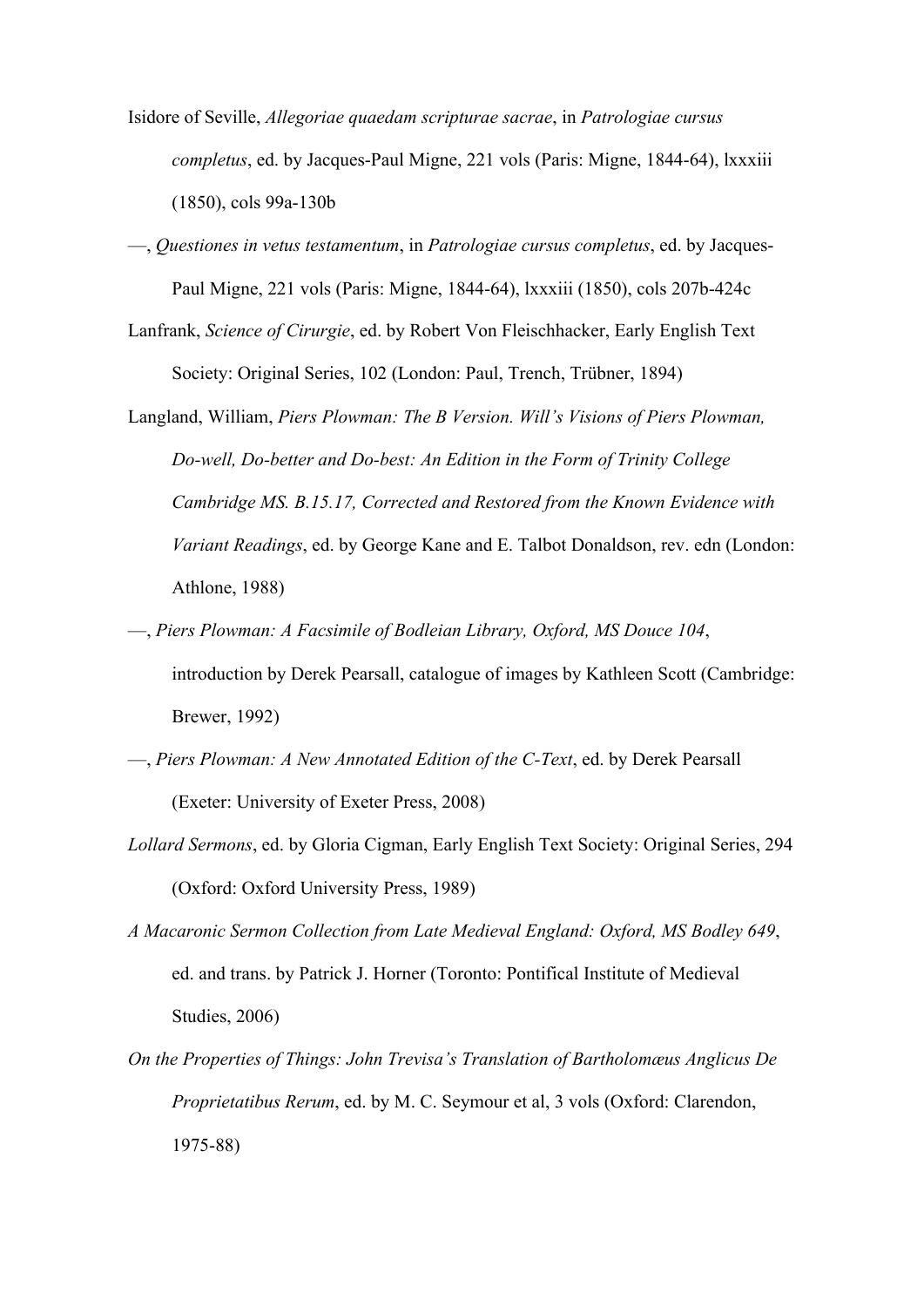- *The Simonie: A Parallel-Text Edition*, ed. by Dan Embree and Elizabeth Urquhart (Heidelberg: Winter, 1991)
- 'Tractatus de pseudo-freris', in *The English Works of Wyclif*, ed. by F. D. Matthew, Early English Text Society: Original Series, 74 (London: Trübner, 1880), pp. 294-324

Trevisa, John, '"Dialogue Between the Lord and the Clerk on Translation" (Extract) and "Epistle to Thomas, Lord Berkeley", on the Translation of Hidgen's *Polychronicon*', in *The Idea of the Vernacular: An Anthology of Middle English Literary Theory, 1280-1520*, ed. by Jocelyn Wogan-Browne et al (Exeter: University of Exeter Press, 1999), pp. 130-38

# **Secondary Studies**

- Akbari, Suzanne Conklin, *Seeing Through the Veil: Optical Theory and Medieval Allegory* (Toronto: University of Toronto Press, 2004)
- Alford, John A., '*Piers Plowman': A Glossary of Legal Diction* (Cambridge: Brewer, 1988)
- Barney, Stephen A., *The Penn Commentary on 'Piers Plowman', V: C Passūs 20-22; B Passūs 18-20* (Philadelphia PA: University of Pennsylvania Press, 2006)
- Blanchfield, Lyn A., 'Prolegomenon: Considerations of Weeping and Sincerity in the Middle Ages', in *Crying in the Middle Ages: Tears of History*, ed. by Elina Gertsman (London: Routledge, 2012), pp. xxi-xxx
- Butler, Dom Cuthbert, *Western Mysticism: The Teaching of SS. Augustine, Gregory and Bernard on Contemplation and the Contemplative Life*, 3rd edn (London: Constable, 1967, repr. London: Kegan Paul, 2000)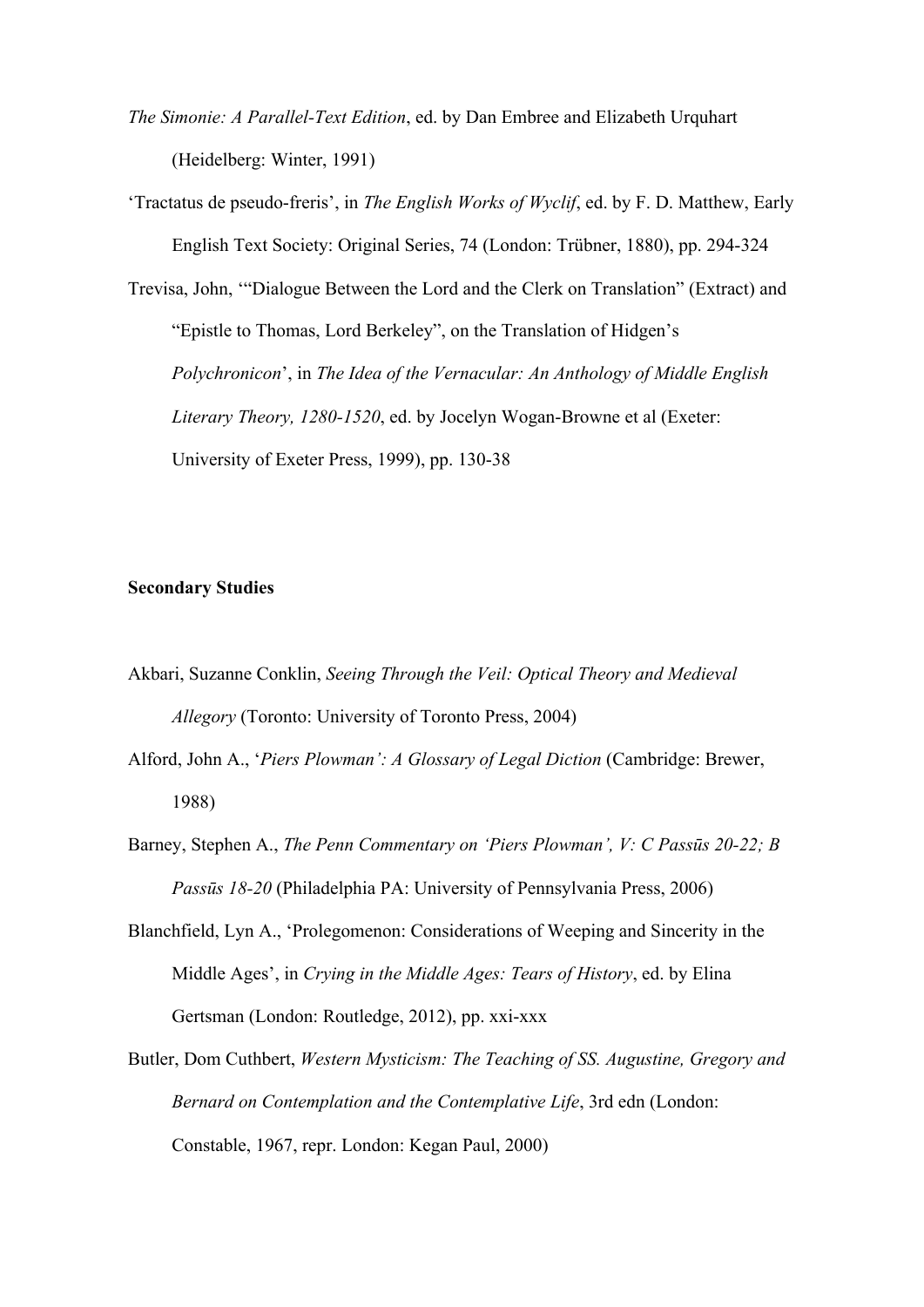- Cannon, Christopher, 'Chaucer and the Language of London', in *Chaucer and the City*, ed. by Ardis Butterfield (Cambridge: Brewer, 2006), pp. 79-94
- —, 'Langland's *Ars Grammatica*', *Yearbook of Langland Studies*, 22 (2008), 1-25
- Chamberlin, John, *Medieval Arts Doctrines on Ambiguity and their Place in Langland's Poetics* (Montreal: McGill-Queen's University Press, 2000)
- Collette, Carolyn, *Species, Phantasms, and Images: Vision and Medieval Psychology in The Canterbury Tales* (Ann Arbor: The University of Michigan Press, 2001)
- Constable, Giles, 'The Interpretation of Mary and Martha', in *Three Studies in Medieval Religious and Social Thought* (Cambridge: Cambridge University Press, 1995), pp. 1-141
- Davis, Isabel, *Writing Masculinity in the Later Middle Ages* (Cambridge: Cambridge University Press, 2007)
- —, 'Cutaneous Time in the Late Medieval Literary Imagination', in *Reading Skin in Medieval Literature and Culture*, ed. by Katie Walter (New York: Palgrave, 2013), pp. 99-118
- Davis, Rebecca A., '"Fullynge" Nature: Spiritual Charity and the Logic of Conversion in *Piers Plowman*', *Yearbook of Langland Studies*, 19 (2006), 59-79
- —, '"Save man allone": Human Exceptionality in *Piers Plowman* and the Exemplarist Tradition', in *Medieval Latin and Middle English Literature: Essays in Honour of Jill Mann*, ed. by Christopher Cannon and Maura Nolan (Cambridge: Brewer, 2011), pp. 41-64

Dean, James M., 'Dismantling the Canterbury Book', in *PMLA*, 100:5 (1985), 746-62 Denery, Dallas, *Seeing and Being Seen in the Later Medieval World: Optics, Theology and Religious Life* (Cambridge: Cambridge University Press, 2005)

Emmerson, Richard K., '"Coveitise to Konne", "Goddes Pryvetee," and Will's Ambiguous Dream Experience in *Piers Plowman*', in *Suche Werkis to Werche:*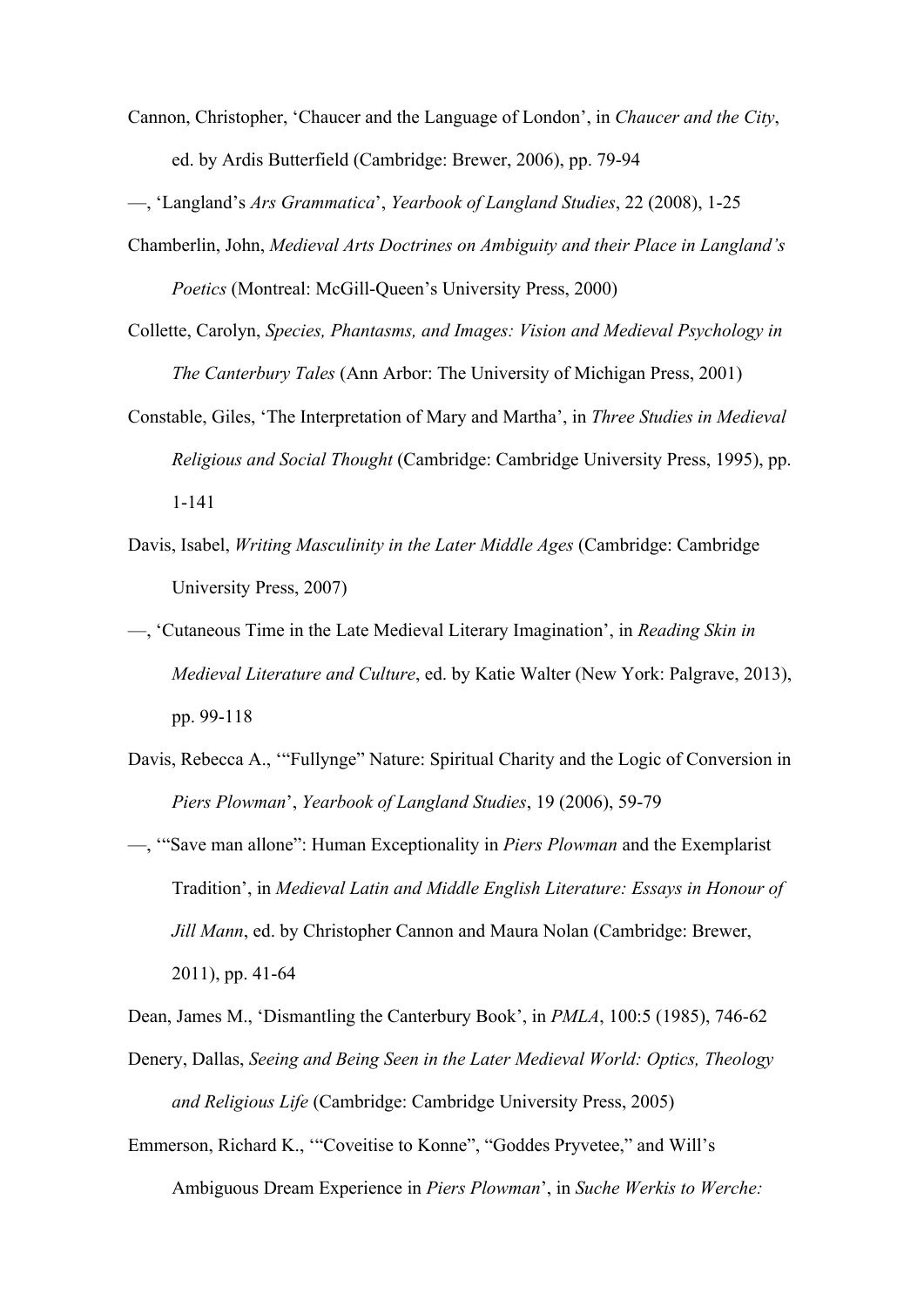*Essays on Piers Plowman in Honor of David C. Fowler*, ed. by Míċeál F. Vaughn (East Lansing: Colleagues Press, 1993), pp. 89-121

- Fyler, John M., *Language and the Declining World in Chaucer, Dante, and Jean de Meun* (Cambridge: Cambridge University Press, 2007)
- Galloway, Andrew, 'A Fifteenth-Century Confession Sermon on "Unkyndeness" (CUL MS Gg 6.26) and its Literary Parallels and Parodies', *Traditio*, 49 (1994), 259-69
- —, 'The Making of a Social Ethic in Late-Medieval England: From *Gratitudo* to "Kyndenesse"', *Journal of the History of Ideas*, 55:3 (1994), 365-83
- —, *The Penn Commentary on 'Piers Plowman', I: C Prologue-Passus 4; B Prologue-Passus 4; A Prologue-Passus 4* (Philadelphia, PA: University of Pennsylvania Press, 2006)
- Grady, Frank, 'Chaucer Reading Langland: *The House of Fame*', *Studies in the Age of Chaucer*, 18 (1996), 3-23
- Grennen, Joseph, 'Saint Cecilia's "Chemical Wedding": The Unity of *The Canterbury Tales*, Fragment VIII, *JEGP*, 65:3 (1966), 466-81
- Kaske, Gerald, 'The Speech of "Book" in *Piers Plowman*', *Anglia*, 77 (1959), 117-144
- —, 'Patristic Exegesis: The Defense', in *Critical Approaches to Medieval Literature: Selected Papers from the English Institute, 1956-1959*, ed. by Dorothy Bethrum (New York: Columbia University Press, 1960), pp. 27-60
- Knapp, Peggy A., 'The Work of Alchemy', *Journal of Medieval and Early Modern Studies*, 30:3 (2000), 575-99
- Landman, James H., 'The Laws of Community, Margery Kempe, and the *Canon's Yeoman's Tale*', *Journal of Medieval and Early Modern Studies*, 28:2 (1998), 389- 425
- Langum, Virginia, 'Langland's Diseased Vision', *Avista Forum Journal*, 19 (2009), 42-
	- 45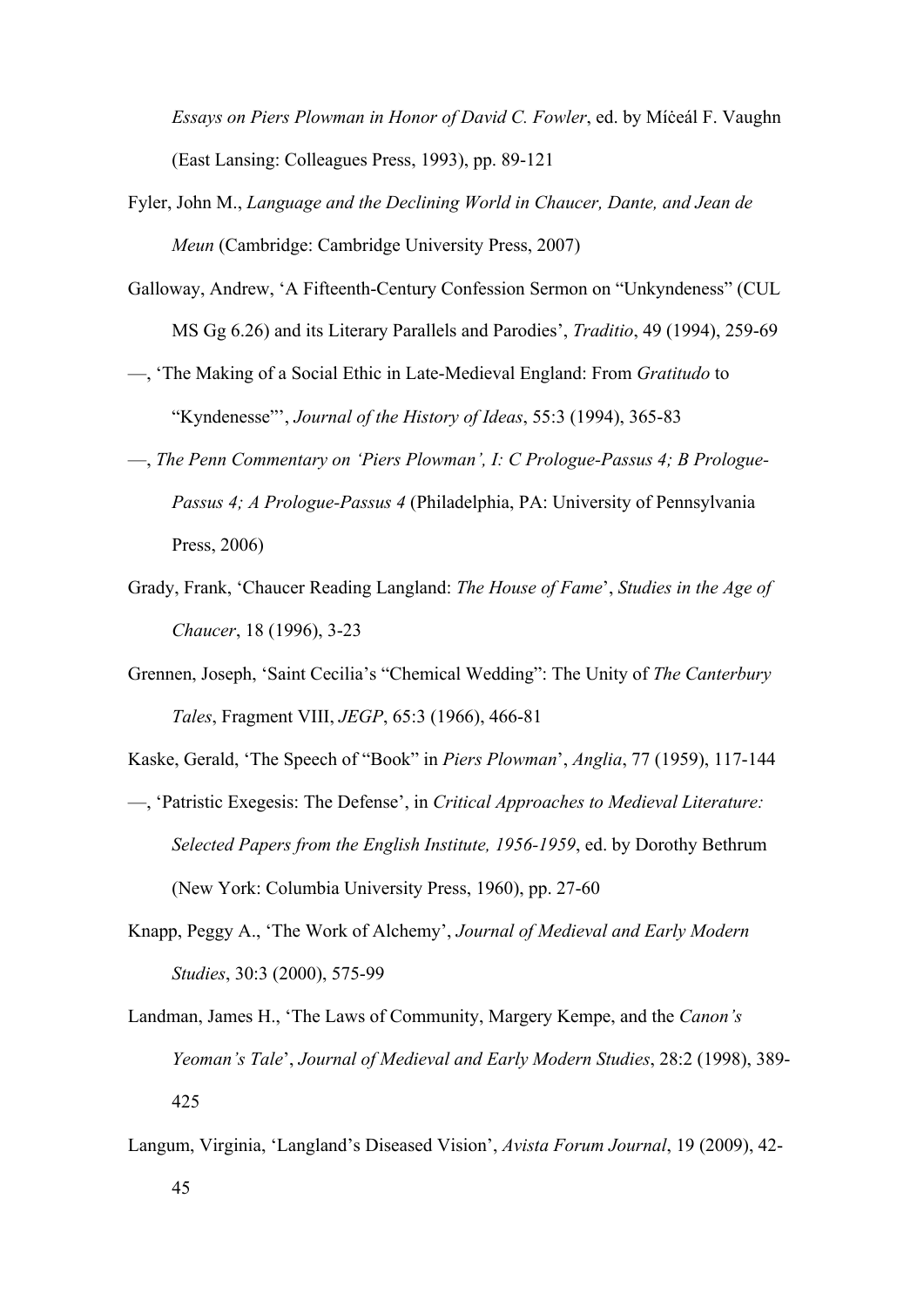- Lindberg, David C., *Theories of Vision from Al-Kindi to Kepler* (Chicago: University of Chicago Press, 1976)
- Lipton, Sara, *Images of Intolerance: The Representation of Jews and Judaism in the Bible moralisée* (Berkeley: University of California Press, 1999)
- McEntire, Sandra, *The Doctrine of Compunction in Medieval England: Holy Tears* (Lewiston, NY: Edwin Mellen Press, 1990)
- Middleton, Anne, 'Commentary on an Unacknowledged Text: Chaucer's Debt to Langland', *Yearbook of Langland Studies*, 24 (2010), 113-37
- —, 'Loose Talk from Langland to Chaucer', *Studies in the Age of Chaucer*, 35 (2013), 29-46
- Newhauser, Richard, *The Early History of Greed: The Sin of Avarice in Early Medieval Thought and Literature* (Cambridge: Cambridge University Press, 2000)
- O'Mara, Veronica, and Suzanne Paul, *A Repertorium of Middle English Prose Sermons*, 4 vols (Turnhout: Brepols, 2007)
- O'Sullivan, Katherine K., 'Tears and Trial: Weeping as Forensic Evidence in *Piers Plowman*', in *Crying in the Middle Ages: Tears of History*, ed. by Elina Gertsman (London: Routledge, 2012), pp. 193-207

Patterson, Lee, *Chaucer and the Subject of History* (London: Routledge, 1991)

- —, 'Perpetual Motion: Alchemy and the Technology of the Self', *Studies in the Age of Chaucer*, 15 (1993), 25-57
- Rand, Kari Anne, 'The Syon Pardon Sermon: Contexts and Texts', in *Preaching the Word in Manuscript and Print in Late Medieval England: Essays in Honour of Susan Powell*, ed. by Martha W. Driver and Veronica O'Mara (Turnhout: Brepols, 2013), pp. 317-49
- Raschko, Mary, 'Love of God and Neighbour: The Communal Ethics of Langland's Samaritan Parable', *Yearbook of Langland Studies*, 26 (2012), 49-75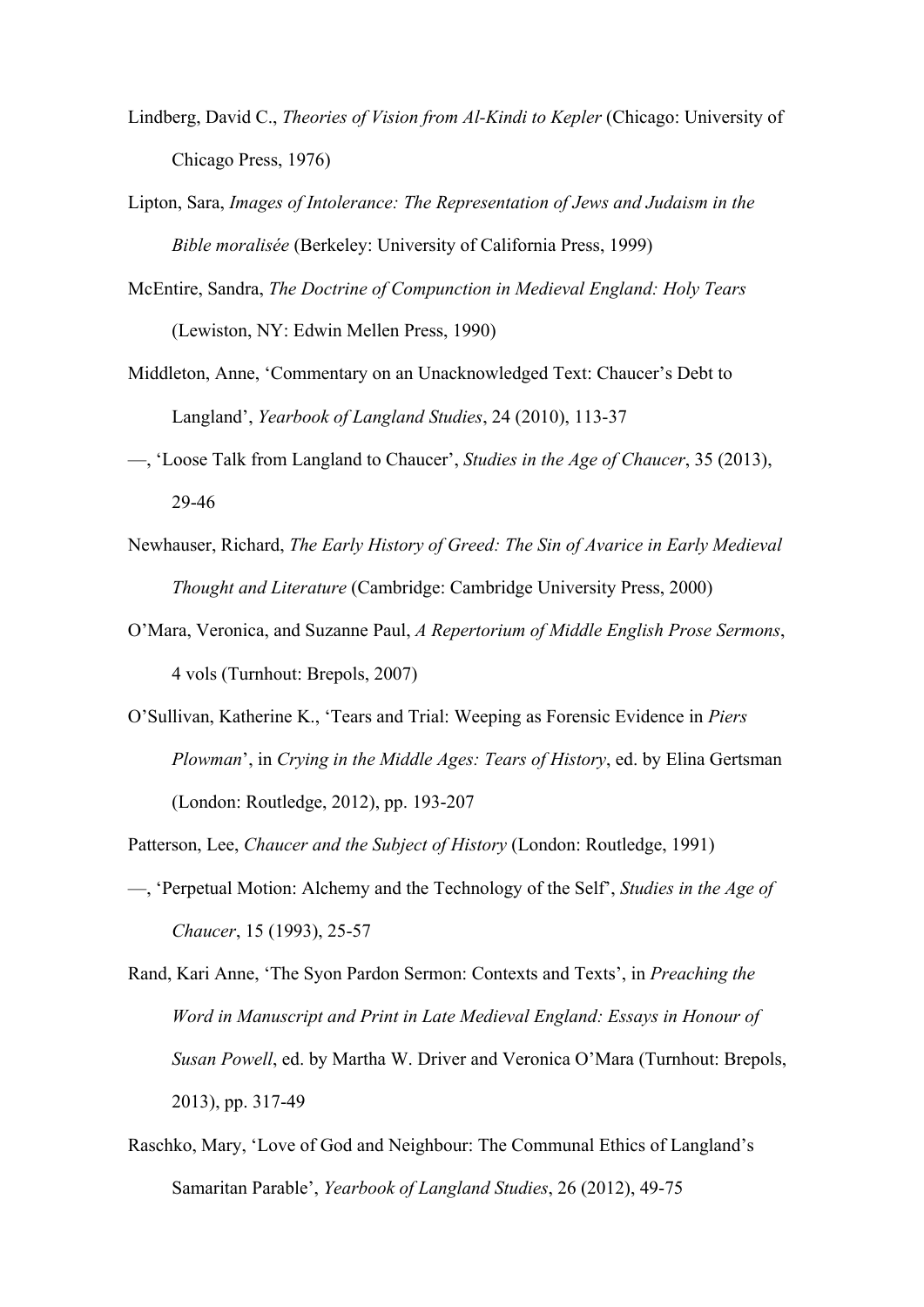- Rodman Jones, Mike, *Radical Pastoral: 1381-1594: Appropriation and the Writing of Religious Controversy* (Farnham: Ashgate, 2011)
- Rowe, Nina, *The Jew, the Cathedral, and the Medieval City: Synagoga and Ecclesia in the Thirteenth Century* (Cambridge: Cambridge University Press, 2011)
- Scase, Wendy, *Piers Plowman and the New Anticlericalism* (Cambridge: Cambridge University Press, 1989)
- Seiferth, Wolfgang S., *Synagogue and Church in the Middle Ages: Two Symbols in Art and Literature*, trans. by Lee Chadeayne and Paul Gottwald (New York: Ungar, 1970)
- Sisk, Jennifer L., 'Religion, Alchemy, and Nostalgic Idealism in Fragment VIII of the *Canterbury Tales*', *Studies in the Age of Chaucer*, *Studies in the Age of Chaucer*, 32 (2010), 151-77
- Smith, D. Vance, 'Chaucer as an English Writer', in *The Yale Companion to Chaucer*, ed. by Seth Lerer (New Haven: Yale University Press, 2006), pp. 87-121
- St-Jacques, Raymond, 'The Liturgical Associations of Langland's Samaritan', *Traditio*, 25 (1969), 217-230
- Tachau, Katherine, *Vision and Certitude in the Age of Ockham: Optics, Epistemology, and the Foundations of Semantics, 1250-1345* (Leiden: Brill, 1988)
- Taylor, Jamie K., *Fictions of Evidence: Witnessing, Literature, and Community in the Late Middle Ages* (Columbus: Ohio State University Press, 2013)
- Thomas, Arvind, 'The Subject of Canon Law: Confessing Covetise in *Piers Plowman* B and C and the *Memoriale Presbiterorum*', *Yearbook of Langland Studies*, 24 (2010), 139-168
- Trigg, Stephanie, 'Langland's Tears: Poetry, Emotion, and Mouvance', *Yearbook of Langland Studies*, 26 (2012), 27-48

White, Hugh, *Nature and Salvation in 'Piers Plowman'* (Cambridge: Brewer, 1988)